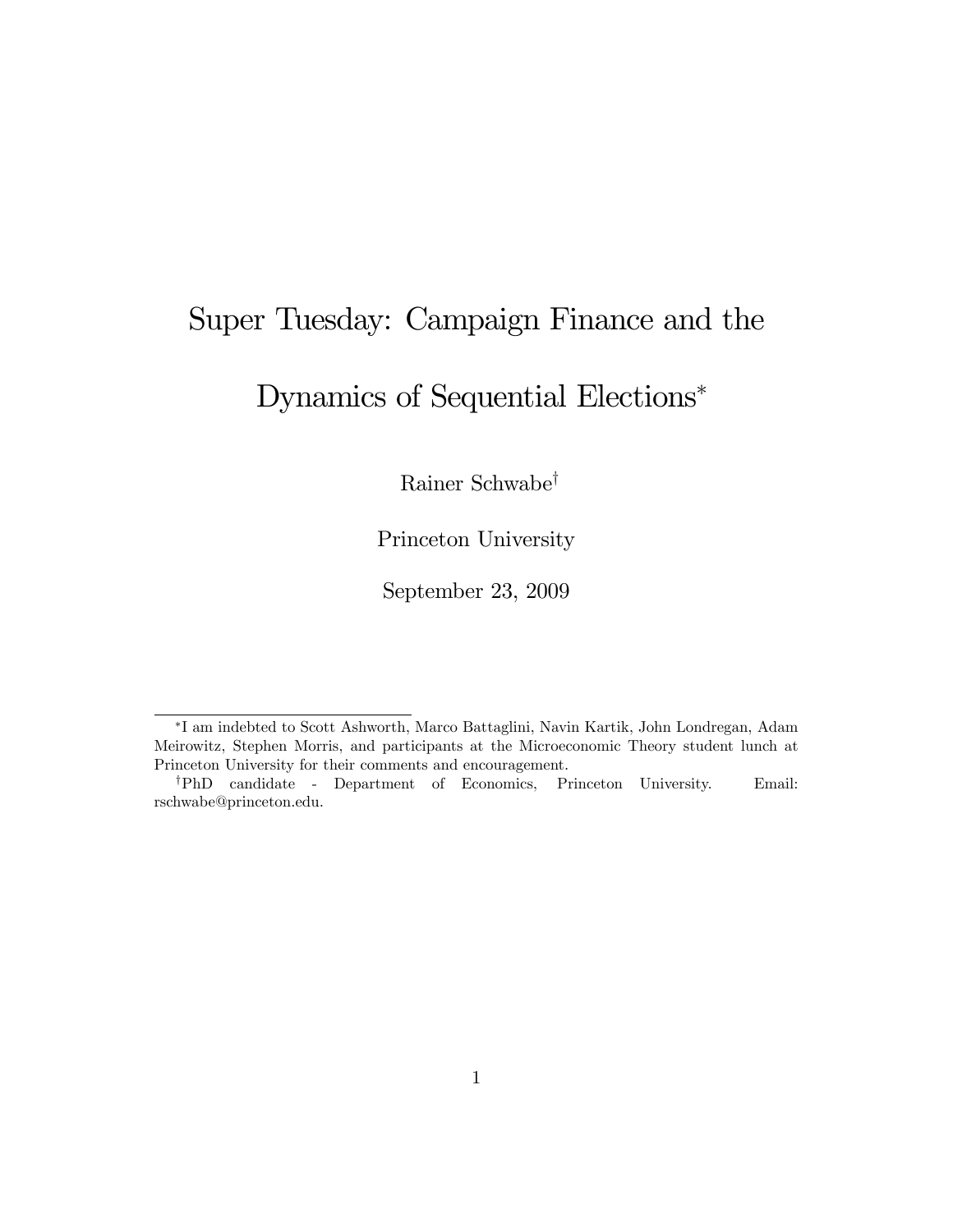#### Abstract:

I present a model of campaign Önance in primary elections in which campaigns supply hard information about candidates' electability. Focusing on a class of equilibria in which informed voters vote according to the signal they observe, I show that bandwagons can arise in equilibrium when a third party is financing campaigns.

To address the controversy surrounding the timing of presidential primaries in the United States, I examine the welfare effects of making changes to the electoral calendar. For relatively low campaign costs, a calendar with a block of voters voting simultaneously early in the process, followed by the remaining voters voting consecutively, is optimal for voters and the party. This result provides a rationale for "Super Tuesdays" in U.S. presidential primaries. For higher campaign costs, a sequential calendar is optimal. Donors always prefer a sequential electoral calendar.

2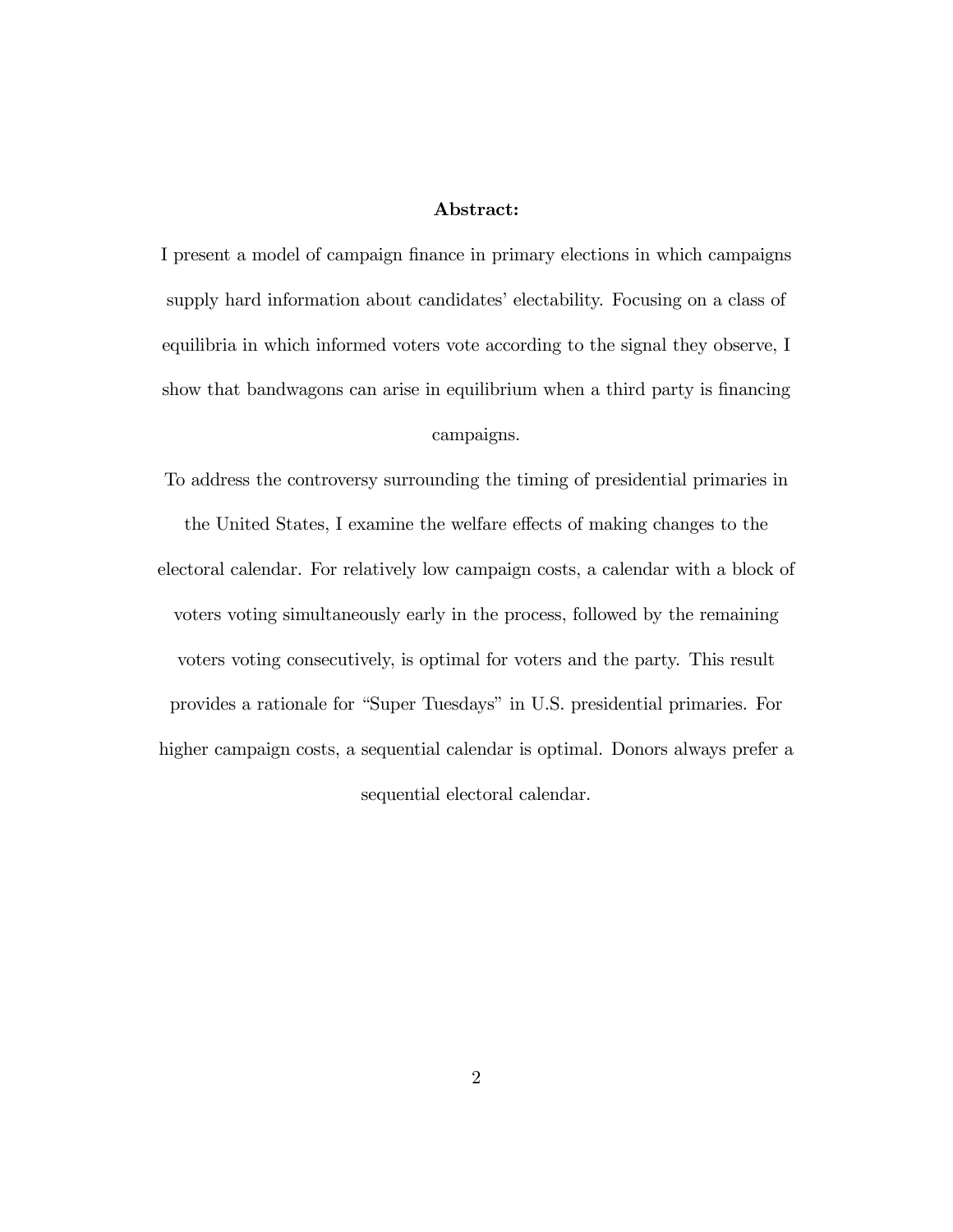## 1. Introduction

"People don't lose campaigns. They run out of money and can't get their planes in the air. That's the reality."

-Robert Farmer, fundraiser for Michael Dukakis and Bill Clinton (quoted in Brown et al.  $'95[11]$ )

Presidential nomination campaigns in the United States are lengthy processes. In 2008, the most recent, the first votes were cast in the Iowa caucus on January 3rd while the last votes were cast Öve full months later in Montana and South Dakota on June 3rd. During the course of the primary season candidates entered and left the race, and their popularity with voters and donors fluctuated as the process unfolded. Many of the phenomena of interest to both the popular media and academics are inherently dynamic in nature: candidates' momentum, the potential effects of changing the electoral calendar, what voters learn from early results and how information affects their voting decisions, etc.

Money plays an important role throughout the nomination process. Running a competitive campaign is very costly and candidates depend on donors to keep their bids alive. During the 2008 primaries, candidates for the Democratic nom-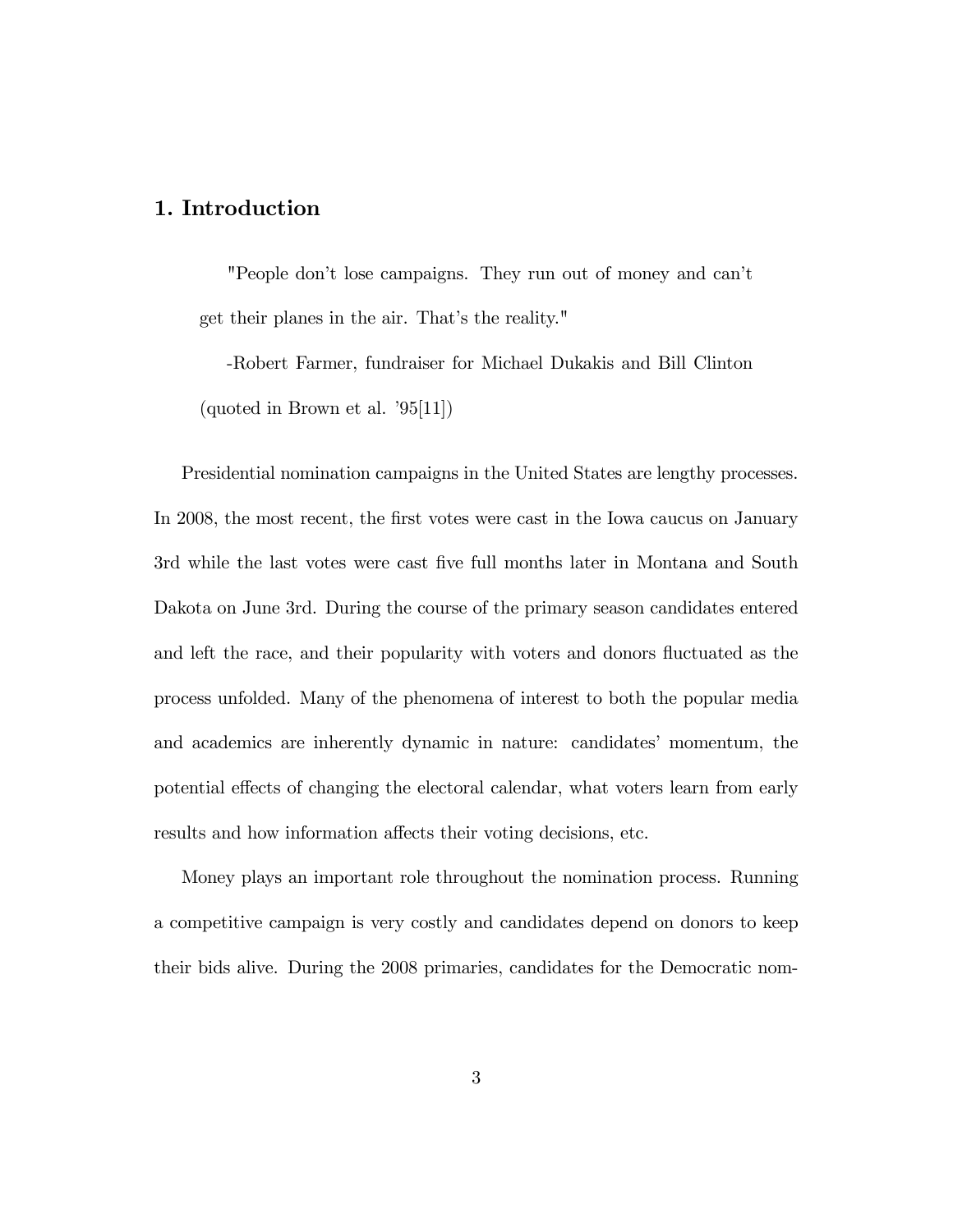ination raised a staggering \$787 million, while Republicans raised \$477 million<sup>1</sup>. Donors learn about candidates as the primary season progresses and donations fluctuate through time as candidates' performance in early states informs future donation decisions. As the opening quote highlights, contenders typically know they have lost the election when they can no longer raise enough funds to continue campaigning competitively. Clearly, donors are major players in presidential primaries, and their behavior has a first-order impact on the dynamic phenomena mentioned above.

This paper presents a game-theoretic, microfounded model of primary elections which examines the role of campaign finance in determining the unfolding of presidential nomination campaigns. I take the view that campaigns are a means of providing information to the public (as in Coate  $0.04[13]$  and Ashworth  $0.06[4]$ ), and that the election itself is an information aggregation mechanism through which information dispersed in the population is elicited in order to make the best possible choice of nominee (as in Feddersen and Pesendorfer '96[20]). Policy differences within a party are taken to be negligible and the information that is aggregated by the elections and revealed through campaigns is about the candidates' electability:

<sup>1</sup>Numbers from The Campaign Finance Institute. See

http://www.cfinst.org/pr/prRelease.aspx?ReleaseID=205.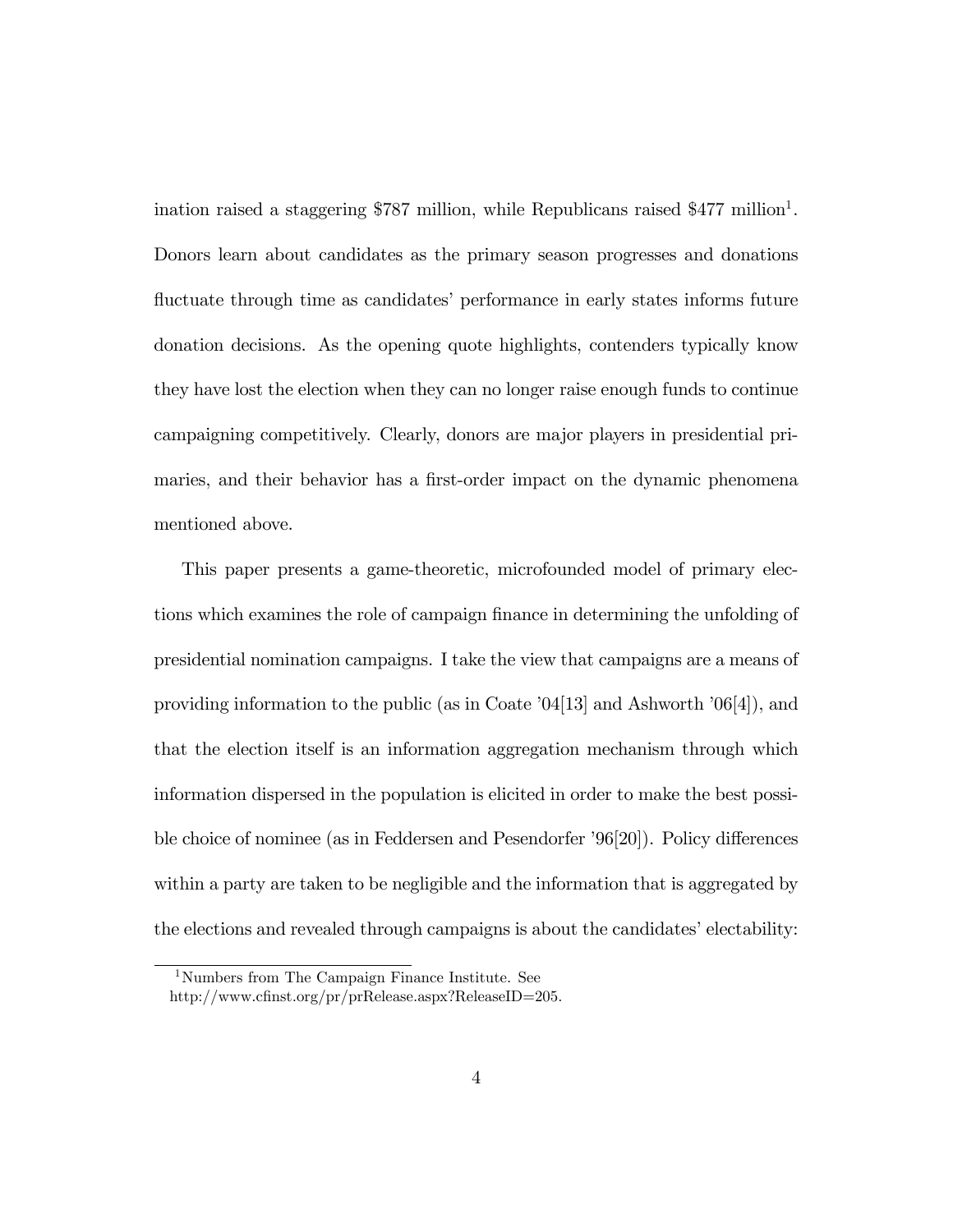the qualities which determine how likely a candidate is to win the general election for the party.

Within this framework, donating to a political campaign is a way of increasing the amount of information available to voters. Thus, it is a way of helping the party select a better candidate and increase its chances of winning the general election. Given mixed evidence (Ansolabehere, de Figueiredo and Snyder '03[3]), I am agnostic as to the motivation of donors. In the main body of the paper I speak of a single special interest group (SIG) which sees donations as investments which will yield future benefits in the form of access, policy favors, agenda setting, or other services if the receiving candidate wins the general election. The SIG has an interest in helping the party select the most electable candidate because that is the group's only chance of benefiting from favorable policies. In Section  $5$ , I present extensions of the model, with many special interest groups (Proposition 1) and with altruistic donors (Proposition 2), which lead to equivalent donor behavior. The model of altruistic donations is of special interest as it reconciles the small average size of individual donations (individuals are currently subject to a \$2400 donation limit) with donor behavior which is responsive to circumstances in ways suggestive of the expectation that a particular donation will affect outcomes and/or elicit future favors. Thus, it contributes to the theoretical understanding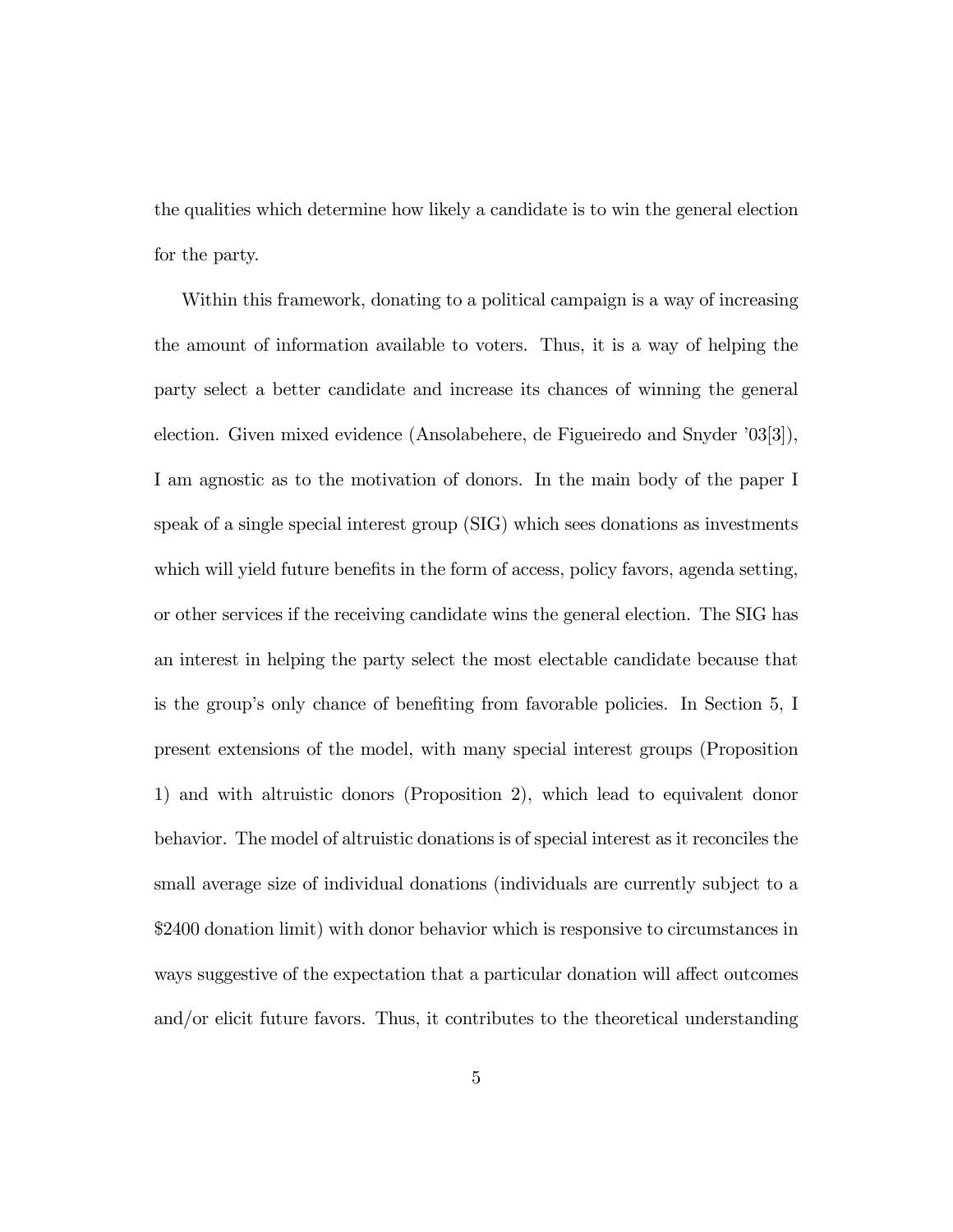of campaign finance.

The predictions of the model are in line with stylized facts observed in U.S. presidential primaries:

- Donors give gradually to candidates (McCarty and Rothemberg '00[34]).
- Money follows electoral success (Aldrich '80[1][2], Hinckley and Green '96[27], Mayer '96[31], Damore '97[15]).
- Candidates drop out under financial duress (Mayer '96 ch. 2[32], Norrander  $[00]36$ , Haynes et al.  $[04]26$ .

Another point of interest is the effect of making changes in the electoral calendar. In the 2008 primaries, much controversy was sparked by Florida and Michigan's decision to hold their primaries in January, ignoring the parties' order that they be held no sooner than February 5th. Much speculation surrounded the largest Super Tuesday ever, held on February 5th, in which 22 states voted and over half of all delegates were pledged. Indeed, the trend toward frontloading, holding more events sooner in the primary season, has been a subject of debate since it began in 1988 (Busch and Mayer  $04[33]$ ). Proposals for reform of the electoral calendar abound and include a national primary, voting in regional blocks, a scheduling lottery, and others (Smith and Springer '09[39]).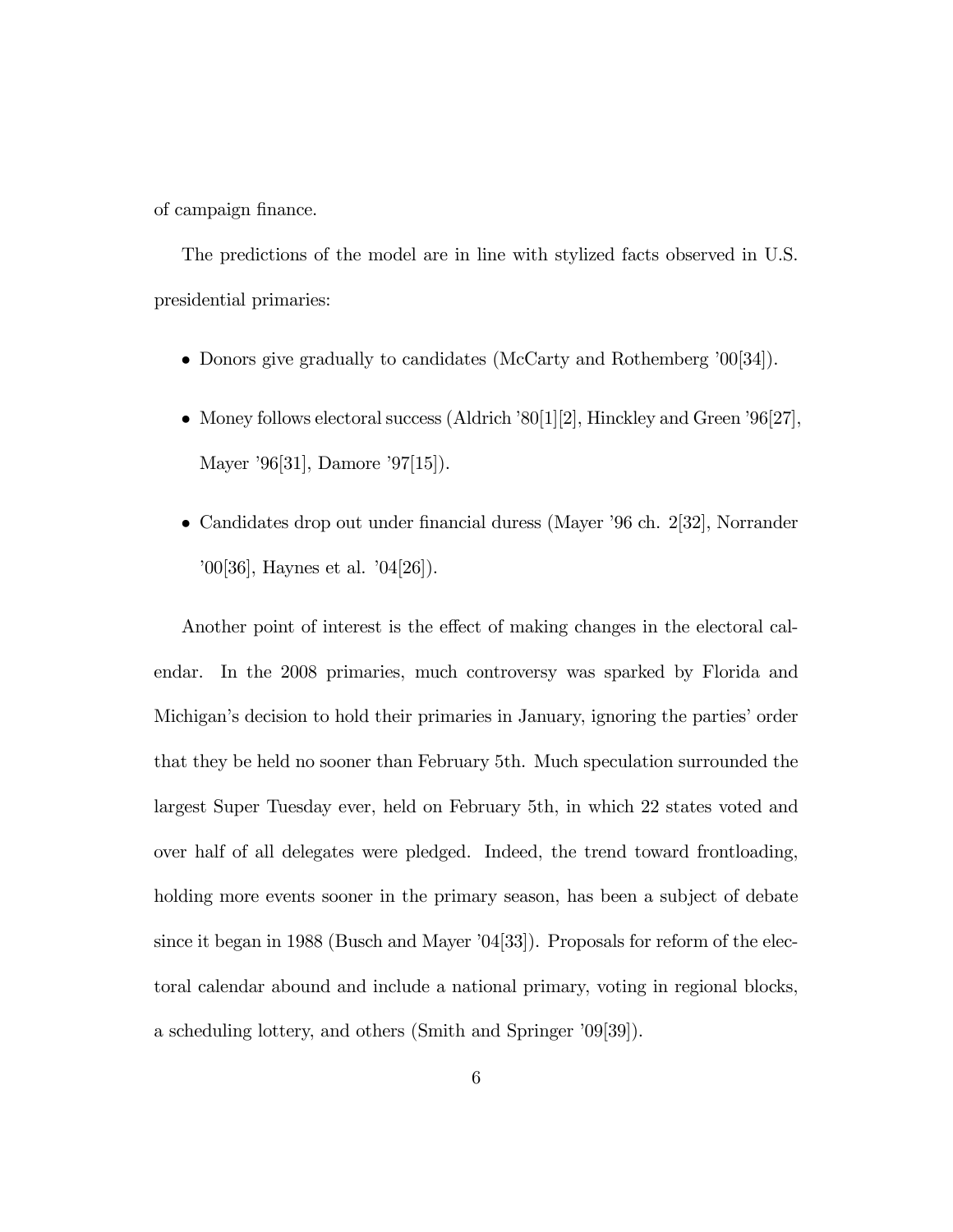Because the electoral calendar determines what information donors will have when deciding whether to fund a campaign, the model studied in this paper allows one to examine the welfare implications of adopting different electoral calendars. Donors prefer to have strictly sequential primaries so that the decision of whether to fund each campaign can be made individually, thus minimizing the expected cost of the process (Proposition 1). However, stakeholders who do not bear the cost of the campaign, such as voters and parties, prefer to have as many campaigns funded as possible. These stakeholders may be best served by electoral calendars which are ëlumpyí and force donors to choose whether to fund campaigns in groups. Under the right cost conditions, these electoral calendars will maximize the expected amount of donations made and, thus, the expected amount of information revealed before a nominee is selected (Theorem 5). These blocks of voters, voting simultaneously early in an election, are reminiscent of Super Tuesdays in U.S. presidential primaries. One of the main contributions of this paper is to provide a game theoretic rationale for the existence of Super Tuesdays. My conclusion is that a frontloaded or Super Tuesday calendar may be preferable to a sequential one if the cost of campaigning is low enough for competitive challengers to raise adequate funds for early primaries. Otherwise, a sequential election will be more effective at helping voters select the most competitive nominee.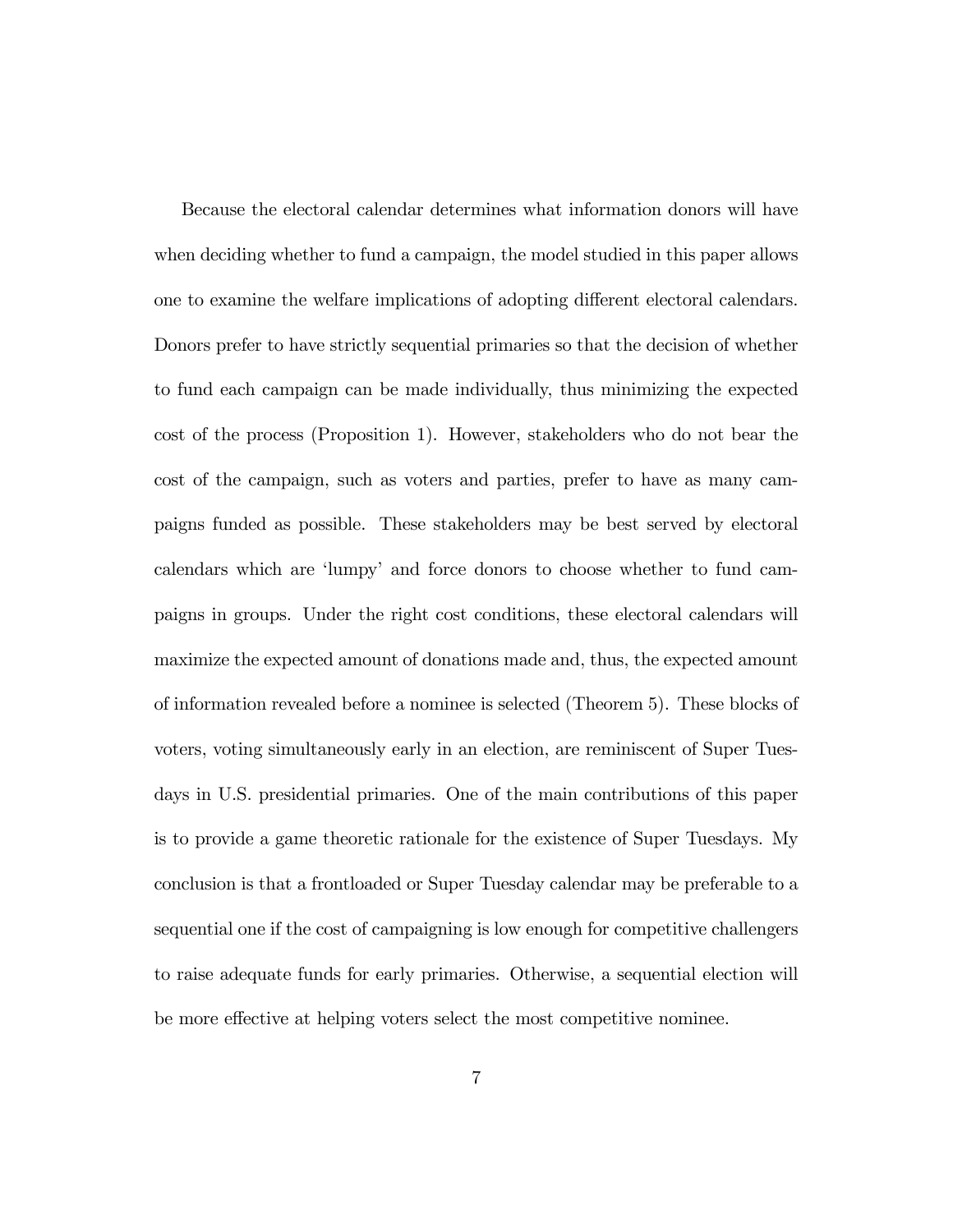#### 1.1. Related Literature

Sequential elections were first studied in a game-theoretic setting by Dekel and Piccione  $00[17]$ . Their main result is that equilibria of a simultaneous election game are also equilibria of all sequential versions of the game. Because voters condition their vote on being pivotal, it does not matter whether some information is revealed before a voter casts his ballot. This result left scholars to wonder under what conditions the dynamic phenomena mentioned in the introduction, especially momentum, might arise. Battaglini '05[8] shows that, if voting is costly, voters will abstain once a candidate takes a sufficiently large lead. Callander  $07(12)$ shows that bandwagons can arise when voters prefer to vote for the eventual winner. Ali and Kartik '08<sup>[28]</sup> show that voting according to posterior beliefs is an equilibrium and can lead to herding. Gershkov and Szentes í09[21] present a model where voters must decide whether to acquire costly information prior to voting. They characterize voting mechanisms which maximize the quality of the decisions taken in equilibrium.

These papers have established a canonical model of sequential elections in which there are two candidates and two states of the world. Voters receive private signals about the true state of the world and their utility depends on whether the election selects the 'right' candidate. In this paper I adhere to this canonical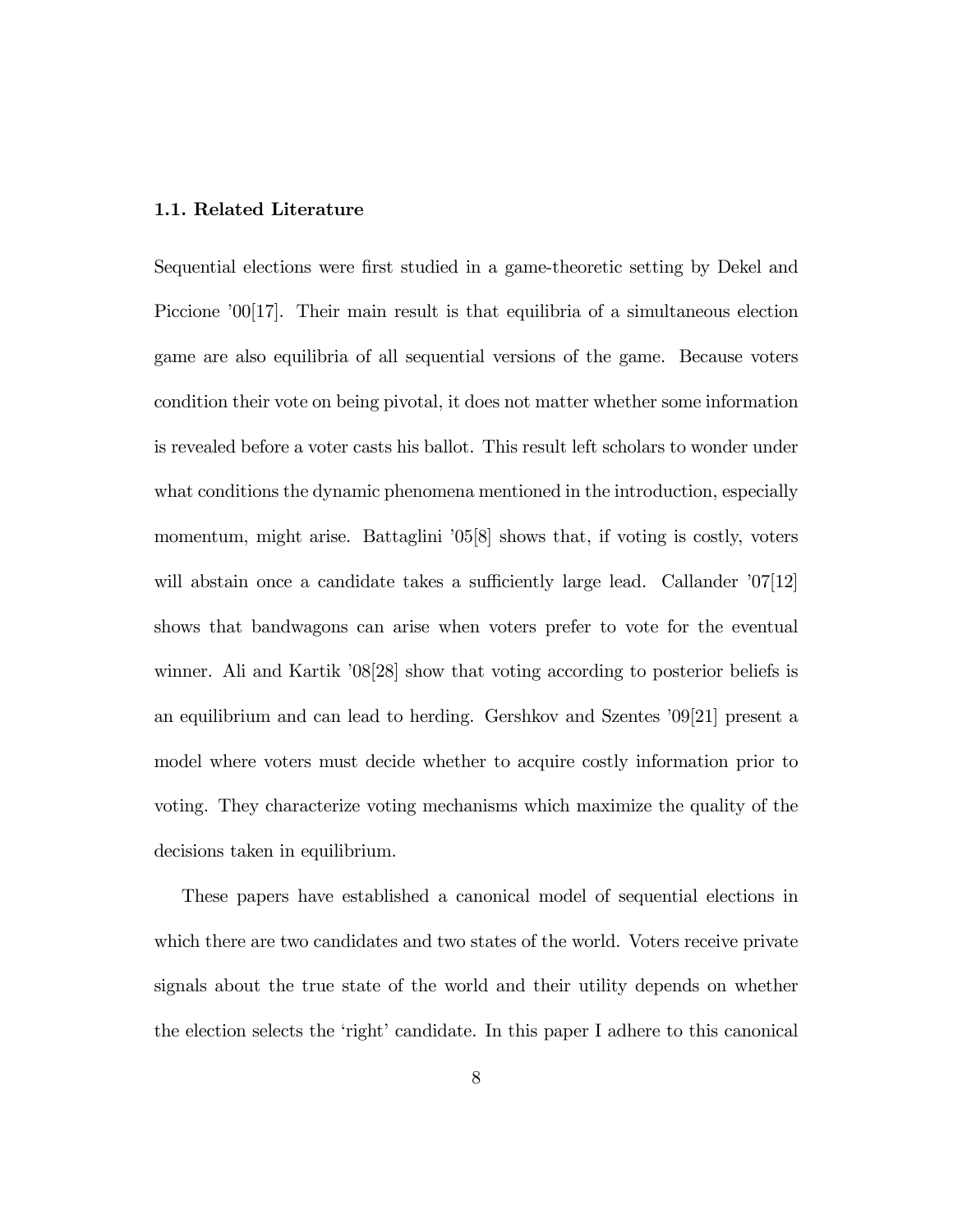framework as far as possible.

Two of the most influential works on the dynamics of primary elections in the political science literature are Bartels í88[7] and Aldrich í80[1]. Both present empirical and anecdotal evidence of momentum and other dynamic phenomena. Bartels emphasizes the role of the media in influencing voter preferences while mostly ignoring the role of money<sup>2</sup>. Aldrich focuses more on campaign finance and, in [2], he models momentum as explicitly arising from a feedback mechanism where electoral success increases donations which, in turn, make electoral success more likely. However, he stops short of explicitly modelling the decisions of voters and donors that are behind this feedback mechanism. Both Bartels' and Aldrich's work serve as a starting point for the modelling done in this paper, and one of my goals is to reconcile some of their arguments and evidence with the abstract literature on sequential voting.

While the effect of campaign spending on voting behavior (e.g. Haynes, Gurian and Nichols í97[25]) and the importance of accumulating campaign funds early in a contest (e.g. Goff  $04[22]$ ) has been widely studied, little attention has been paid to the timing of donations and the effect of campaign finance on the dynamics

<sup>&</sup>lt;sup>2</sup> According to Mayer '96[32], "Bartels mentions campaign finance on exactly three pages, and then only in passing."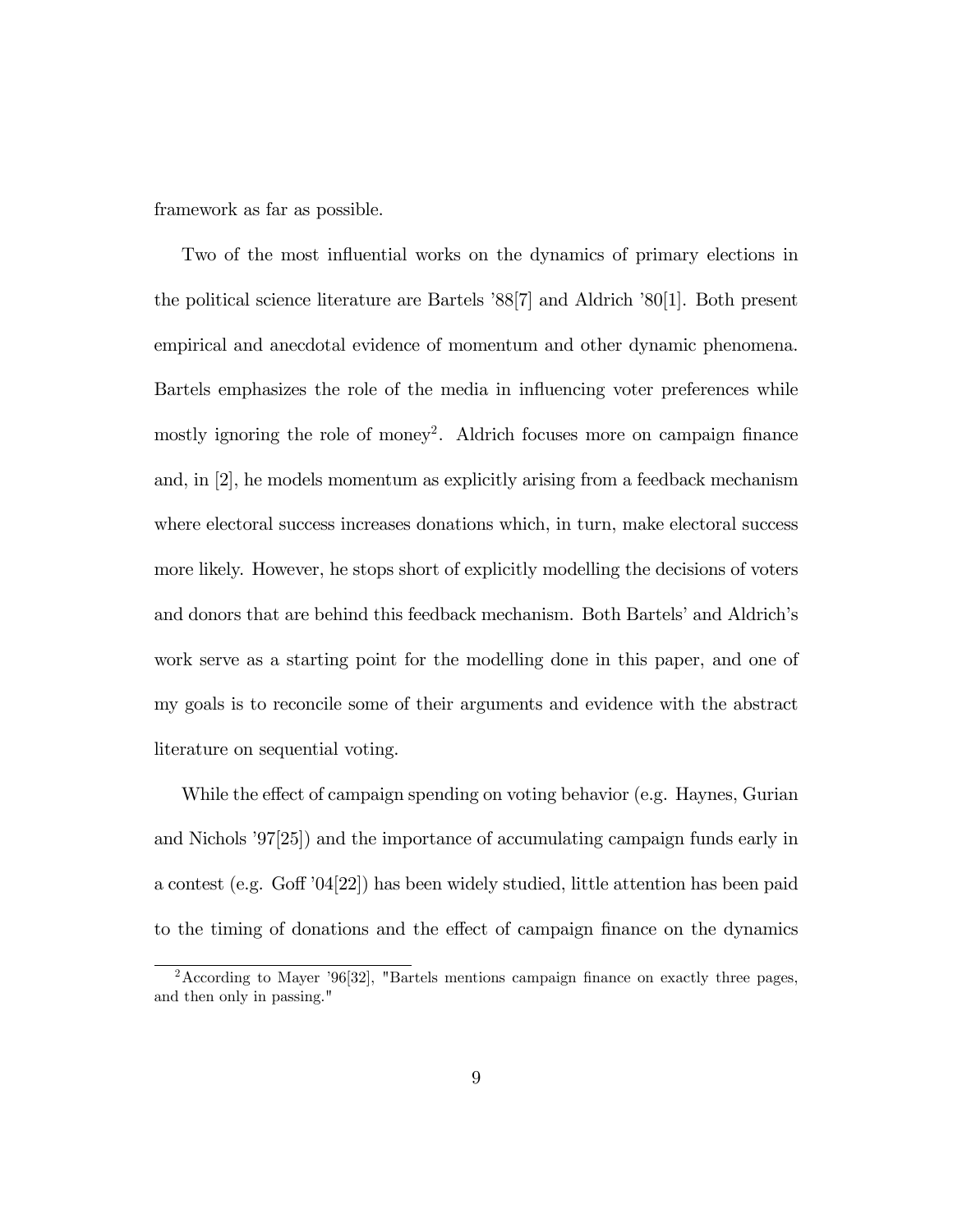of primaries. A notable exception is McCarty and Rothenberg í00[34] who propose a model of the timing of donations and provide empirical support for their conclusions. Their focus, however, is on the bargaining between candidates and PACs rather than on the effect of donations on the dynamics of the election itself. Klumpp and Polborn  $(0.06|30)$  study a game-theoretic model of campaign spending and its effects on the dynamics of primary elections. They point out that fewer resources will be spent when the electoral calendar is sequential rather than simultaneous. However, they do not explicitly model donors, assuming instead that campaign funds are available but costly to candidates.

Early models of campaign finance took the relation between spending and votes as given<sup>3</sup>. More recent work has taken the position that campaign spending plays an informational role. One strand of the literature (e.g. Pratt  $02[37]$ , Roumanias í05[38]) has argued that campaign spending is indirectly informative, revealing private information held by donors. A second strand posits that campaigns are directly informative, revealing information about the candidates which cannot be falsified (e.g. Coate '04[13], Ashworth '06[4]). This is the position I take in this paper.

 $3$ See Morton and Cameron *'92*[35], Stratmann *'05[40]*, and Ashworth *'08*[5] for excellent surveys.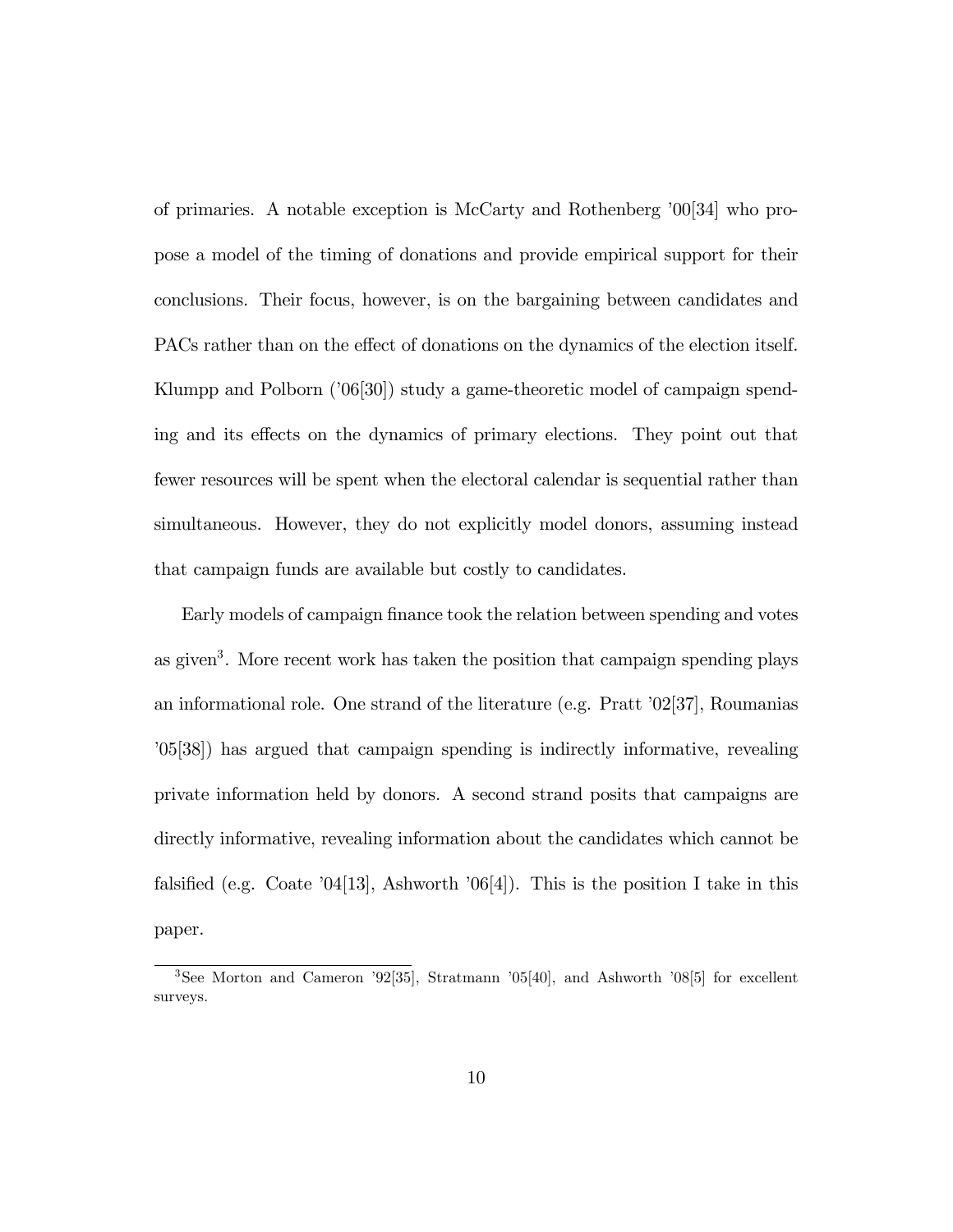## 2. Model

A political party must nominate a candidate to represent it in a general election. It does so by means of a primary election, decided by majority rule.

#### 2.1. Candidates

There are two candidates running for the party's nomination: A and B. Candidates care only about winning the primary election. They differ in their electability  $e \in \{h, l\}$  with  $1 \ge h > l \ge 0$ . Electability is a summary variable capturing charisma, political ability, and other characteristics which help a candidate win elections. It is further interpreted as the probability with which the candidate will win the general election if nominated. I will use the terms highly electable, high type, and h-type interchangeably.

There are two states of the world: A and B. In state A, candidate A has electability h while candidate B has electability  $l$ . In state B, the reverse is true.

While candidates known their own electability<sup>4</sup>, voters and donors do not. Rather, I model them as Bayesian learners with prior beliefs over the state of the world  $Pr(A) = p = \frac{1}{2}$  $\frac{1}{2}$ .

<sup>4</sup>One could argue that candidates do not know any more than the public about their own appeal. I explore the consequences of making this alternative assumption in Section 5.3.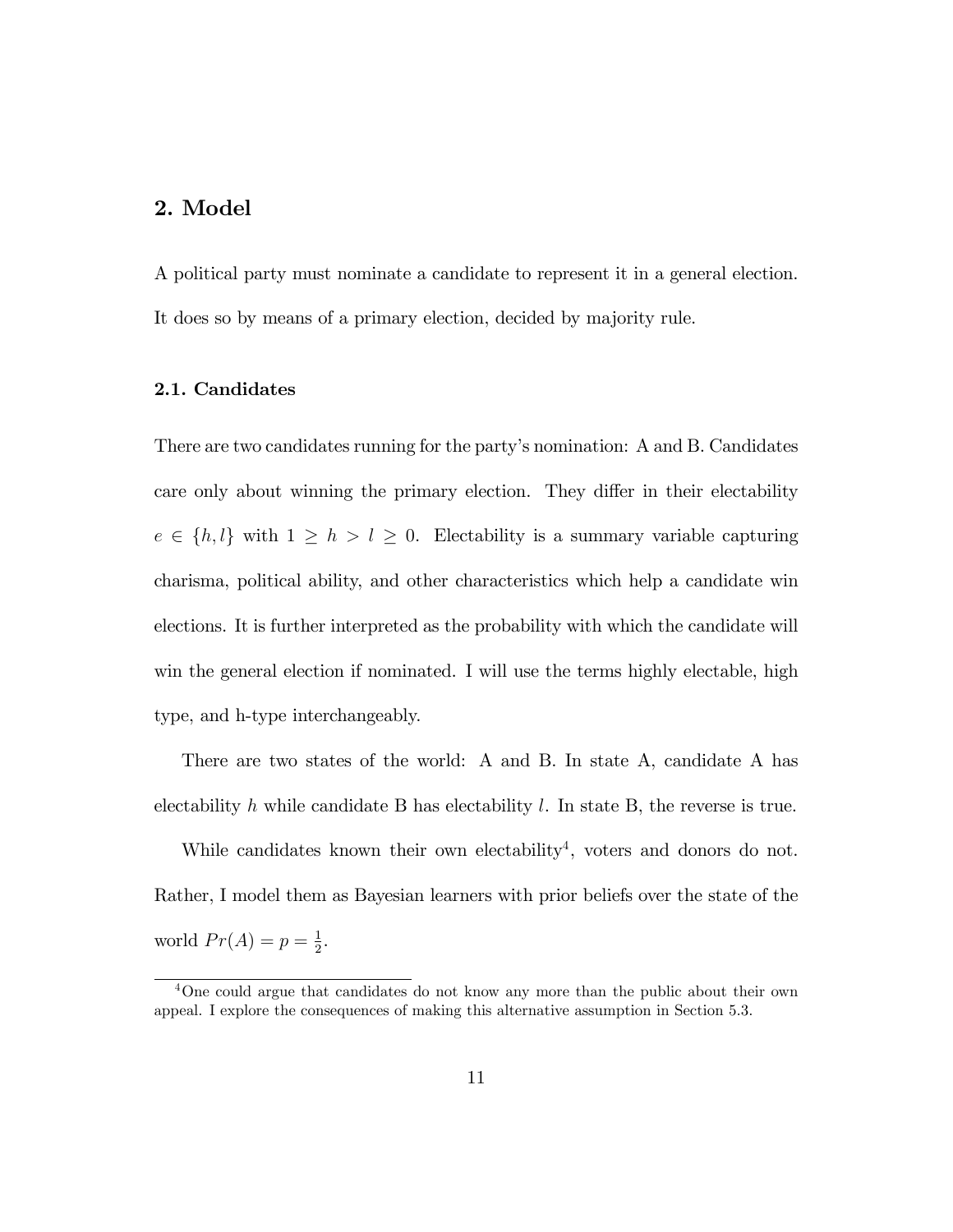The limitation to two candidates may seem severe, especially in the context of U.S. presidential primaries where several serious candidates typically seek the nomination. I stick to this narrow focus primarily to keep the model tractable and for continuity with previous theoretical research on sequential elections (see Section 1.1). Nevertheless, there are two ways in which the model may be interpreted that make the assumption seem less stringent. First, one may consider the model as pitting the front-runner versus the field. Second, some researchers (e.g. Kessel  $92[29]$ ) divide the nomination process into stages. During the first, non-competitive candidates are winnowed out. During the second, the contest begins in earnest. This model may be interpreted as studying only the second phase of the primary.

#### 2.2. Voters

There are 5 voters. When thinking of presidential primaries, I may take voter i to be a representative voter from state i, so that I am modeling a primary with 5 states. Let V be the set of voters with typical element  $v \in V$ .

All voters have identical preferences:  $\epsilon$ 

$$
u = \begin{cases} 1 & \text{if the h-type wins the primary} \\ 0 & \text{otherwise} \end{cases}
$$
  
This utility function can be interpreted as an expected utility function where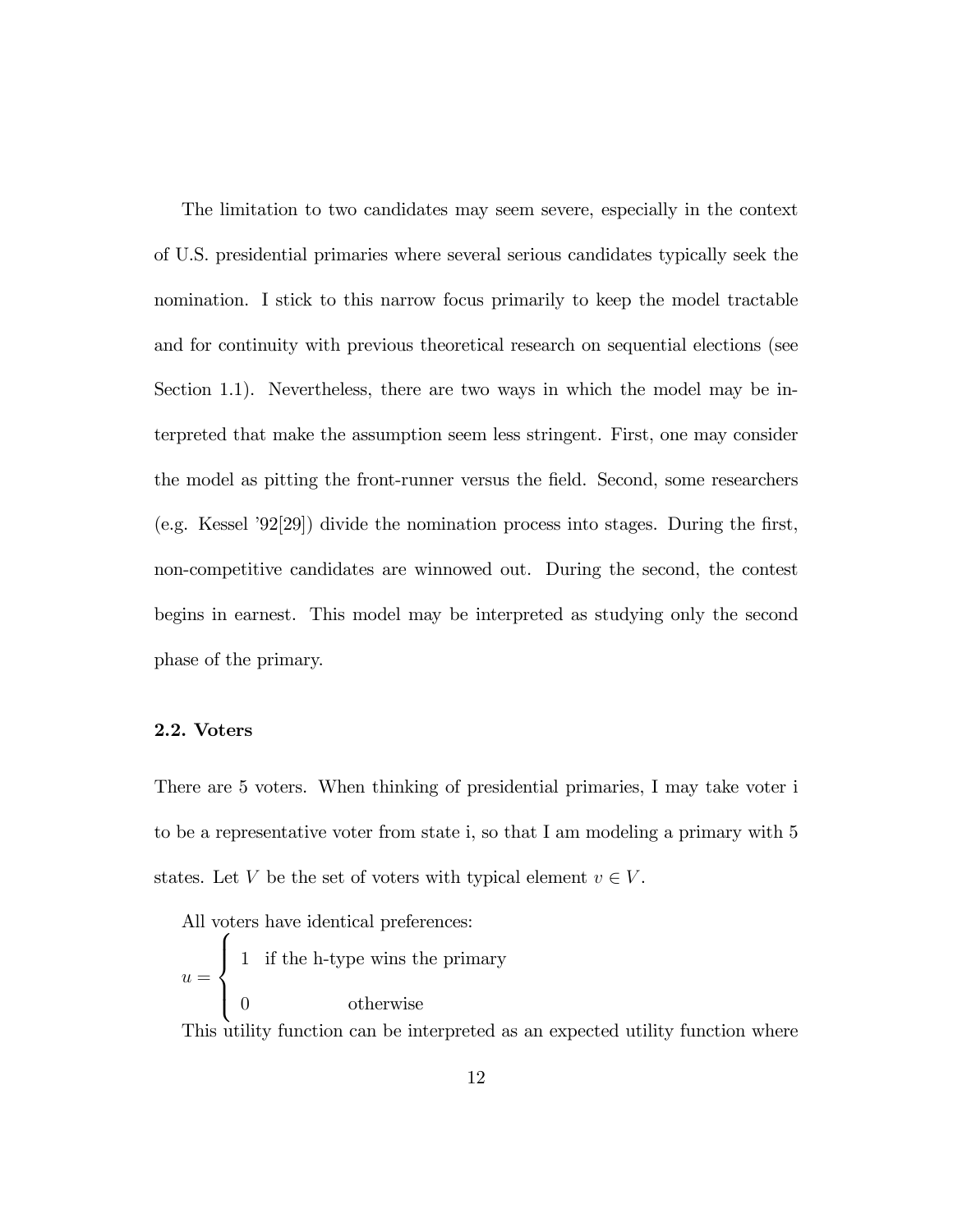the value to the voters of having their party win the general election is  $\frac{1}{h-l}$ :  $u(e)$  = 1  $\frac{1}{h-l}e-\frac{l}{h-l}$  $\frac{l}{h-l}$ , where e takes on the value (h or l) of the primary winner's electability. Thus, if the h-type wins the primary:  $u(h) = \frac{h-l}{h-l} = 1$ . If the l-type wins the primary:  $u(l) = \frac{l-l}{h-l} = 0.$ 

#### 2.3. Campaigns and Donors

Candidates may send an informative signal to voter  $j$  by running a campaign at cost c. For simplicity, I assume throughout that the cost of campaigning is constant across states. If a campaign is run, the voter receives a signal  $s \in \{a, b\}.$ For notational convenience, I say that a voter who does not receive a signal receives  $s = \emptyset$ . It is common in the literature (e.g. Feddersen and Pesendorfer '96) to call voters who receive  $s \in \{a, b\}$  informed, and voters with  $s = \emptyset$  uninformed.

If both candidates campaign actively, the signal has accuracy  $q$ , or more precisely,  $Pr(a|A) = Pr(b|B) = q > \frac{1}{2}$ .

If only one candidate campaigns, he is able to manipulate the information so that a signal favorable to him is sent. Thus, no information is revealed. As is shown in the proof of Theorem 1, a campaign by a single candidate will only be run on the equilibrium path if one of the candidates cannot afford to campaign.

A signal is the private information of the voter to which it is directed. This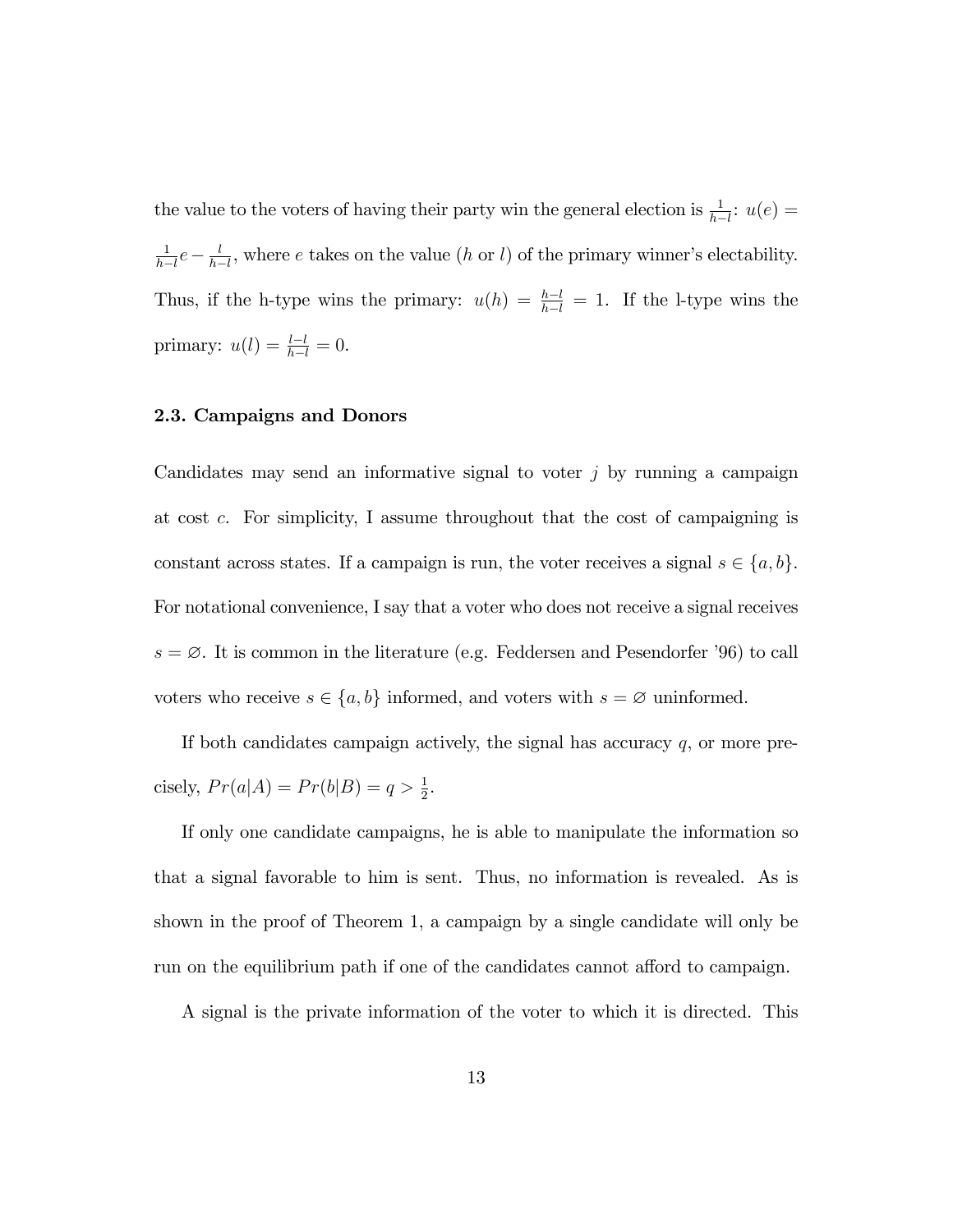is meant to capture the effect of face-to-face impressions achieved through town hall meetings, rallies, TV commercials on local channels, etc.

There is one special interest group (SIG) who may choose to provide campaign funds to the candidates. A total donation to candidate i of  $d_i$  provides economic benefits of  $b(d_i)^5$  if i wins the primary election and goes on to win the general election. If the party's candidate does not win the general election, the SIG gets a payoff of 0. Because h (l) represents the probability with which an h-type  $(l$ -type) will win the general election, the SIG's expected payoffs conditional on the primary winner's political talent, total donations  $d$  to that candidate, and donations  $\hat{d}$  to the primary loser, are  $hb(d) - d - \hat{d}$  (lb(d)  $- d - \hat{d}$ ).

I assume that the SIG maximizes its expected payoffs. Thus, the SIG, like the voters, has an interest in having a highly electable nominee. However, while voters would prefer signals be sent to all states, the SIG faces a costly information acquisition problem and may decide to stop funding campaigns if it considers that the benefits of additional information are outweighed by its costs.

The assumption of a single SIG is a strong one, particularly in the context of American presidential primaries. In Section 5, I develop two alternative models of

<sup>&</sup>lt;sup>5</sup>Some models of campaign finance explicitly model the bargaining between candidate and SIG which leads to the function b. I leave such an extension to future work.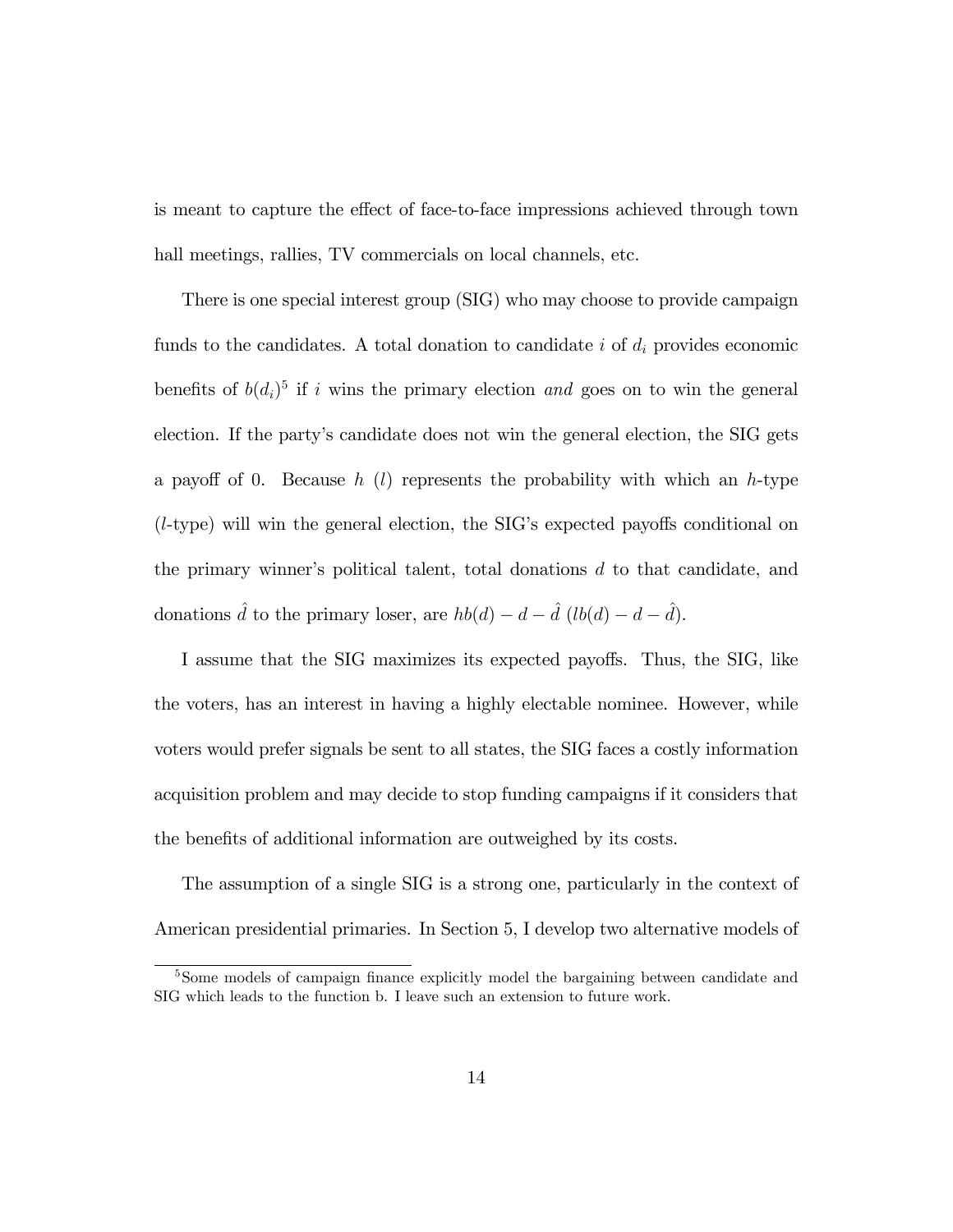multiple SIGs which lead to equivalent equilibrium behavior. The first identifies a cooperative equilibrium of the game with an arbitrary number K of identical  $SIGs$ . If all contribute  $c/K$  when collectively optimal, and the payoff functions are scaled down to  $b(d)/K$ , the strategic decision of a particular SIG is identical to that of a single SIG. The second takes seriously the role of individual small contributors by postulating a behavioral model of morally motivated campaign donations.

Let the net benefit of making donations d to an l-type nominee  $lb(d) - d$  be a strictly concave function with an interior maximum  $d^l > 5c$ . This inequality guarantees that the SIG is willing, ex-ante, to fund all feasible campaigns for the winner. Given this condition, when the SIG pays out  $2c$  to elicit an informative signal, only  $c$  is considered an informational cost, since the remaining  $c$  is an investment in political influence that would be made in any case. In other words, the SIG will make donations  $d^e$  to the party's nominee, but it will also have made donations  $\hat{d}$  to the primary's loser. These donations to the loser pay off by enabling a competitive campaign which provided information to the voters. The assumption is also consistent with the observation in McCarty and Rothemberg  $(100[34])$  that most campaign donations are made after the primary season is over.

I assume that the electability of the primary winner is revealed to the SIG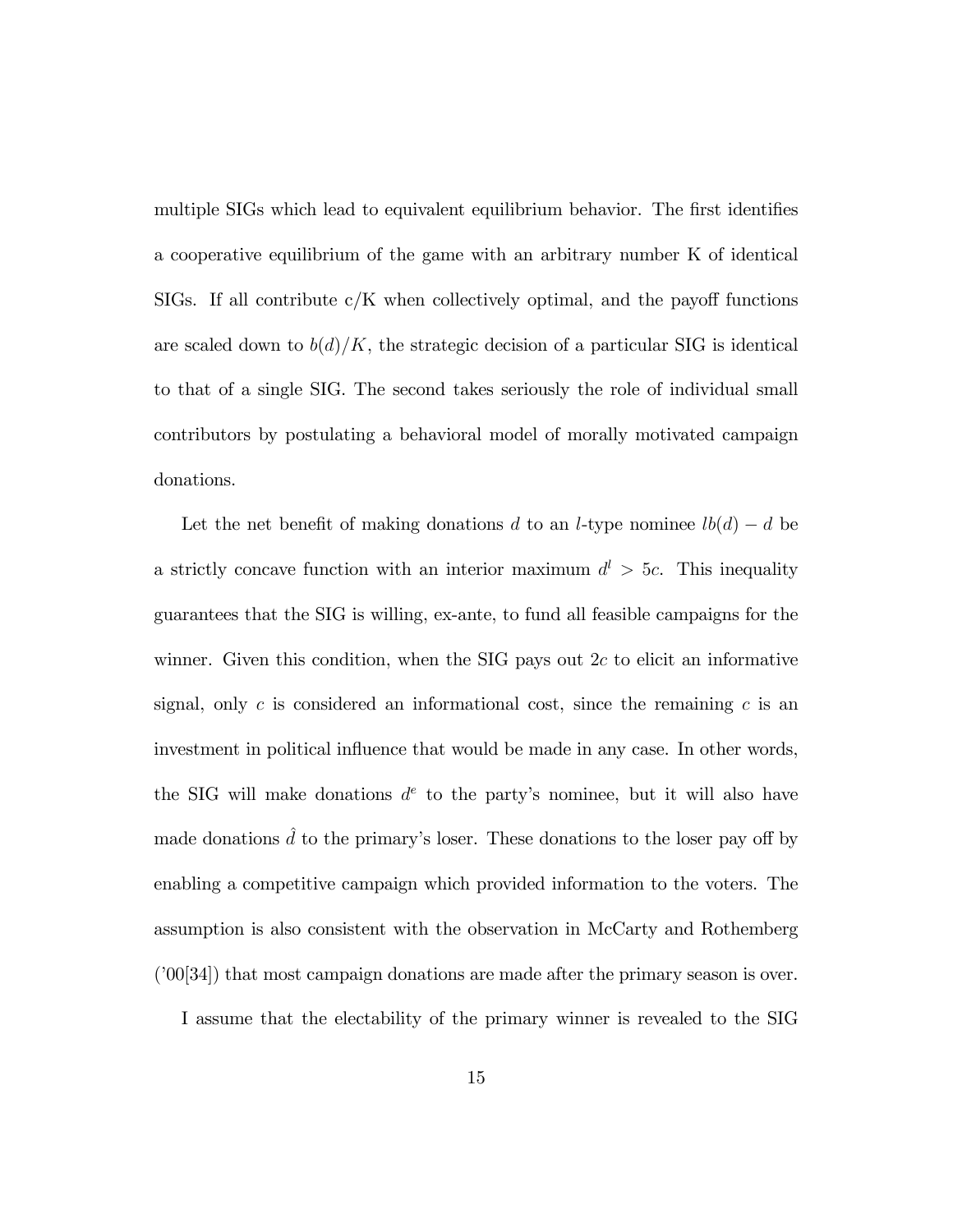before it makes its final contribution decision at time 6. I make this assumption to keep the analysis as simple as possible. Without it, the SIG's payoffs would depend on the final vote count which determines the posterior probability that the nominee is an  $h$ -type, and therefore the size of the SIG's donation to the candidate.

Let  $d^h$  solve max  $hb(d) - d$ . Then the SIG donates  $d^h$  if the primary winner is type h, and  $d^{l}$  otherwise. Therefore, the benefit to the SIG of having the h-type candidate win the primary is  $\Delta b = (hb(d^h) - d^h) - (lb(d^l) - d^l) > 0.$ 

To summarize, the SIG's total payoffs, given that the primary winner's type is  $e \in \{h, l\}$ , and that it made donations  $\hat{d}$  to the losing candidate, will be:

$$
eb(d^e) - d^e - \hat{d}
$$

#### 2.4. Timing

There are 6 periods or dates, indexed by  $t \in \{1, 2, 3, 4, 5, 6\}$ . The primary election may take place in periods 1 through 5. The general election takes place at  $t = 6$ .

An electoral calendar  $\Gamma: V \to \{1, 2, 3, 4, 5\}$  is a function specifying the time at which each voter will vote. The electoral calendar is set prior to the start of the game and is generally taken as exogenous, except in Section 4 where I consider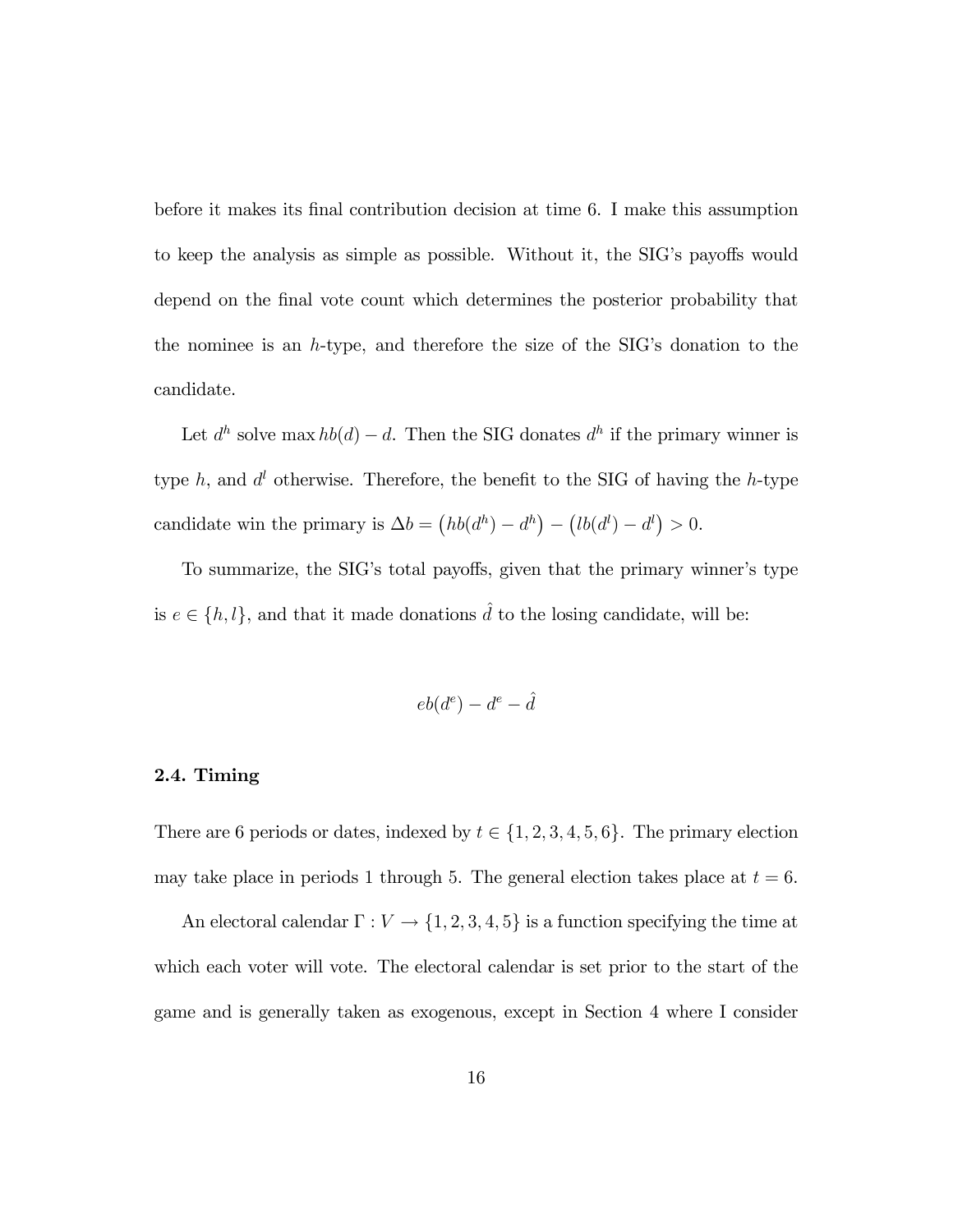the design of optimal electoral calendars. The electoral calendars most commonly studied in the literature are simultaneous (all voters vote at the same date) and sequential (one voter per date). In this paper, I consider all possible calendars.

Without loss of generality, I assume that states vote in order:  $\Gamma(1) \leq \Gamma(2) \leq$  $\ldots \leq \Gamma(5)$ . Also, when some voters vote simultaneously so that the image of  $\Gamma$  contains fewer than five elements  $|\Gamma(V)| < 5$ , the voting takes place at  $t =$  $[1, ..., |\Gamma(V)|]$ , so dates without voting come at the end of the process.

Each period except 6, the timing of events is as follows:

- 1. The SIG decides how many campaigns to fund that period.
- 2. Candidates decide whether to spend the campaign funds. If they do, campaigns are run and signals sent to voters.
- 3. Voters cast their ballots.

As is discussed above, the following takes place at time 6:

- 1. The primary winner's type is revealed.
- 2. The SIG makes its final donations.
- 3. Nature decides the outcome of the general election.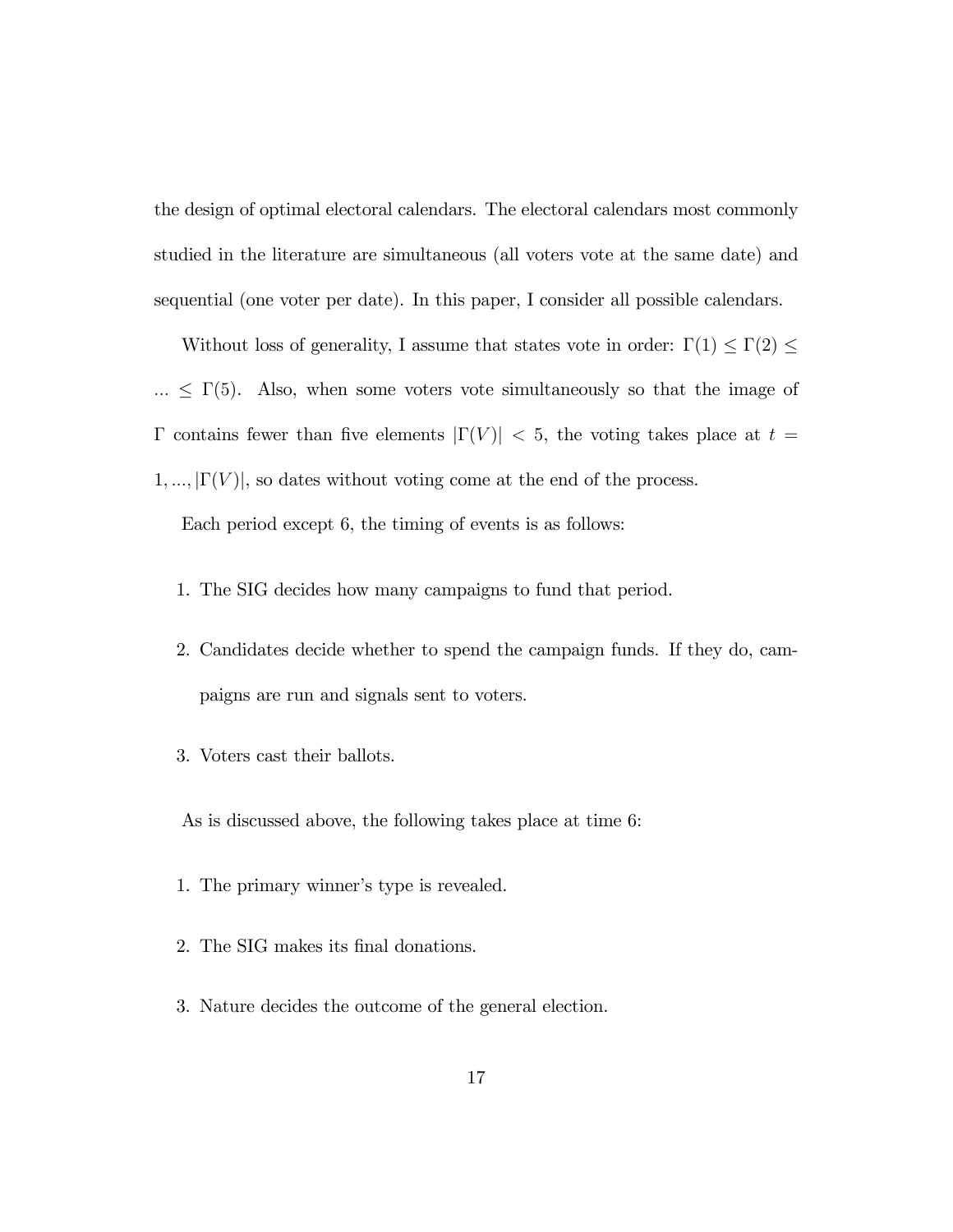4. The SIG's payoffs are realized.

To sum up, an *election* is an extensive form game with  $5+3=8$  players (5 voters, the SIG, and two candidates), where the order of moves and the information structure is as described above.

## 3. Equilibrium

Let  $H_t$  denote the set of all public history date-t histories  $h_t$ . Each  $h_t$  includes information on all prior votes, as well as on which voters received a signal, what donations each candidate received at each date, and whether and where those donations were spent by the candidates. Let  $H = \bigcup_{t=1}^{6} H_t$ .

A voting strategy for voter i is a function  $\sigma_i : H_{\Gamma(i)} \times \{a, b, \emptyset\} \to \{A, B\}.$ Thus, a voting strategy specifies who a voter will vote for given everything that has happened in the election and the voter's signal. Note that the amount of information observed by each voter is determined by the electoral calendar. For instance, in a sequential election voter 4 has access to  $h_4$ , but in a simultaneous election he can condition his vote only on his signal and  $h_1$ .

I define *simple voting* to be the following voting strategy:

 $\sigma(a) = A$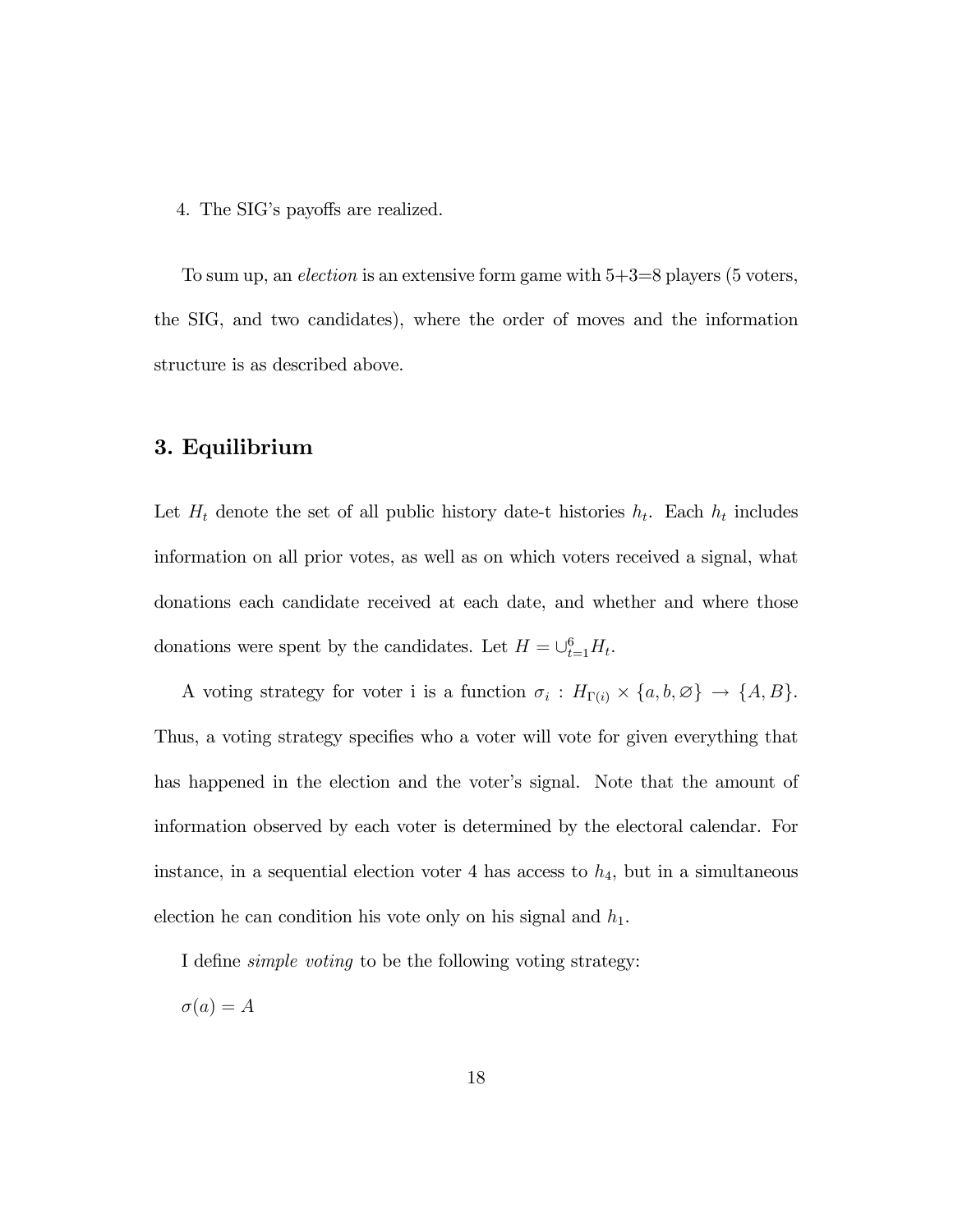- $\sigma(b) = B$
- $\sigma(\emptyset) = A$  if no uninformed voter has voted in the past.
- $\sigma(\emptyset) = B$  if the previous uninformed voter voted A.
- $\sigma(\emptyset) = A$  if the previous uninformed voter voted for B.

Simple voting has several attractive characteristics. First, it makes minimal requirements of voters' rationality and computational ability. Indeed, it is consistent with a wide range of theories of voter behavior, including expressive voting (Brennan and Lomasky '93[10]). Second, it is maximally informative, ensuring that the information contained in the campaigns is revealed to other voters and to the SIG and has a maximal effect on the outcome of the election. This last point is important in this model because the donation decision of the SIG depends on how much of a difference a campaign will make to the probability of a highly electable candidate being selected.

A funding strategy for the SIG is a function  $d: H \to \mathbb{R}^2_+$  specifying how much the SIG will donate to each candidate as a function of past play. At date t, the SIG plays the date t strategy  $d_t: H_t \to \mathbb{R}^2_+$ .

That it is in the interest of uninformed voters to vote in such a way as to let the votes of informed voters determine the outcome of the election has been pointed out by Feddersen and Pesendorfer í06. Their behavior here is analogous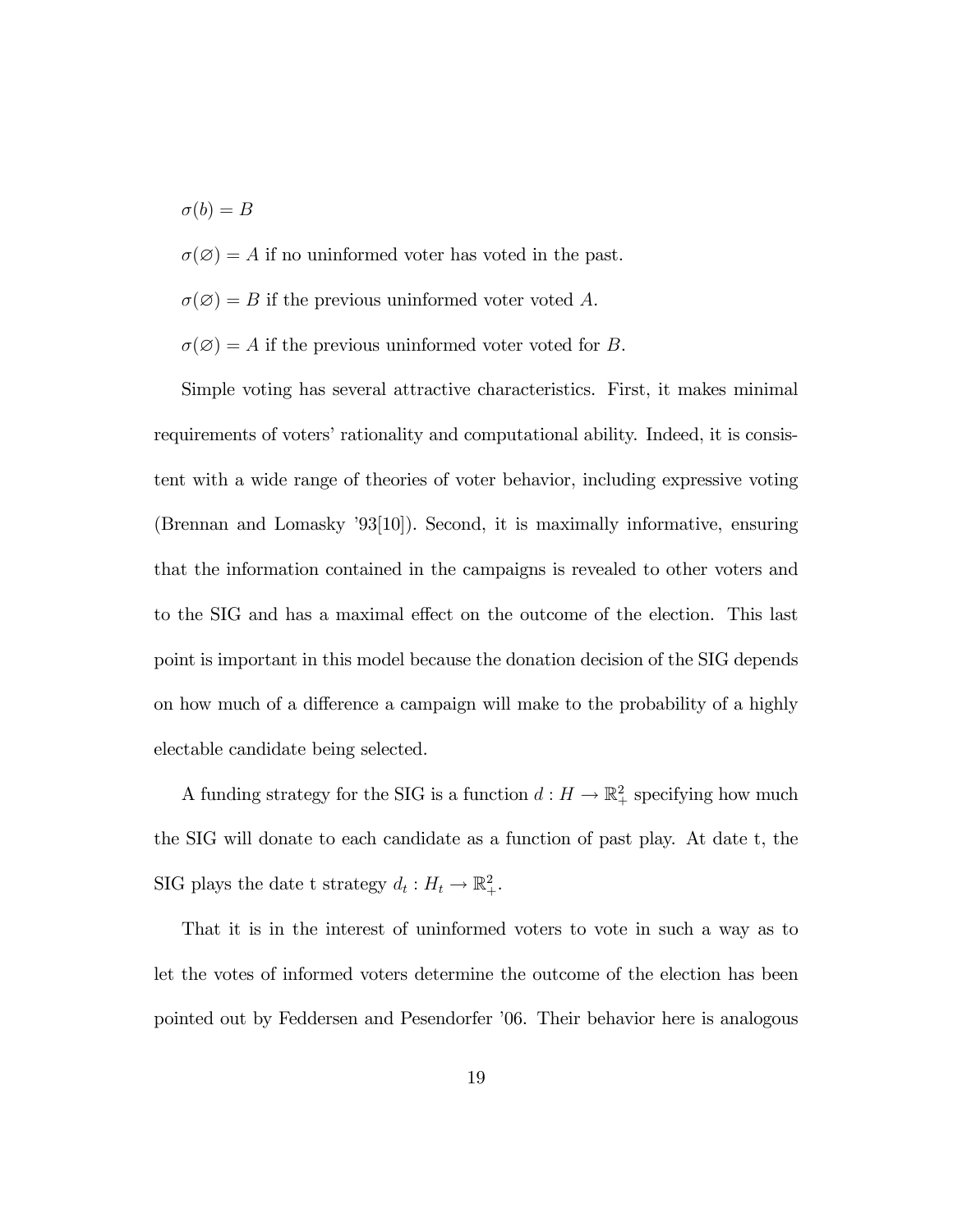to abstention in the Feddersen-Pesendorfer model.

I look at a class of perfect Bayesian equilibria involving simple voting. I call these simple equilibria:

- 1. Simple voting.
- 2. Candidates always campaign when financially feasible.
- 3. The SIG maximizes its expected payoffs at each stage. That is,  $d_t$  solves  $\max E\left[eb(d^e)-d^e-\hat{d}|h_t\right].$

Candidates will campaign whenever they have the funds to do so. This is enforced by an off-equilibrium belief, held by voters and the SIG, that failure to campaign is a sure sign of a low electability candidate. Because an l-type would have more to gain from impeding the flow of information, this restriction on beliefs is in the spirit of the Divinity condition on off-equilibrium beliefs (Banks and Sobel  $'87[6]$ ).

If voters are voting simply and candidates campaign whenever feasible, the investment decision of the SIG is strategically equivalent to that of a statistician who must decide how many costly experiments to perform before making a binding decision. The following Theorem confirms that simple equilibria always exist.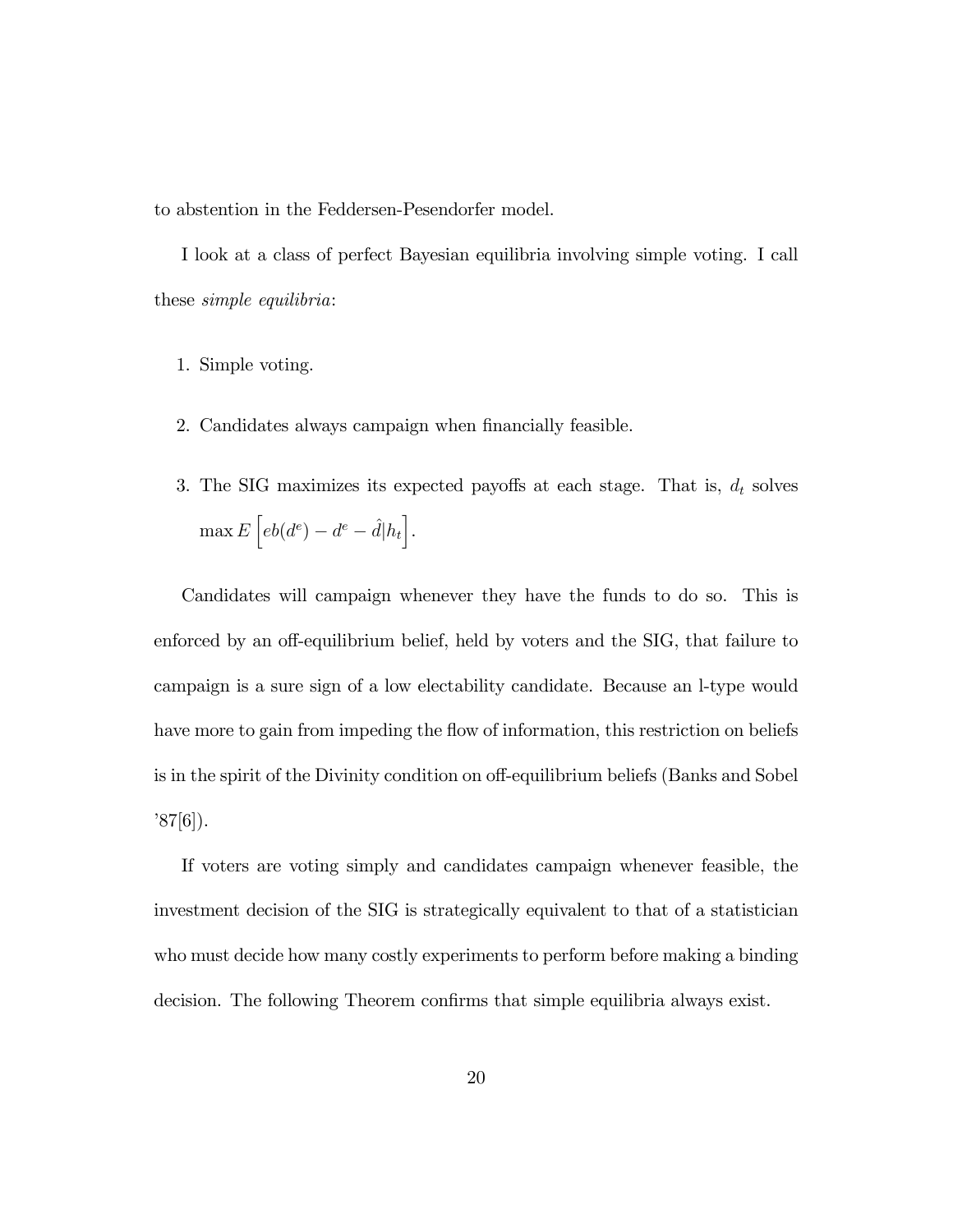Theorem 1. Every election has a simple equilibrium.

#### **Proof.** In the appendix.  $\blacksquare$

The following Proposition uses the simple equilibria of Theorem 1 to confirm the intuition developed by Aldrich í80 [2] that momentum may arise because donors are more willing to fund candidates who have been successful in early contests. In this model, when the electoral calendar is sequential, when one of the candidates develops a large enough lead he will receive all subsequent votes. This happens because the SIG will stop funding the opposition, making further updating impossible, while the frontrunner continues to receive funds and campaign. A key difference from other game-theoretic models in which bandwagons arise such as Ali and Kartik<sup>[28]</sup> and Callander<sup>[12]</sup>, however, is that once a bandwagon begins only one candidate continues to receive donations and spend money on campaigns, leading to uninformative signals. The bandwagon does not arise from learning by voters, but rather from learning by the donor. Nevertheless, the voting behavior I refer to as a bandwagon is the same as in these previous models.

**Definition 2.** A bandwagon has formed if the leading candidate will receive all subsequent votes with probability 1.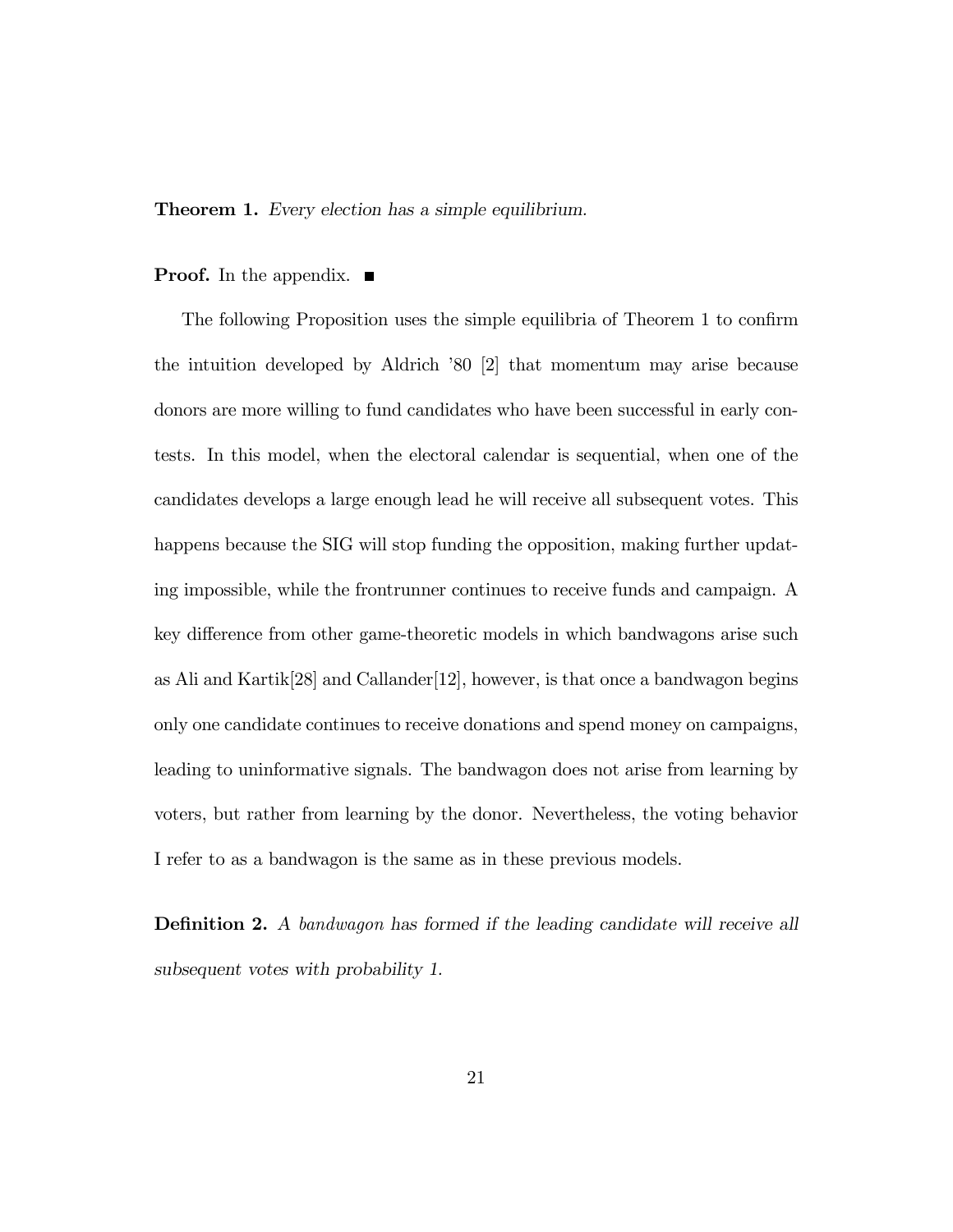Proposition 3. Suppose the electoral calendar is sequential. Then there exist campaign costs  $0 < c_{\text{seq}} < \bar{c}$  such that, if  $c \in (c_{\text{seq}}, \bar{c})$ , a bandwagon forms with positive probability.

**Proof.** In the appendix.  $\blacksquare$ 

## 4. Optimal Electoral Calendars

Another point of interest is the design of an optimal primary schedule. It is important to keep in mind that we do not have uniqueness in terms of Nash equilibria. However, as I discuss in the preceding Section, I find the simple equilibria to be particularly convincing and, in what follows, I evaluate electoral calendars assuming that simple equilibria will be played in each case.

It is useful to introduce some easy to understand notation for particular electoral calendars. I use brackets  $\{\}\$ to denote a calendar. The first number in brackets is the number of voters voting at date 1. The second number, separated from the first by a dash, denotes the number of voters voting at date 2. I repeat this process until all voters are accounted for. Thus, the sequential calendar is  ${1-1-1-1}$ , while a simultaneous election corresponds to the calendar  ${5}$ .

As a first step, I establish the optimal calendar for the SIG. That the SIG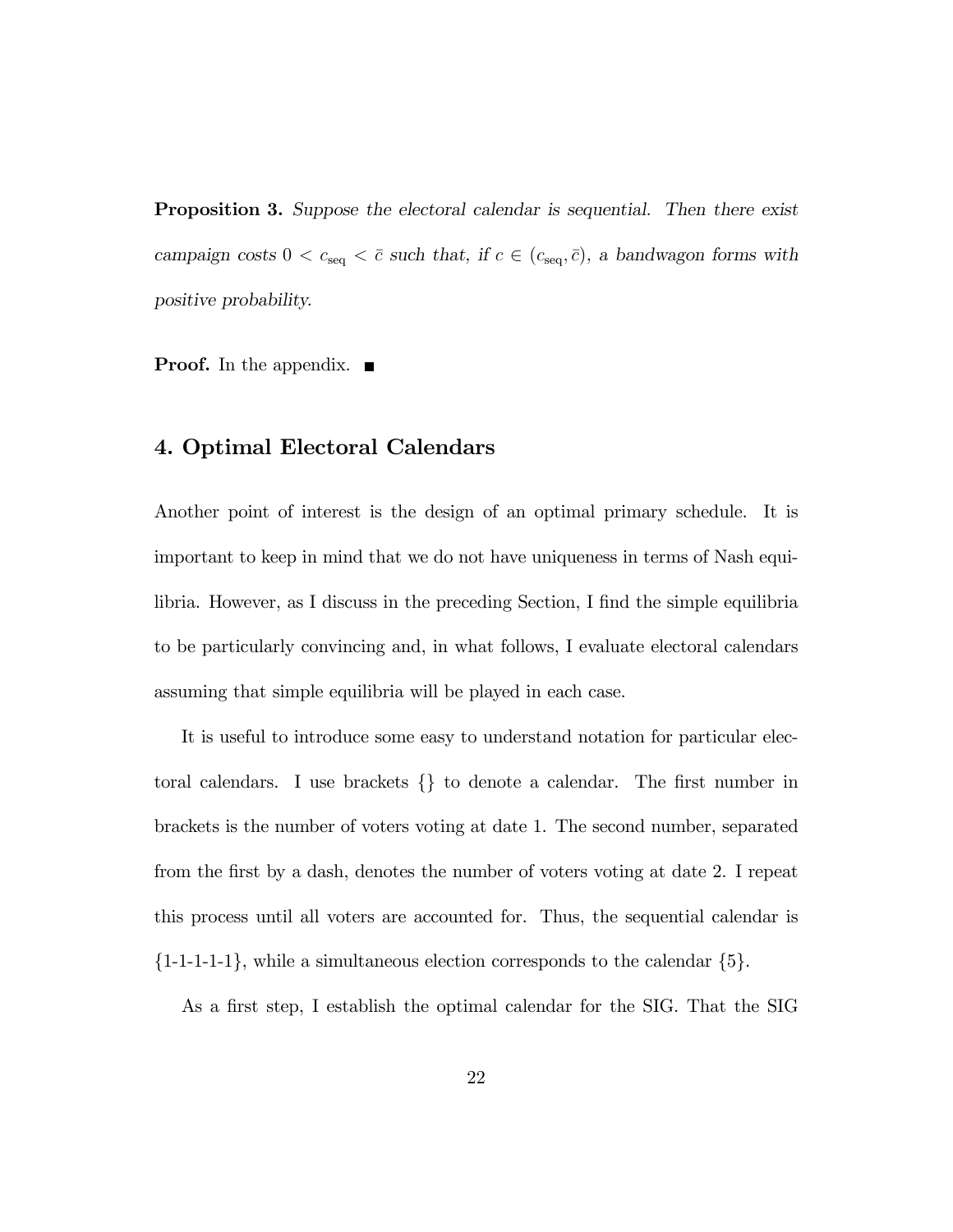will prefer a sequential calendar is a result established in a different setting by DeGroot (1970)[16]. Intuitively, the sequential calendar lets the SIG condition their funding decision on the latest poll results, therefore giving the SIG a larger strategy set. The following Proposition describes the optimal primary schedule for the SIG.

**Proposition 1.** (DeGroot '70) The donor-optimal primary schedule is sequential  ${1-1-1-1}.$ 

Although the SIG-optimal primary schedule is of a simple form, it does not coincide with presidential primary calendars in the United States. This may be because, in the United States, the primary schedule is determined by the National Committees of the parties<sup>6</sup>. The members of these committees have more in common with voters than with the SIG. That is, they do not bear the cost of the campaign. Thus, it is interesting to consider the primary schedule which maximizes the probability of selecting the highly electable candidate.

**Definition 2.** Given c, b, and q, an electoral calendar is voter-optimal if it maximizes the ex-ante probability with which the h-type candidate wins the election.

<sup>&</sup>lt;sup>6</sup>In practice, the National Committee sets certain ground rules and state Committees individually decide when to hold their primary election. However, setting the rules goes a long way toward determining the final outcome.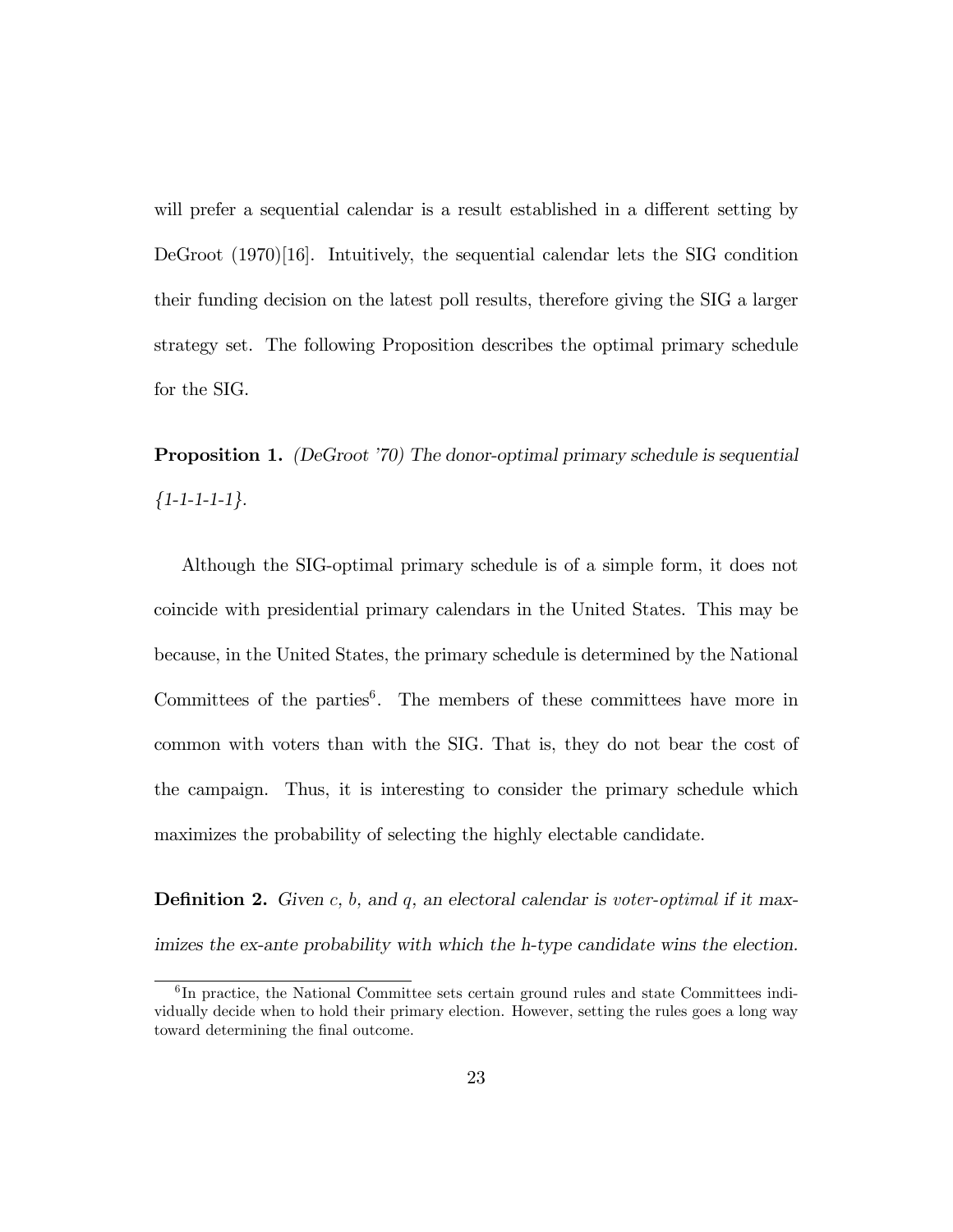**Definition 3.** An electoral calendar is said to dominate another if the ex-ante probability of the h-type candidate winning the election is weakly higher for all  $c$ ,  $b, \text{ and } q.$ 

A calendar strictly dominates another if it dominates it and the ex-ante probability of the h-type winning the election is strictly higher for some triple  $c, b$ ,  $q$ .

If the relation holds only for certain values of  $c, b$ , and  $q$ , I say that a calendar (strictly) dominates another over the relevant ranges of  $c, b, q$ .

There are many possible electoral calendars in a world with five voters (16) in fact, they are listed in the appendix). The following Lemma helps to narrow the field to some particularly interesting candidates: a pure sequential election  $({1-1-1-1}\)$  and a mixed calendar in which there is a block of three voters voting simultaneously at date 1 followed by the two remaining voters voting sequentially  $({3-1-1})^7$ . I call this second calendar a Super Tuesday calendar because of its structural similarity to presidential primary calendars in which large blocks of states vote on the same "Super Tuesday" early in the primary season.

<sup>&</sup>lt;sup>7</sup>The calendars  $\{3-1-1\}$  and  $\{1-2-1-1\}$  are strategically equivalent so I could refer to either as a Super Tuesday calendar. Perhaps the second is more reminiscent of Super Tuesday since it allows for a single early vote, like Iowa and New Hampshire might be in the U.S. presidential primary, to happen before the block of voters are scheduled.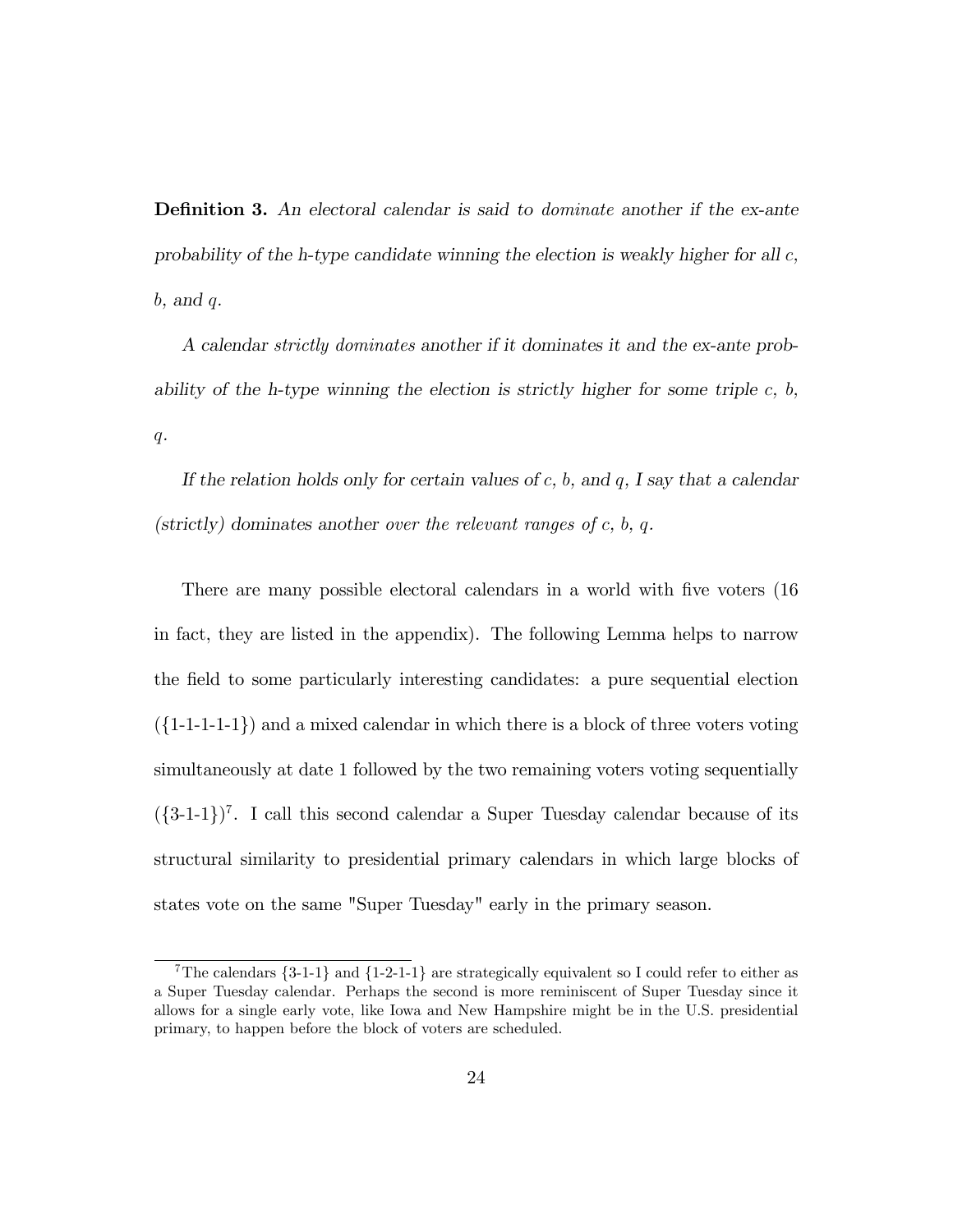**Lemma 4.** For any  $c$ ,  $b$ , and  $q$ , one of the following electoral calendars is voteroptimal among all possible calendars: sequential {1-1-1-1-1} or Super Tuesday  $\{3-1-1\}.$ 

#### **Proof.** In the appendix.  $\blacksquare$

The proof proceeds by listing all possible calendars in a five voter election. Then, I derive equivalence relationships which allow me to focus on a subset of calendars. For example, because of the symmetry of the election, which candidate takes a 1-0 lead after voter 1's informed vote does not matter for the SIG's funding strategy. That is, conditioning on the outcome of the first vote will have no effect on the SIG's funding strategy at that moment. Therefore, any calendar in which the first voter votes before all others is strategically equivalent to the calendar identical to it but in which voter 1 votes at the same time as voter 2. I then establish dominance relationships among the remaining calendars until I am left only with the candidates listed above. For example, a Super Tuesday calendar will always lead to the election of the high type candidate with at least as high a probability as a {4-1} calendar and, for some values of c, it will do so with strictly higher ex-ante probability.

The preceding Lemma sets the stage for the following result describing the voter-optimal electoral calendars. Given that I know that either a sequential or a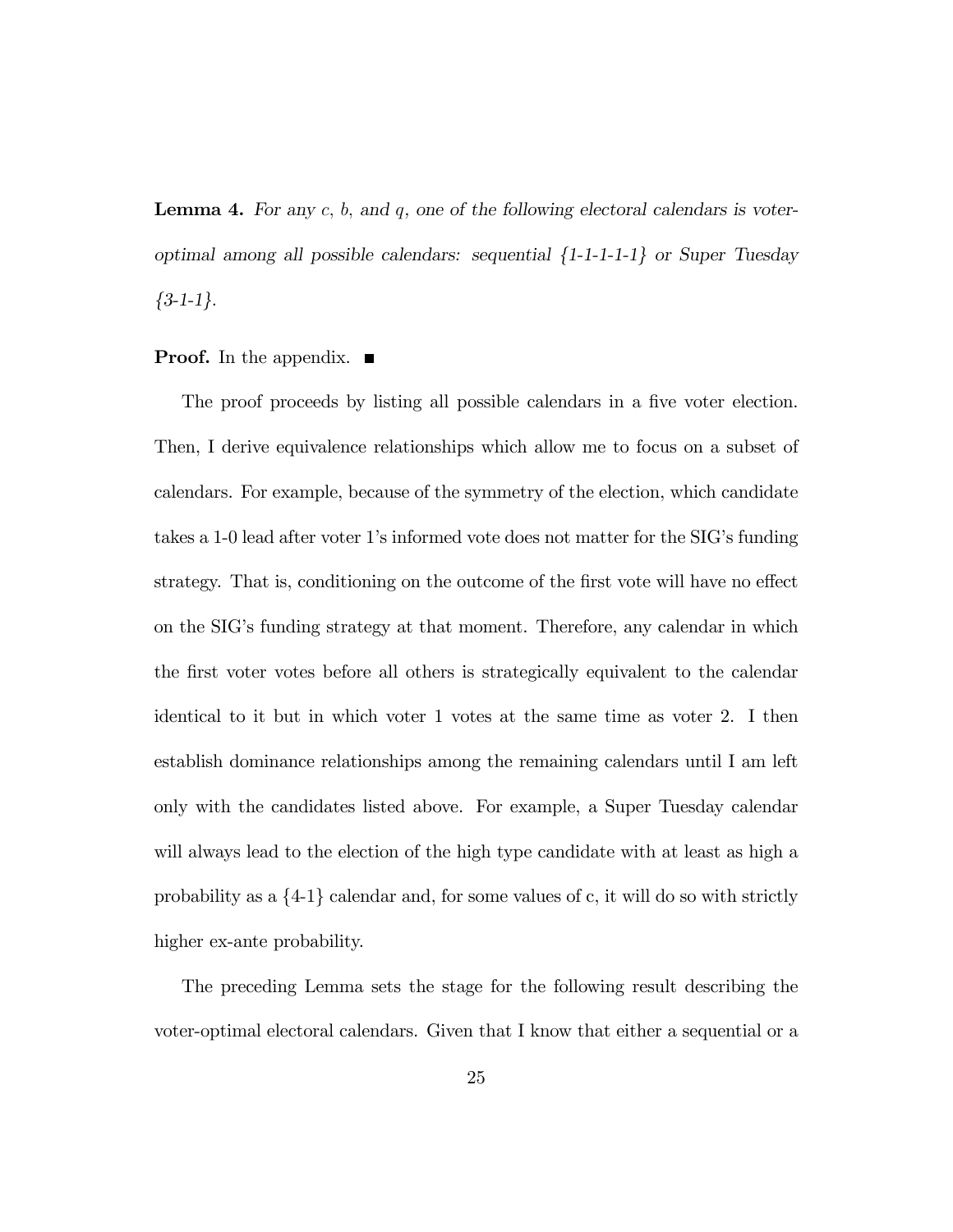Super Tuesday calendar is optimal, it is much easier to make comparisons among them and arrive at a result describing when one dominates another. In some ways, the following Theorem is the central result of this paper. It is the first result in this literature in which a hybrid calendar (not strictly sequential or simultaneous) plays a major role. It also provides a game-theoretic, effectiveness-based explanation for the existence of Super Tuesdays.

**Theorem 5.** For given b and q, there exist values  $0 < c_{\text{seq}} < c_{st} < \hat{c}_{\text{seq}}$  such that:

- The Super Tuesday calendar dominates all other calendars, and strictly dominates the sequential calendar, when  $c \in (c_{\text{seq}}, c_{\text{st}})$ .
- The sequential calendar dominates all other calendars, and strictly dominates the Super Tuesday calendar, when  $c \in (c_{st}, \hat{c}_{seq}).$

#### **Proof.** In the appendix.  $\blacksquare$

The simultaneous calendar, which has been widely studied and is usually used as a point of comparison to the sequential calendar, is dominated by the Super Tuesday calendar in this model. That is not to say, however, that it is never optimal. It is optimal whenever the costs of campaigning are low enough for the SIG to fund all five campaigns in a simultaneous election, or high enough so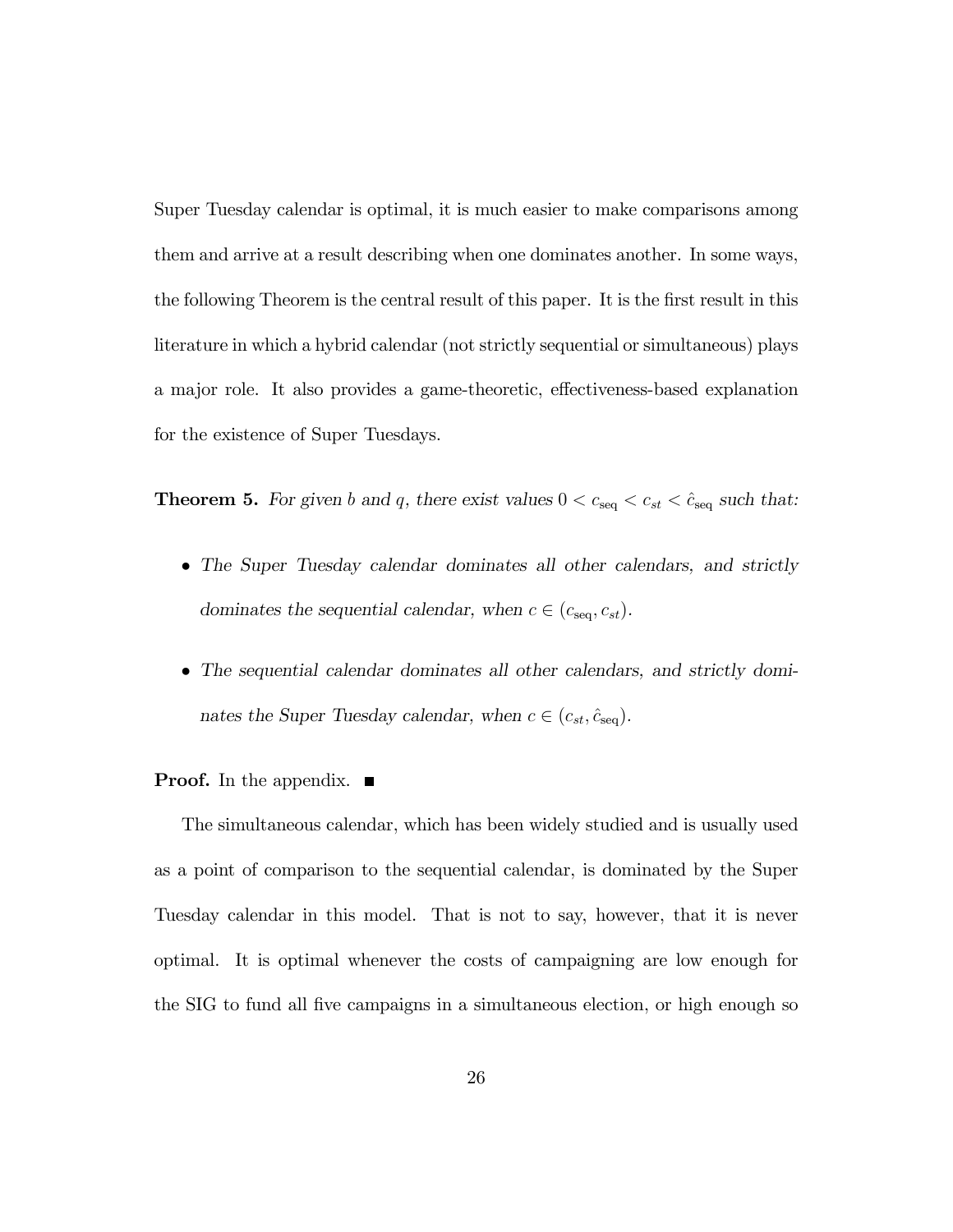that at most one campaign is funded under any electoral calendar. The following Proposition clarifies.

**Proposition 6.** For given b and q, there exist campaign costs  $c_{sim} \in (0, c_{seq})$  and  $\bar{c} > \hat{c}_{\text{seq}}$  such that the simultaneous electoral calendar is voter-optimal whenever  $c < c_{sim}$  or  $c > \overline{c}$ .

**Proof.** In the appendix.  $\blacksquare$ 

## 5. Extensions and Alternative Modelling Approaches

Although it is common in the micro-founded literature on campaign finance to assume a small number of donors (Ashworth  $0.06[4]$ , Coate  $0.04[13]$  to name just two examples), the assumption is rather restrictive. During the 1999-2000 U.S. election cycle 21 million individuals donated to the candidates' campaigns (Ansolabehere, de Figueiredo and Snyder '03[3]).

I argued above that the single SIG could be interpreted as an aggregate of the objective functions of many special interest groups or even of many voters for whom political donations are a particular type of consumption. In the following sections I substantiate these claims.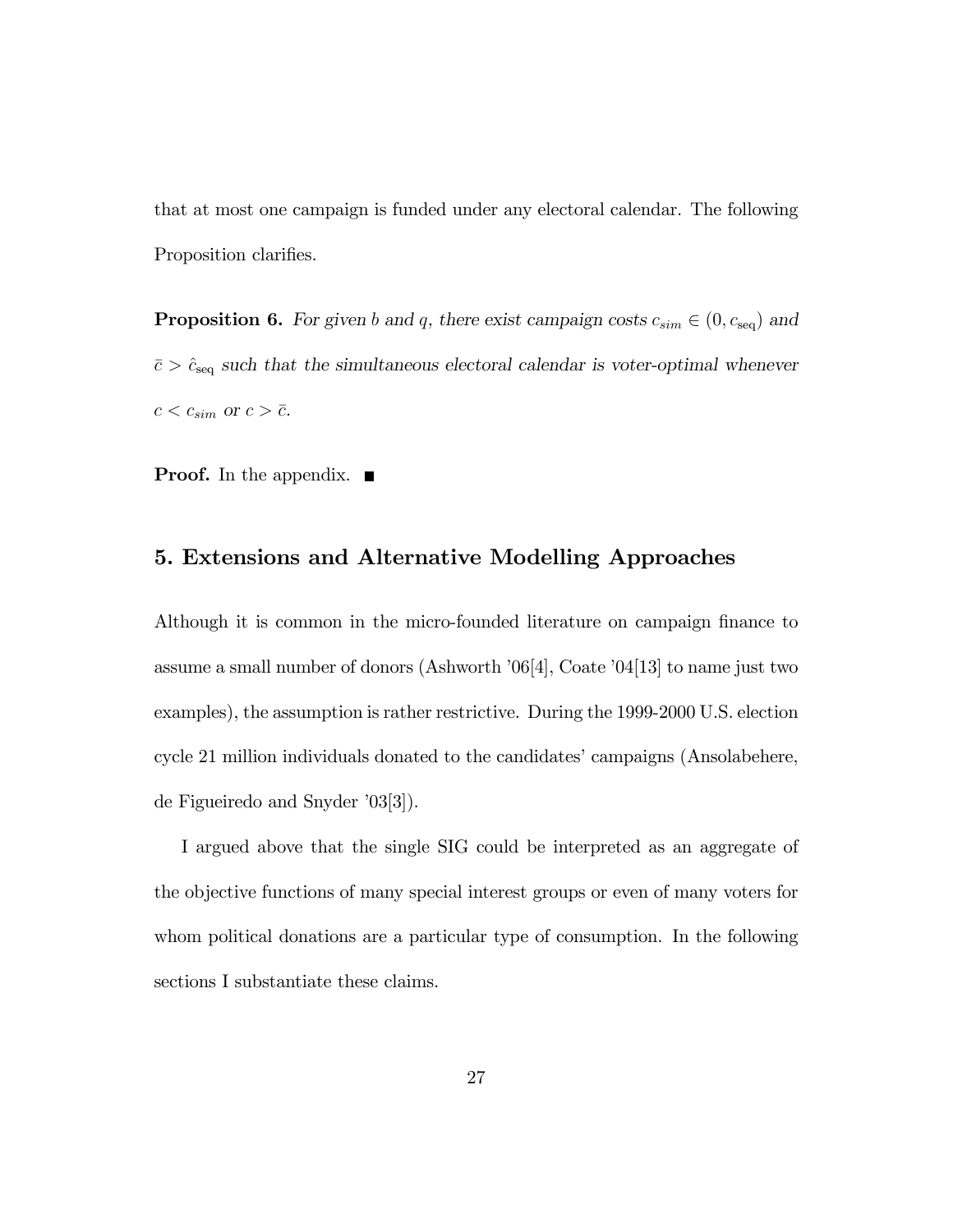#### 5.1. Multiple SIGs

Consider an arbitrary number K of identical special interest groups. SIG i receives benefits  $\frac{\mathfrak{h}(d_i)}{K}$  $\frac{d(i)}{K}$  from making total donations  $d_i$  to a candidate who goes on to win both the primary and the general election.

**Proposition 1.** There exists an equilibrium of the game with K identical special interest groups in which the collective behavior of the SIGs is identical to that of a single large SIG.

Proof. Consider the funding decision of SIG i when the other K-1 SIGs are following the funding strategy of the single SIG described in Theorem 1. SIG i will fund a campaign if  $\frac{c/K}{\Delta b/K} = \frac{c}{\Delta}$  $\frac{c}{\Delta b}$  is smaller than the increase in the probability of the h-type winning the nomination. That is, iís problem is identical to that of a single SIG.  $\blacksquare$ 

#### 5.2. Donations as Altruistic Behavior

Ansolabehere, de Figueiredo and Snyder '03[3] argue that small average donation sizes and the large number of donors to political campaigns make any theory of campaign Önance in which donations are seen as investments which are expected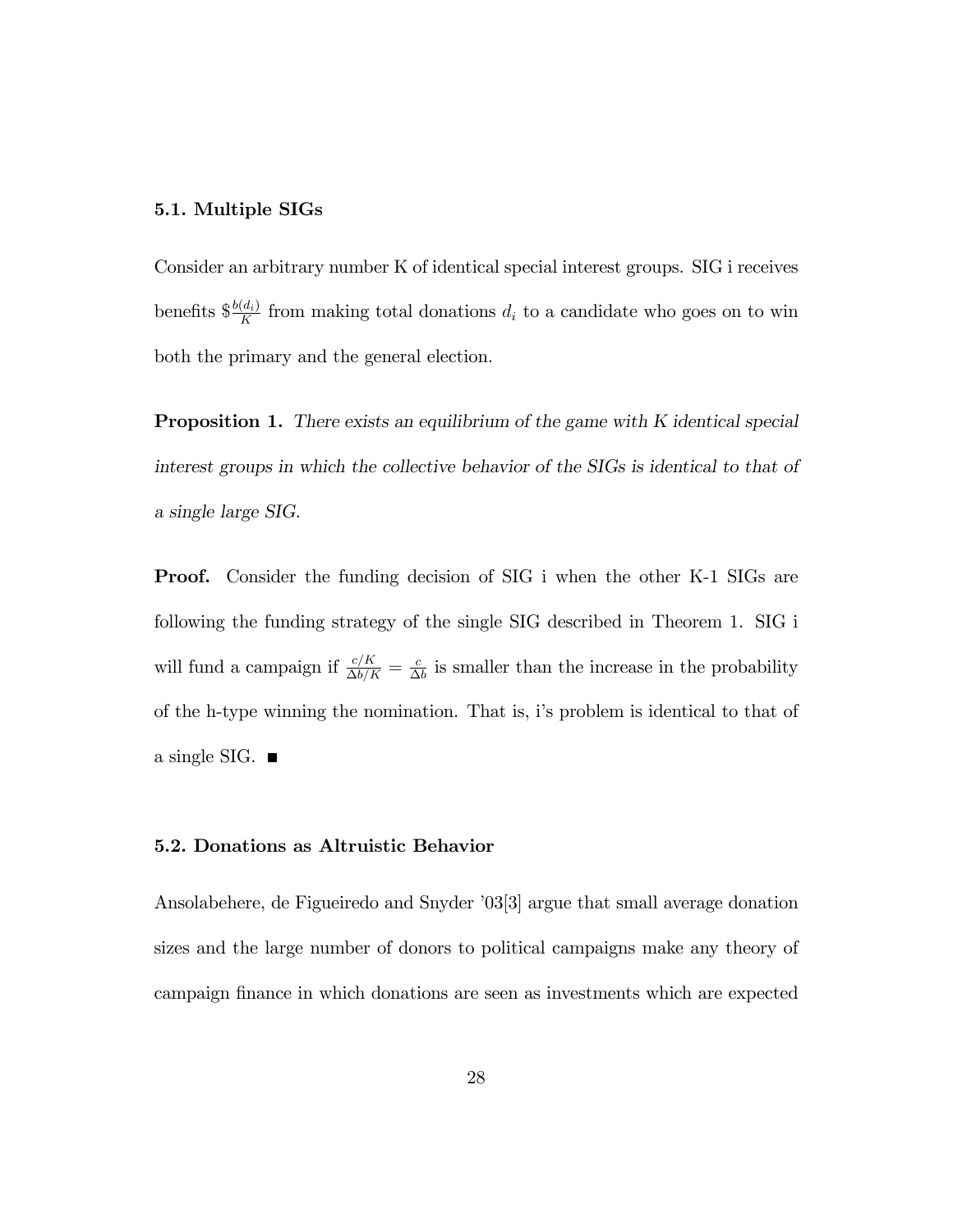to produce returns in the form of altered results or influence on policy-making implausible. They survey 40 articles which attempt to find a link between donations and voting records and find little evidence of a link. However, research looking at the behavior of donors (e.g. Brown et al.  $35[11]$  and Gordon et al.  $07[23]$ ) finds that at least some groups of donors behave as if their donation were an investment with policy implications or could change the outcome of the election.

One way to reconcile these pieces of evidence is to propose a model of campaign donations as an altruistic act, motivated by its moral implications. One popular explanation of altruistic behavior holds that agents often use a simple version of Kant's categorical imperative to evaluate an action's moral salience (Harsanyi '80[24], Brekke et al. '03 [9]). In particular, an action is morally salient if, when adopted by everyone, it maximizes a social welfare function. This type of motivation, known as rule-utilitarian, has been used to explain altruistic behavior in recycling, community service, voting (Feddersen and Sandroni '06[19], Coate and Conlin í04[14]), information acquisition by voters (Feddersen and Sandroni í06[18]), and other prosocial behavior.

Consider a set M of identical moral agents of Lebesgue measure 1. Moral agents are a minority in each state, as they are outnumbered by selfish agents in set S of measure 2. Each agent must decide whether to donate to a candidate's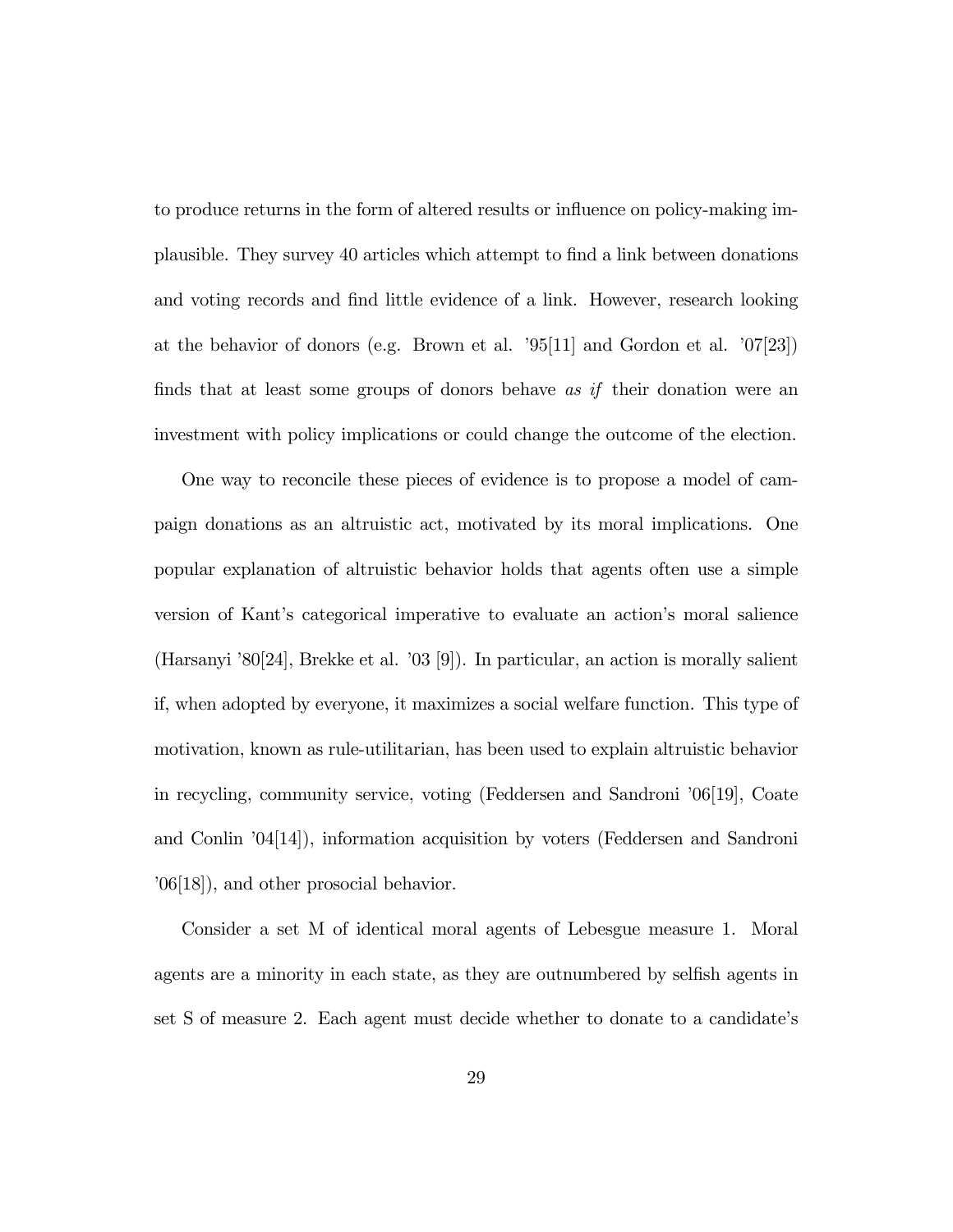campaign. Even though a single donation cannot influence the outcome of the election, the agents receive satisfaction from performing morally salient actions and receive ex-post utility  $1_{(h)} + \sum_{t=1}^{5} (m 1_{(M,t)} - d_t)$ , where  $1_{(h)}$  is an indicator function which takes the value 1 if the highly electable candidate wins the primary and 0 otherwise,  $1_{(M,t)}$  is an indicator function which takes on the value 1 if the agent performed the morally salient action concerning the i'th campaign and 0 otherwise, and  $d_t$  denotes the donations made at date t.

An donation  $d_t$  is morally salient if it satisfies:

$$
d_t = \arg \max_{d_t} E\left[\int_{M \cup S} (1_{(h)} - d1_{(j \in M)}) \, dj \right] h_t\right] = \arg \max_{d_t} \left\{ 3P(h|h_t, d_t) - \sum_{i=1}^t d_i - E\left[\sum_{i=t+1}^5 d_i \right] h_t, d_t\right\}
$$
\nWhere  $1_{(h)}$  is the utility of voters and  $d = \sum_{i=1}^5 d_i$  is the total donated by

morally motivated agents. It is clear that the expectation of  $1_{(h)}$  is  $P_t(h|d)$ , the probability that the high electability candidate will win the nomination given donations  $d_t$  at time t.

In my model, where total donations of  $2c$  are necessary for candidates to continue informative campaigning,  $d = 2c$  is the only relevant level since there is no loss from funding future state campaigns at a later date, making higher donations redundant and lower donations are merely wasteful<sup>8</sup>. Furthermore, because there

<sup>&</sup>lt;sup>8</sup>Mixed strategies in which agents give c in expectation are also solutions to the maximization above, but can be ruled out by making the utility cost of money convex.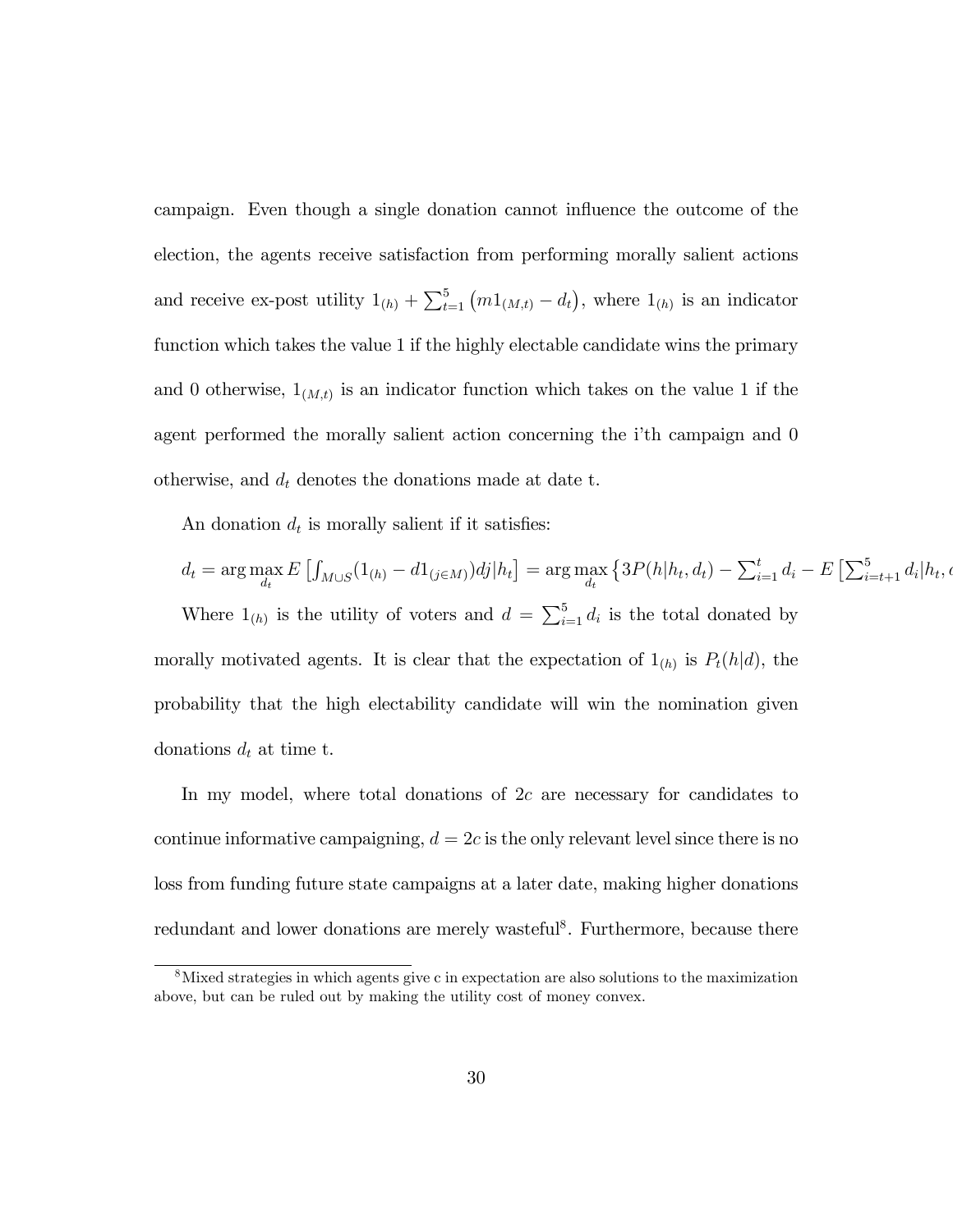is a continuum of morally motivated agents, an individual's decision not to donate will not affect outcomes. Thus, I need not consider strategic deviations sacrificing m now in order to make future morally salient actions cheaper.

Thus, a candidate's campaign will continue to be funded as long as the satisfaction of undertaking the morally salient action,  $m > 0$ , is higher than the cost, and as long as it is socially optimal for the campaign to be funded:

 $m > 2c$ 

$$
3\Delta P_{t,t+1}(h) > E\left[\sum_{i=t}^{5} d_i | h_t, d_t\right]
$$

where  $\Delta P_{t,t+1}(h)$  denotes the increase in the probability of nominating candidate h given that at least one more campaign is funded. In contrast, a SIG will fund an additional campaign if  $\Delta b \Delta P_{t,t+1}(h) > E\left[\sum_{i=t}^5 \hat{d}_i | h_t, \hat{d}_t\right]$ . Note that the SIG only considers donations to the eventual loser as informational costs, while morally motivated donors see all donations as informational expenses. Therefore, keeping a campaign going implies informational costs of c for the SIG and 2c for morally motivated donors. Nevertheless, the problem they are solving is isomorphic.

**Proposition 2.** If  $m > 2c$ , and there are morally motivated voters, then donations to political campaigns will be made as if a single SIG with  $\Delta b = \frac{3}{2}$  were funding the campaigns using the strategy of Theorem 1.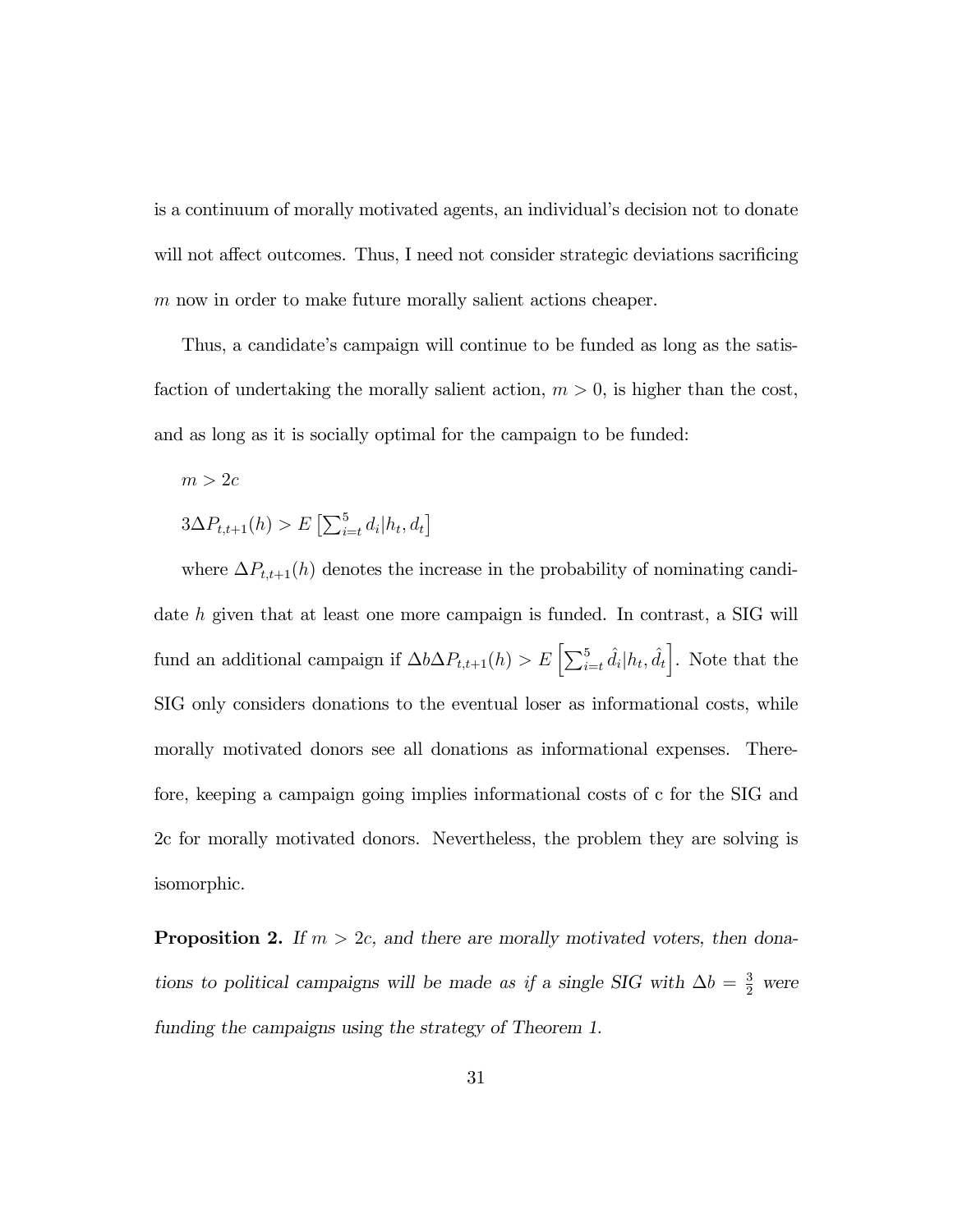#### 5.3. Symmetric Information about Types

It is plausible to think that candidates are uncertain about their own electoral appeal and learn about their electability through the primary process along with the voters and the SIG.

If candidates are solely office motivated, however, a leading candidate will never agree to campaign even if he is well-funded. Consider a candidate with reputation better than a half. If he campaigns he will lose the nomination with positive probability even if he is, in fact, the h-type. If he refuses to campaign, however, no new information is revealed and the primary season will end with the same beliefs, so that the only rational way for voters to vote is for the leading candidate. Thus, we are left with no campaigning or donations if the prior  $p \neq \frac{1}{2}$ 2 , and campaigns only in the first period if  $p=\frac{1}{2}$  $\frac{1}{2}$ .

#### 5.3.1. Policy-Motivated Candidates

If candidates also care about whether a candidate from their party wins the general election, they may willingly choose to campaign in order to increase the probability that the most electable candidate from their party is selected. Define a candidate's utility as:

 $g(P, W) = \gamma P + (1 - \gamma)W$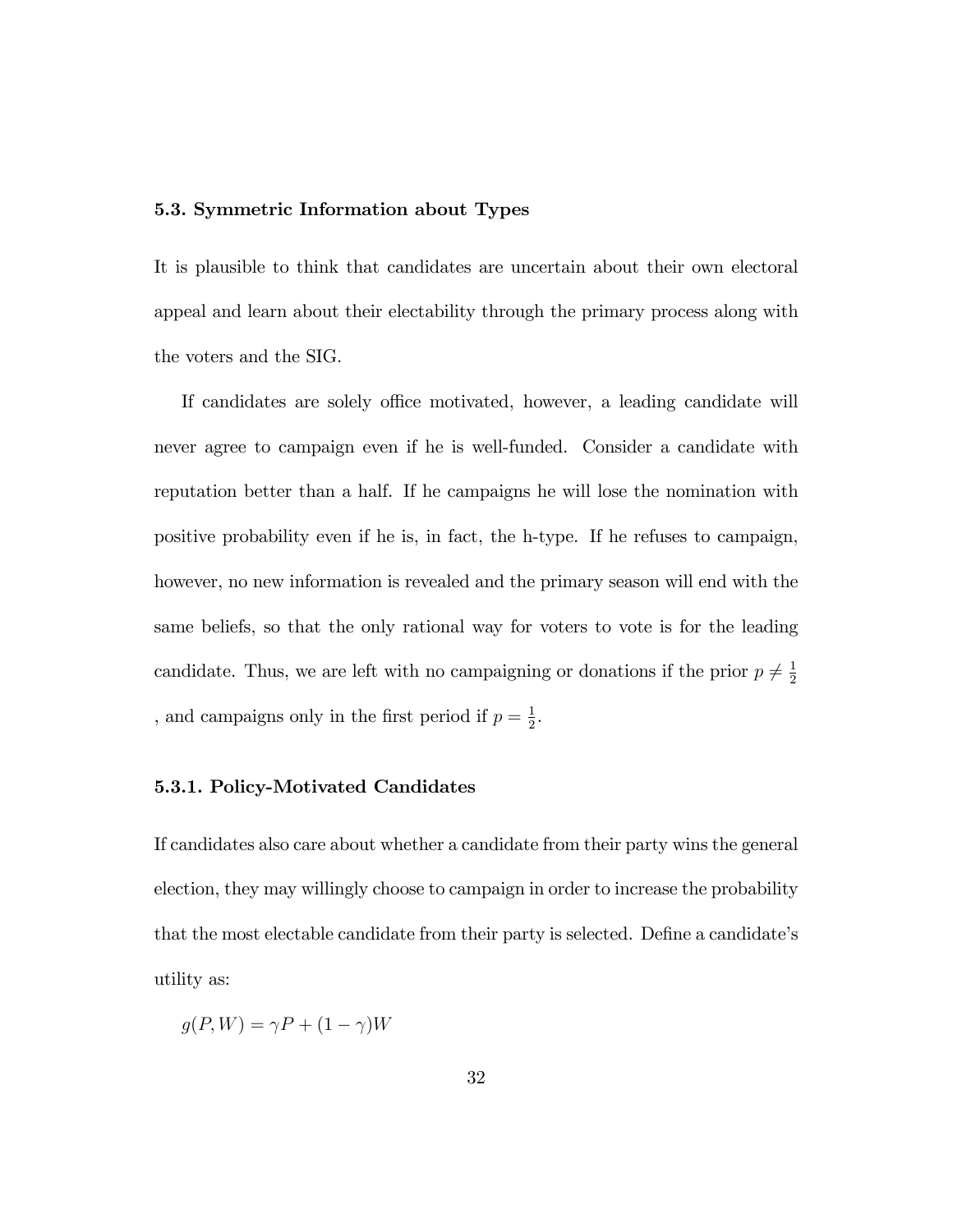Where P is an indicator function for a candidate from his party winning the general election, W is an indicator function for whether the candidate in question has won the primary, and  $\gamma \in [0, 1]$ .  $\gamma = 0$  corresponds to the case discussed above in which the candidate only cares about winning the primary.  $\gamma = 1$  describes a candidate motivated only by policy.

**Proposition 3.** Given any election, there exists  $\bar{\gamma} > 0$  such that, if  $\gamma > \bar{\gamma}$ , then a candidate will always campaign when feasible.

Proof. Suppose that a simple equilibrium is played. For this to be incentive compatible for the candidates it must be that at each possible t-history in which A has reputation  $R > \frac{1}{2}$ ,

$$
(1 - \gamma) + \gamma [R + (1 - R)l] < (1 - \gamma)P_{t,t+1}(Aw) + \gamma [P_{t,t+1}(h) + (1 - P_{t,t+1}(h))l]
$$
\nor

\n
$$
\gamma \Delta P_{t,t+1}(h)(1 - l) > (1 - \gamma)(1 - P_{t,t+1}(Aw))
$$

The left-hand-side is always positive. Because I are dealing with a finite game, there is an absolute maximum value which the right hand side can take. Thus, a  $\bar{\gamma}_A > 0$  can be found for which the inequality above is satisfied at all t-histories in which A is leading as long as  $\gamma > \bar{\gamma}$ . A symmetric argument finds a  $\bar{\gamma}_B$ which serves the same purpose for t-histories in which B is in the lead. Taking  $\bar{\gamma} = \max\{\bar{\gamma}_A, \bar{\gamma}_B\}$  completes the proof.  $\blacksquare$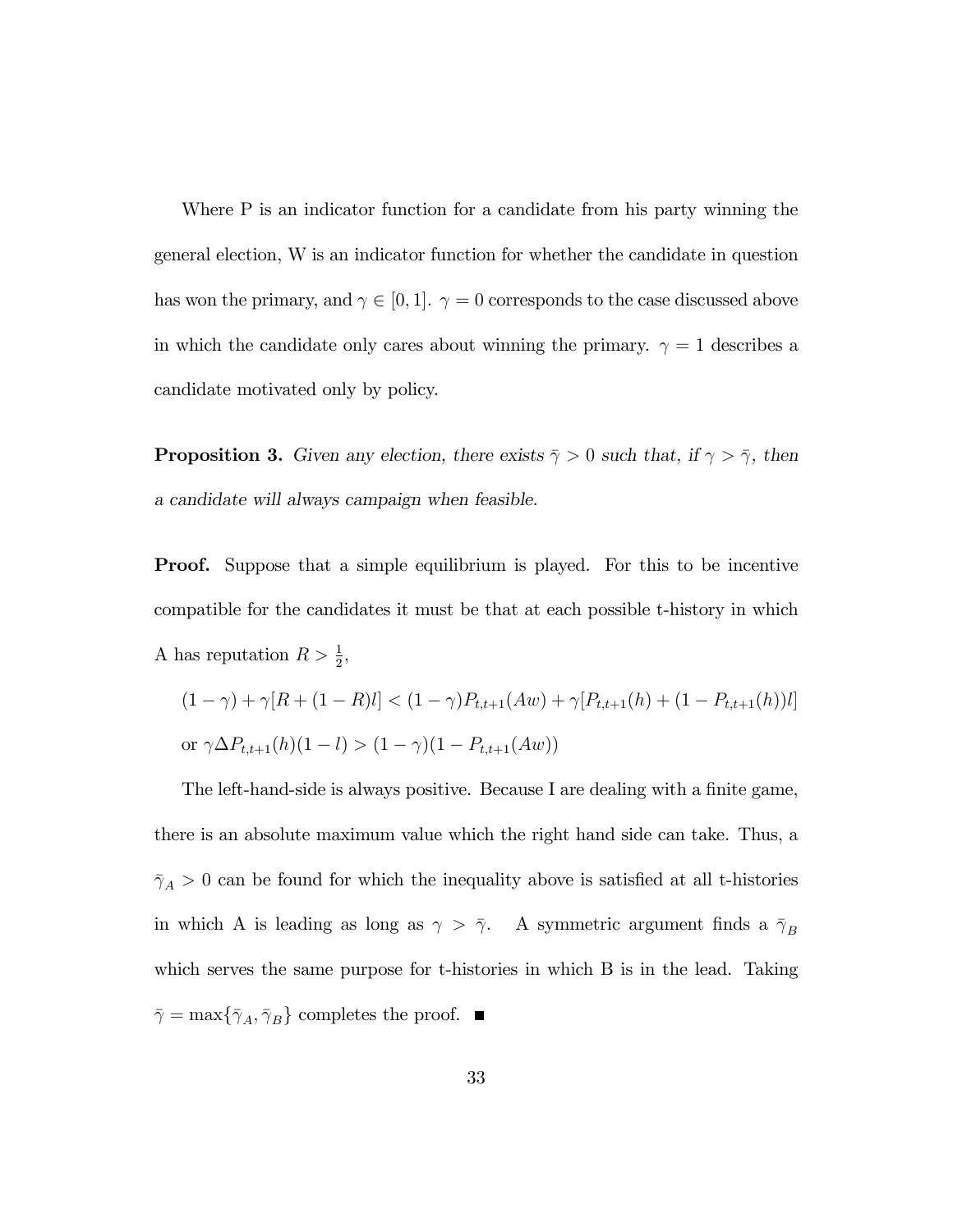## 6. Concluding Remarks

I have set out to illustrate how campaign finance can be the main driving force behind the dynamics of primary elections. I have done so by presenting a microfounded, game-theoretic model of the interaction between voters, candidates, and donors. Underpinning my analysis is the conception of a primary election as a means by which like-minded members and adherents of a party acquire credible information about the electability of the candidates. The results in Section 3 show that it is possible for the process to unfold in such a way that all parties involved are willing to participate, information is revealed, and it is used effectively. I also show that bandwagons can arise as a consequence of learning by donors. This provides an alternative to previous theories of bandwagons based on learning by voters.

In Section 4, I present results characterizing the optimal electoral calendar for both donors and voters. Donors prefer to have a sequential primary so that funding decisions can be made gradually and the costs of funding the eventual loser to elicit information minimized. Voters coincide with this preference for sequential elections when campaign costs are relatively high. However, when campaign costs are in a given range, voters prefer electoral calendars in which a group of voters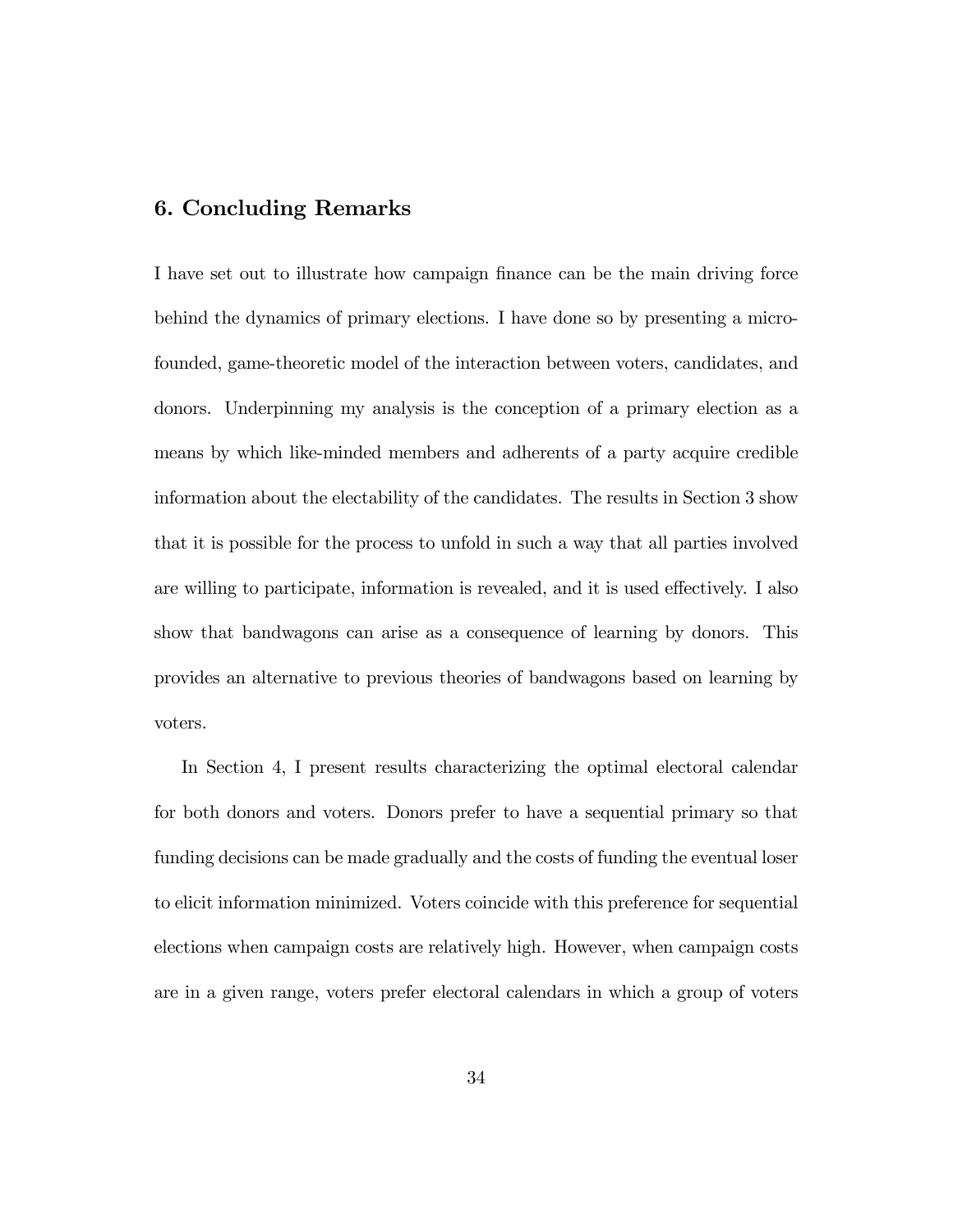vote simultaneously early in the electoral calendar (at date 1 or 2). This type of calendar is reminiscent of those in recent U.S. presidential primaries which include "Super Tuesdays" in which several states hold their elections on the same day. These results are especially interesting in light of the ongoing controversy surrounding the scheduling of presidential primary elections in the United States. My analysis concludes that a frontloaded calendar, including a Super Tuesday, is optimal for voters and parties as long as competitive candidates are able to fully fund their campaigns in these early stages.

Given the simplicity of the model studied here, several generalizations seem likely to add richness to my conclusions. First, my focus on a contest between two candidates seems inadequate given the large number of candidates who generally contest presidential primaries in the United States, at least in the early stages of the process. Furthermore, campaign spending is, in reality, not a discrete variable. Different amounts of spending can lead to different results. Similarly, something may be learned from the margin of victory in a given district beyond what is revealed by a win or a loss. I am currently exploring these and other extensions.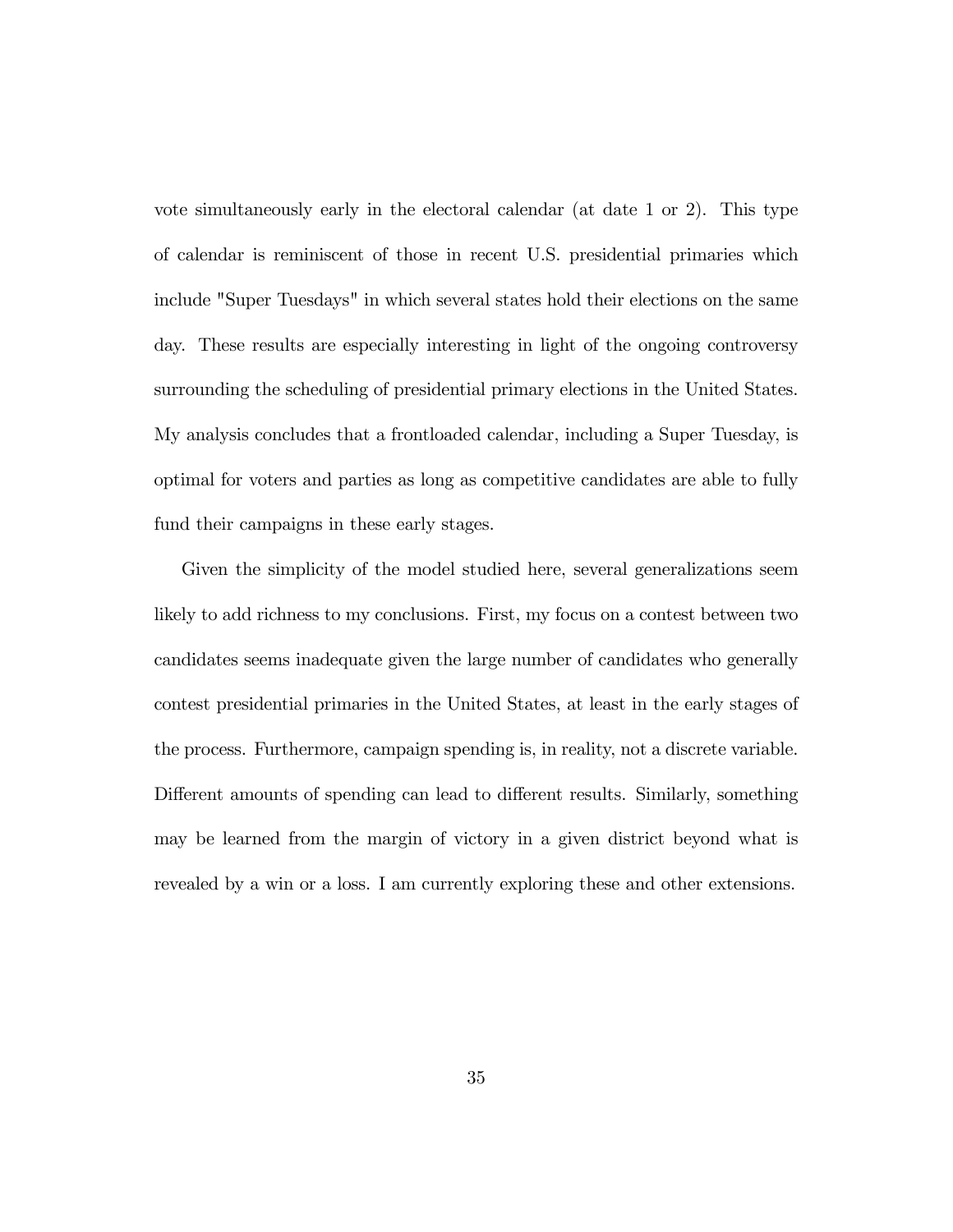## 7. Appendix

## Proof of Theorem 1.

Proof of existence of simple equilibria with 5 voters.

I proceed by considering each voter's decision problem, from last to first. In evaluating the utility effects of deviations, I assume that the voter knows how earlier voters have voted. If this is not the case, and there are voters of a lower number voting at the same time, the expected benefit of a deviation will be a weighted average of those considered. Thus, if deviating is never worthwhile when the voter is able to condition on previous voters' votes, it is not profitable when the voter cannot condition on this information.

I begin by establishing some basic facts about the SIG's donation strategy which will help simplify the arguments in the proof of Theorem 1 other results. The following Claim states that whenever the SIG funds at least one, or at least two campaigns, it is optimal for it to fund voter 1 and 2's.

Claim 1. Whenever it is optimal for the SIG to fund any campaigns, it is optimal for the SIG to fund voter 1's campaign. Furthermore, whenever it is optimal for the SIG to fund at least two campaigns, it is optimal for the SIG to fund voter  $2$ 's.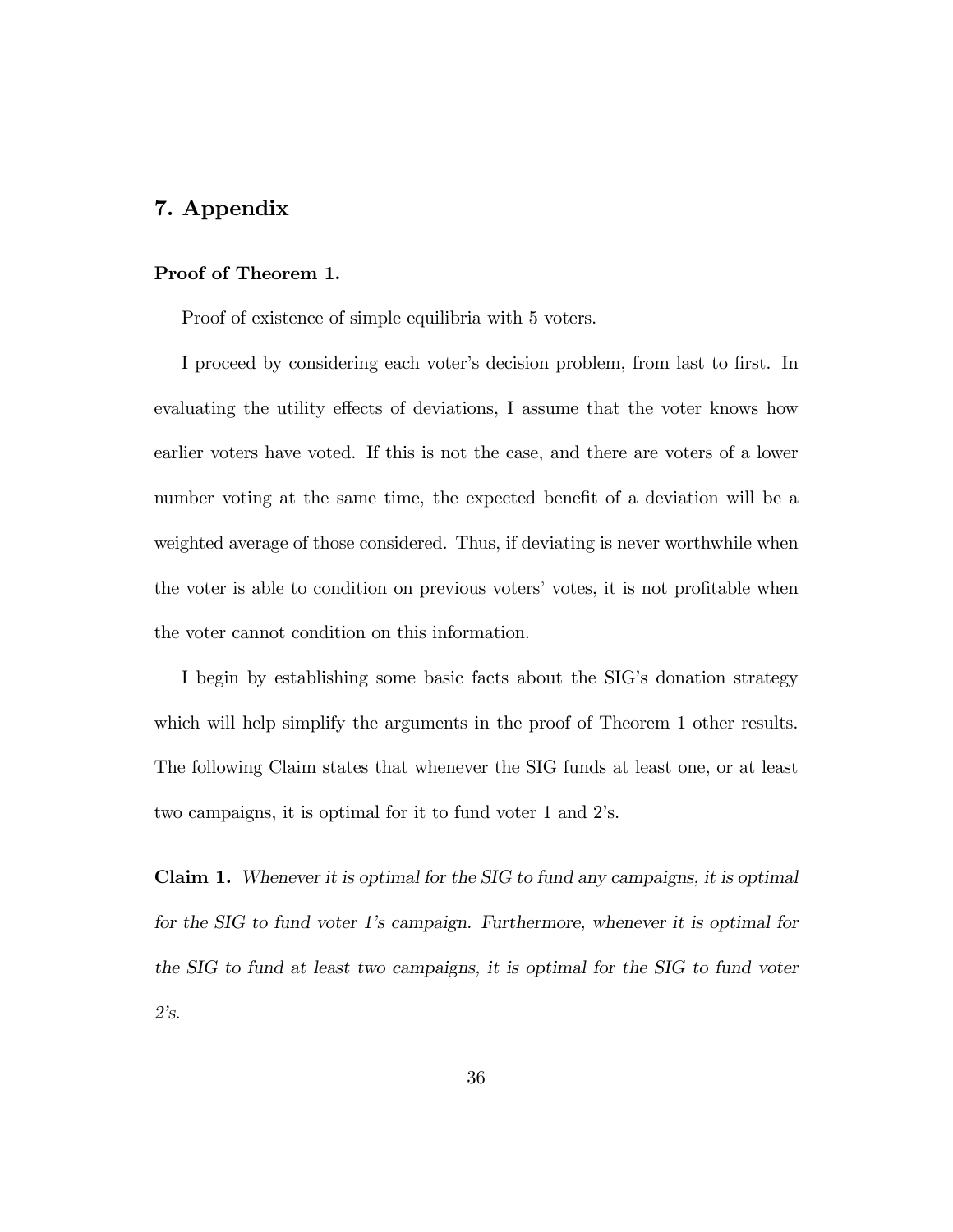Proof. If the SIG is going to fund at least one campaign, and because voters are identical except for the order they vote in, it loses nothing by having it be voter 1ís. On the other hand, its choice set, conditional on whether voter 1ís campaign was funded, is weakly larger.

Similarly, because the information revealed by voter 1ís vote is not relevant to the SIG's decision to fund additional campaigns, the SIG gains nothing by waiting until this information is revealed. If the SIG funds voter 2's campaign, it is left with more alternatives when considering the campaigns of voters  $3-5$ .

**Definition 2.** A donation strategy  $d_t$  is relevant if there is an electoral calendar  $\Gamma$  and a history  $h_t$  such that  $d_t$  is a best response to simple voting for some triple  $c, b, q.$ 

Lemma 3. In any relevant donation strategy, the maximum (over histories) total number of campaigns funded by the SIG is either odd or zero. Thus, under simple voting, uninformed votes will never decide the election, and it is a best response for them to vote simply given that other voters are also voting simply.

**Proof.** Suppose that voters are voting simply. Consider first the SIG's deci-sion whether to fund one or two campaigns. Funding one campaign leads to selecting an h-type with probability  $q$ . Funding two campaigns leads to an h-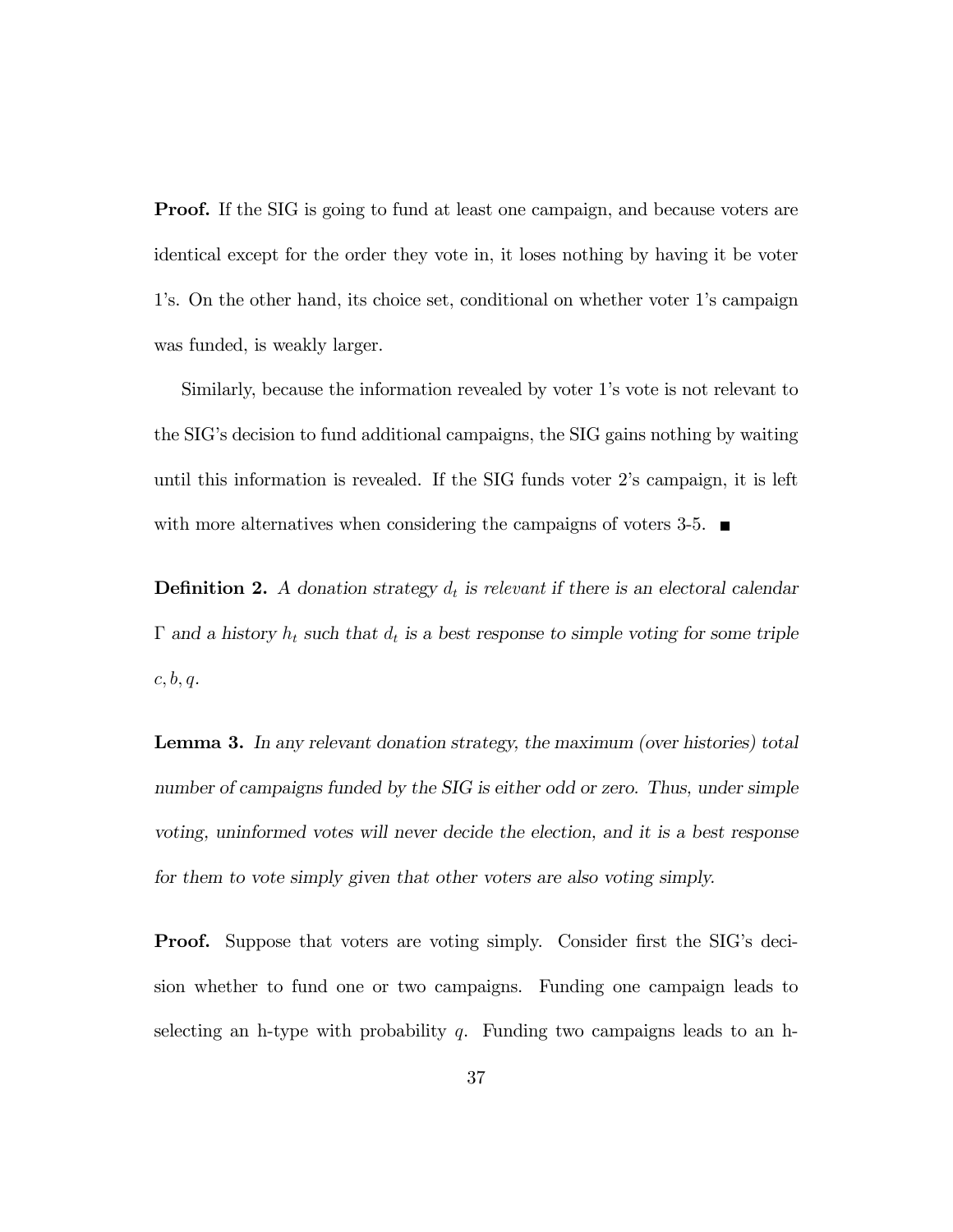type nominee with probability  $q(q+2\frac{1}{2}(1-q)) = q$ . Intuitively, conditional on the first vote, adding an additional campaign can only tie the informative vote count or increase the frontrunners lead. At worst, the frontrunner's posterior will be  $\frac{1}{2}$  for each candidate and does not change the optimal choice of candidate. The same logic applies to the difference between funding three and four campaigns. In that case, funding three campaigns selects the h-type with probability  $q^2(q+3(1-q)) = q^2(3-2q)$ . Funding four leads to a probability of success of  $q^2 (q^2 + 4q(1-q) + 6\frac{1}{2}(1-q)^2) = q^2 (3-2q).$ 

Therefore, the SIG will fund zero campaigns, one campaign, or fund until one candidate receives two out of three or three out of Öve informed votes. That is, an election will end with an even number of campaigns funded only if one candidate has a 2-0, 3-1, or 4-0 lead in informed votes. When there is an odd number of campaigns funded, whenever a voter does not receive an informative signal (i.e. at least one candidate does not have sufficient funds to campaign for that voter) there will be another voter in the same situation. Thus, according to simple voting, the first voter in question will vote A and the second B, allowing informed voters to determine the outcome of the election. Because informed voters vote their signal, this means that the candidate who finishes the election with the highest posterior probability of being an h-type will win. Therefore, voting simply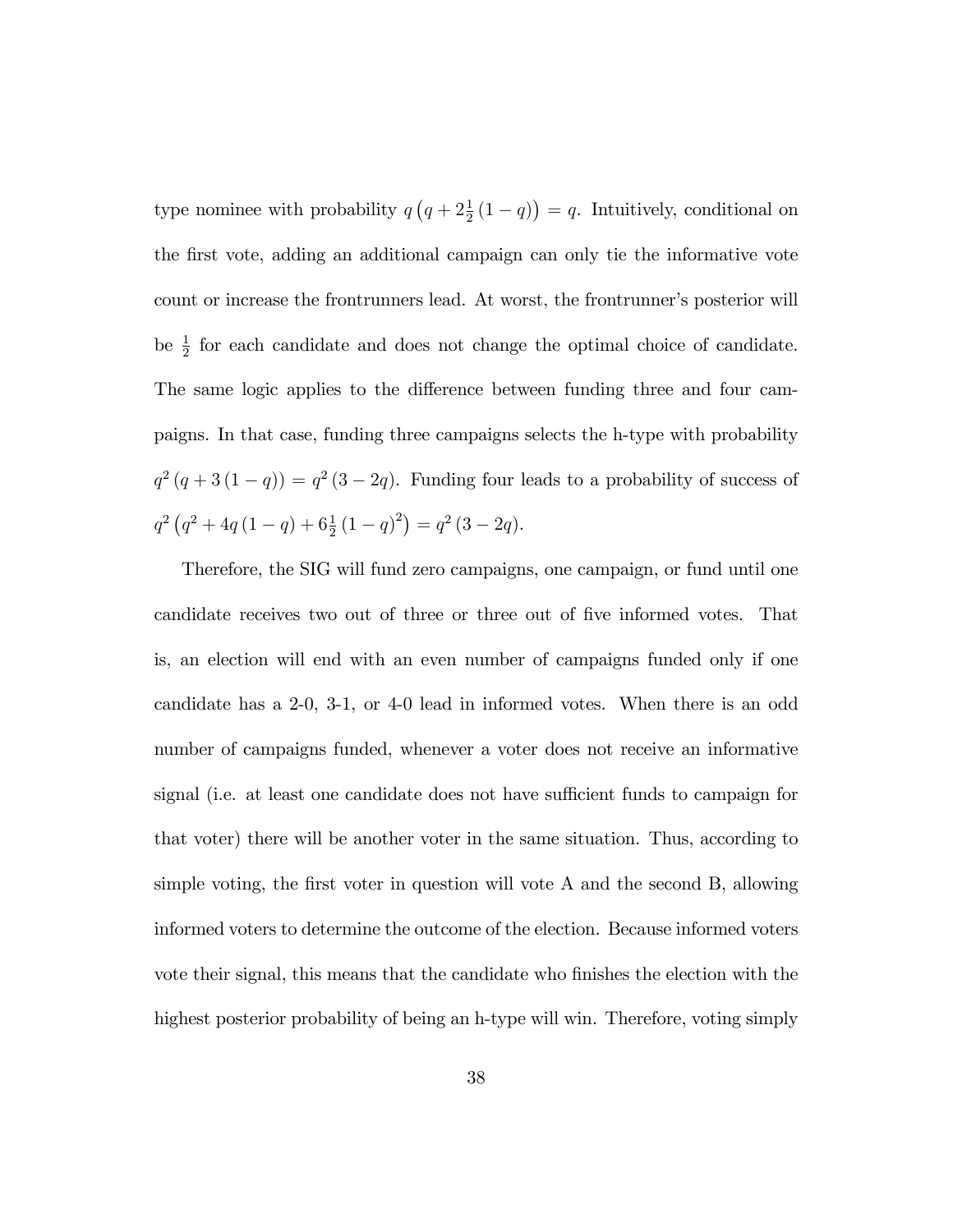is a best response for uninformed voters. After a 2-0 lead in informed votes, if no additional campaigns are run, simple voting specifies that the final vote count will be 4-1 or 3-2 with the frontrunner winning, so that simple voting is indeed a best response for uninformed voters. After a 3-1 or 4-0 informed vote lead, the election is decided and simple voting is also a best response for the remaining uninformed voters.  $\blacksquare$ 

In what follows, I build on the preceding results and consider feasible deviations for each voter, given an any relevant continuation funding strategy for the SIG.

#### Fifth voter:

The fifth voter is either pivotal or irrelevant. Whenever a voter is pivotal, it is a strict best response for him to vote his signal. The probability of getting it right is  $q > 1 - q$ .

#### Fourth voter:

It is also true that the fourth voter will only be relevant if he is pivotal, i.e. if the vote is 1-2 or 2-1. Otherwise, the election is already decided.

Suppose the informative vote count is 2-1.

If voter 4 receives a signal a, voting his signal leads to a win by candidate A having received 3 positive signals. The worst outcome for A in terms of signals from this point on is 3-2, where A is the state of the world with prob.  $q>1-q$ .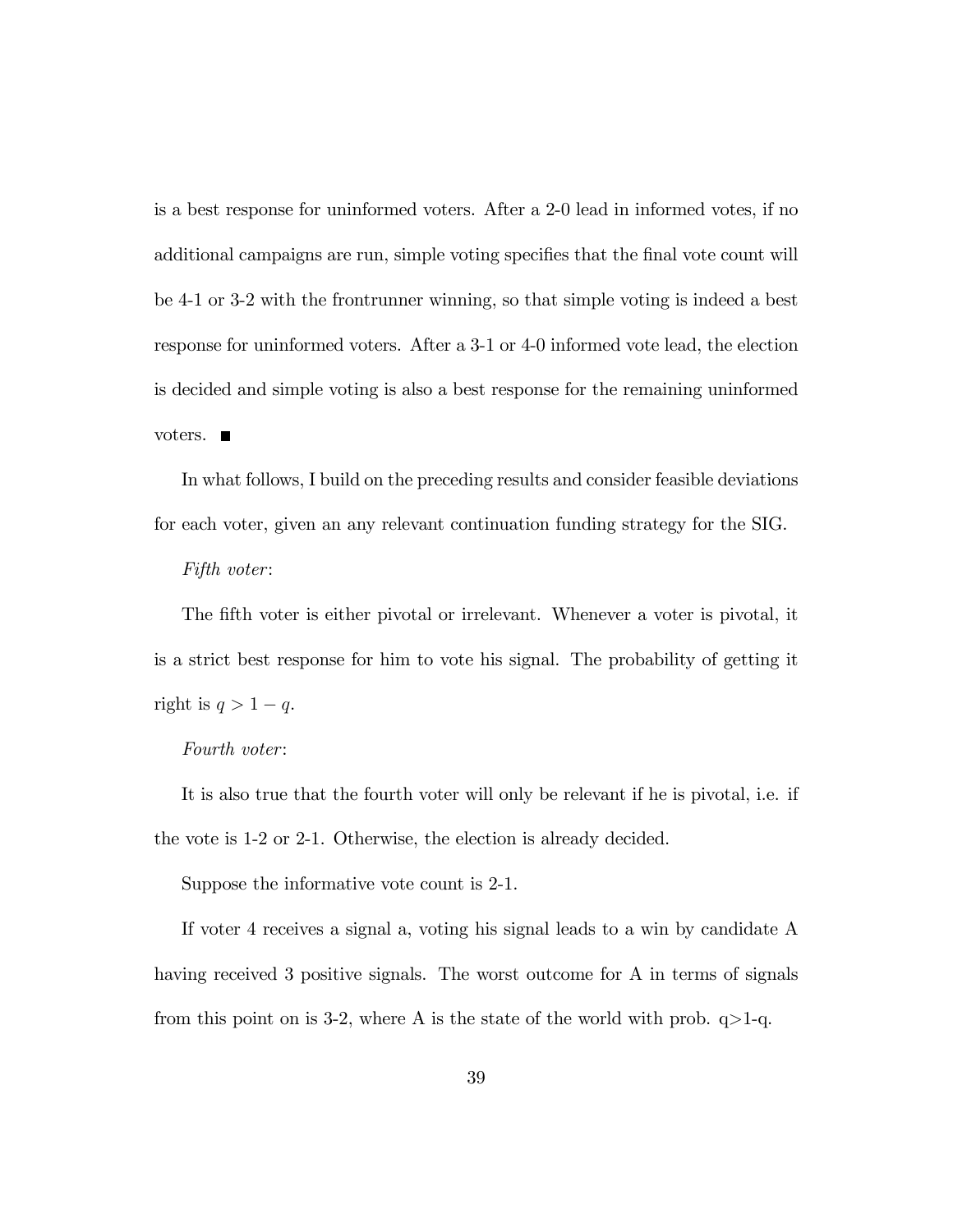If voter 4 receives a signal b, voting his signal will lead to the correct candidate being chosen with prob. q. Voting for A leads to A winning the election which will be the correct choice with prob.  $\frac{1}{2} < q$ .

If the vote is 1-2, the arguments are symmetric.

If the informative vote count is  $1-1$ ,  $2-0$ , or  $0-2$  (i.e. one of the first three voters did not receive an informative signal), voter 4 will receive an informative signal only if it is the last one of the election by Lemma 3. Therefore, voter 4 is either pivotal (after 1-1) or irrelevant (after 2-0).

#### Third Voter:

Voter 3 can receive an informative signal when the informative voting has been 1-1, 2-0, or 0-2.

If the vote is 2-0 and the voter receives a signal a, state A will have received three positive signals and is the correct choice with probability at least q. Similarly, if the vote is 0-2 and voter 3 receives a b signal, it is a strict best response for him to vote for B and end the election.

That leaves scenarios in which the signal count, including 3ís signal, is 2-1 or 1-2.

Suppose the signal count is 2-1.

The probability of a correct outcome if 3 votes his signal and all future cam-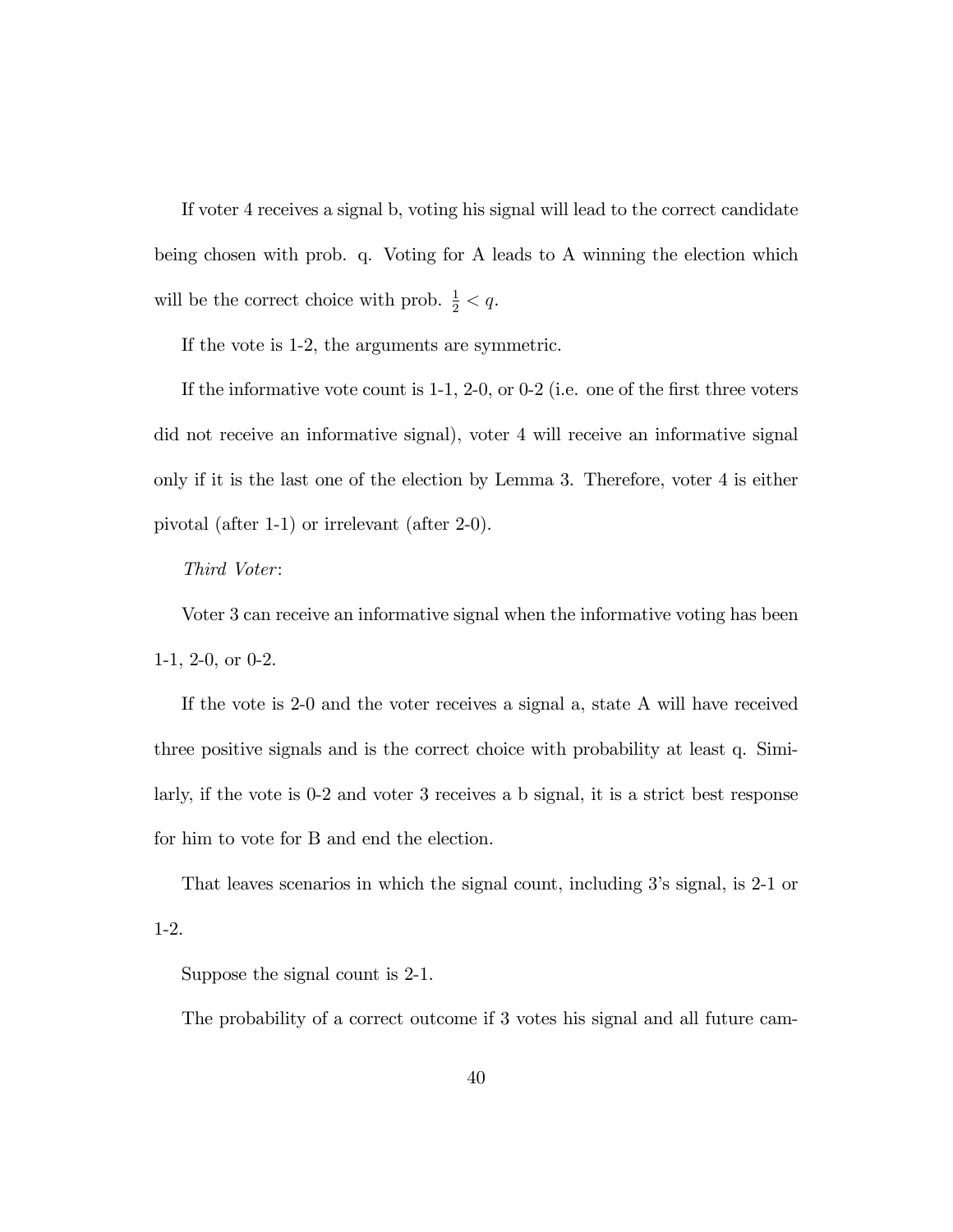paigns are financed is:

$$
q(1 - (1 - q)^{2}) + (1 - q)q^{2} = -q^{2}(2q - 3)
$$

The probability of a correct outcome if 3 votes B and all future campaigns are financed is:

$$
q^{3} + (1 - q)(1 - (1 - q)^{2}) = q(2q^{2} - 3q + 2)
$$
  
Clearly,  $q(1 - (1 - q)^{2}) + (1 - q)q^{2} > q^{3} + (1 - q)(1 - (1 - q)^{2})$  since  
 $-q(2q - 3) - (2q^{2} - 3q + 2) = -4q^{2} + 6q - 2$ 

The first derivative of this difference is:  $6 - 8q$ 

 $-4q^2 + 6q - 2$  has roots at 1 and .5, so the two expressions are equal at .5 and 1, while the derivative of the expression is positive at .5 and negative after 3/4, meaning that the expression is positive for all  $q \in [.5,1]$ .

If the campaign ends with 3ís vote, he is pivotal and voting his signal is a strict best response by the arguments made above.

#### Second Voter:

Voter 2 necessarily inherits either a 1-0 or 0-1 vote count. Therefore, if he receives an informative signal, Claim 1 confirms that his signal count is either 2-0 or 1-1.

If the SIG will finance the third campaign regardless of 2's vote, a deviation by 2 is equivalent to a deviation by 3, which we have seen above is never profitable.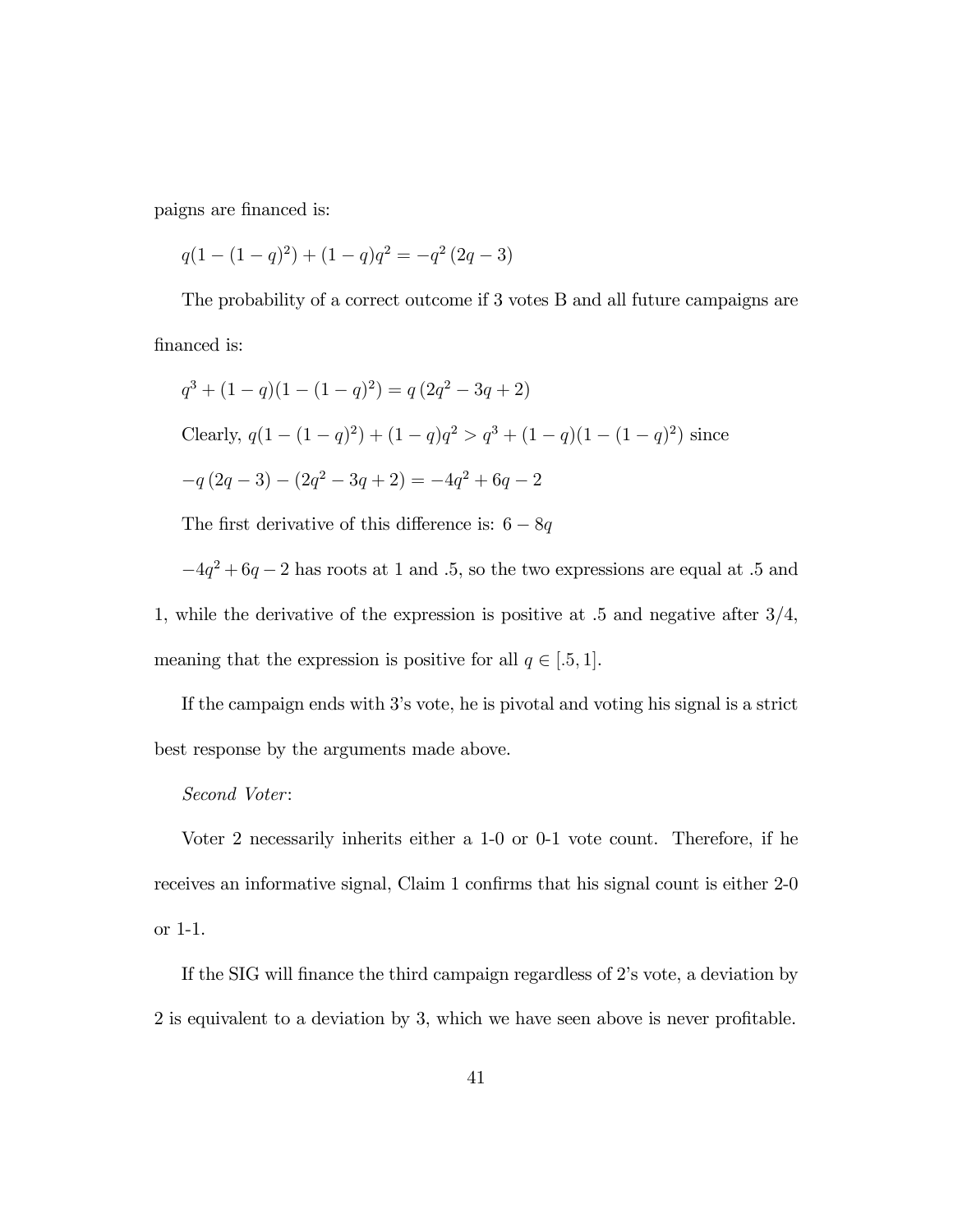If the SIG will stop funding the trailer if the vote goes to 2-0, then one must verify directly that a deviation is not profitable.

Let the signal count be 2-0. If 2 votes his signal, A is elected which is the correct choice with probability  $\frac{q^2}{a^2+(1)}$  $\frac{q^2}{q^2+(1-q)^2}$ .

If 2 deviates making the vote count 1-1, the correct choice will be made with prob. at most:

$$
\frac{q^2}{q^2 + (1-q)^2} \left( q^2 \left( 1 + 2(1-q) \right) \right) + \frac{(1-q)^2}{q^2 + (1-q)^2} \left( q^2 \left( 1 + 2(1-q) \right) \right) = (q^2 \left( 1 + 2(1-q) \right)) =
$$
  

$$
-q^2 \left( 2q - 3 \right)
$$
  

$$
\frac{q^2}{q^2 + (1-q)^2} + q^2 \left( 2q - 3 \right) = 2q^2 \left( 2q - 1 \right) \frac{(q-1)^2}{2q^2 - 2q + 1} > 0
$$
  
Which is clearly less than  $\frac{q^2}{q^2 + (1-q)^2}$  since  $2q < 3$ .

Now, let the signal count be 1-1. If 2 deviates, he will end the election with a choice that is correct with prob. .5. If he votes his signal, the campaign continues and, because other voters are voting informatively and the SIG is willing to fund campaigns so that a correct decision can be made with probability at least q, the correct outcome will be chosen with prob. at least q>.5.

#### First Voter:

If voter 1ís vote will decide the election, it is a strict best response for him to vote his signal, as argued above.

If this is not the case, the campaign will continue regardless of his vote. Thus,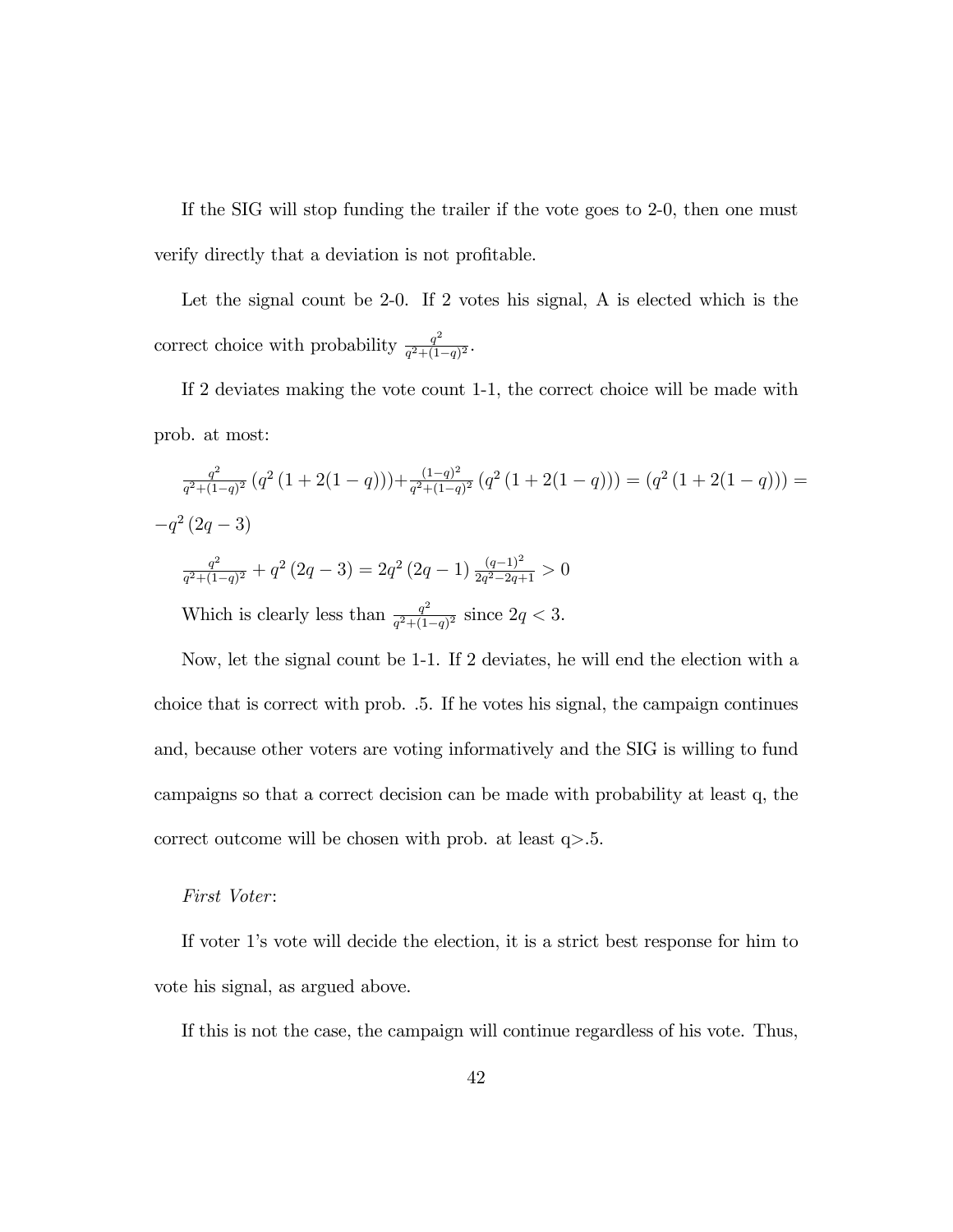a deviation by  $1$  will have the same effects as if voter  $2$  voted first (informatively) and then voter 1 deviated. We have seen in the step above that deviations by the second voter are not profitable.

For electoral calendars which are not strictly sequential, the calculus of deviations is very similar.

**Lemma 4.** If no deviation by voters is profitable in a sequential election for any relevant funding strategy, no deviation is profitable for voters under any electoral calendar.

**Proof.** When voting at the same date as other voters, the voter must consider a weighted average of the effect of his deviation conditional on the vote of those voters who are voting at the same time. Because, as I have shown, a deviation is never profitable, this is a weighted average of negative numbers and, thus, itself negative. Therefore, simple voting is always an equilibrium.  $\blacksquare$ 

Finally, I must make clear that it candidates will always campaign when they have the funds to do so. This is easily enforced by off-equilibrium beliefs on the part of the voters that only an  $l$ -type would avoid campaigning. That makes not campaigning equivalent to losing the election if it is done when the election is still in play. These beliefs are not arbitrary. One may argue that it is more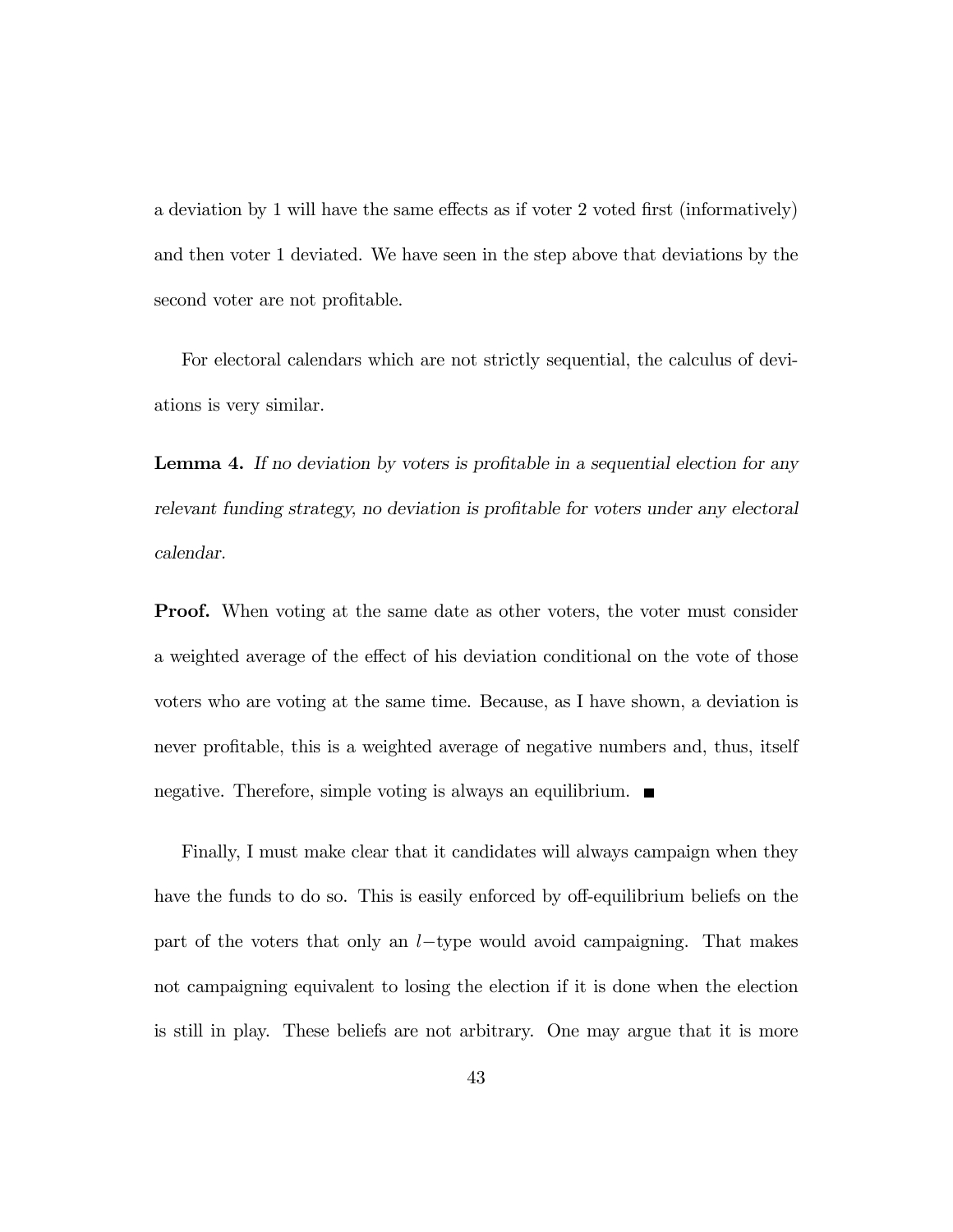likely that an  $l$ -type candidate has more to gain (or hide) by not campaigning than an  $h$ -type, since he will go on to win the election with lower probability. Therefore, when one sees such a deviation from equilibrium play, it may be considered infinitely more likely to have come from an  $l$ -type. This is an application of the logic behind the Divinity refinement used in signalling games (Banks and Sobel '87[6]). If the election has been won, the winning candidate may continue to spend campaign funds as he does not value other uses for these funds.

#### Proof of Proposition 3

I begin by explaining the mechanics of a bandwagon in this model. Under simple equilibria, when the SIG stops making informational donations, it continues to make service-motivated donations to the frontrunner. The frontrunner, in turn, will campaign for the remaining voters. This means that all remaining voters will receive positive signals about the frontrunner. They will vote for him even though they know that the signals are not informative.

This particular series of events, specified by simple equilibrium, is not necessary for bandwagons to form. Rather, I focus on it because it allows a particularly simple specification of equilibrium strategies. If voters are aware that no more informative signals will be sent, it is a best response for them to vote for the frontrunner in order to assure his victory, as the frontrunner will finish the election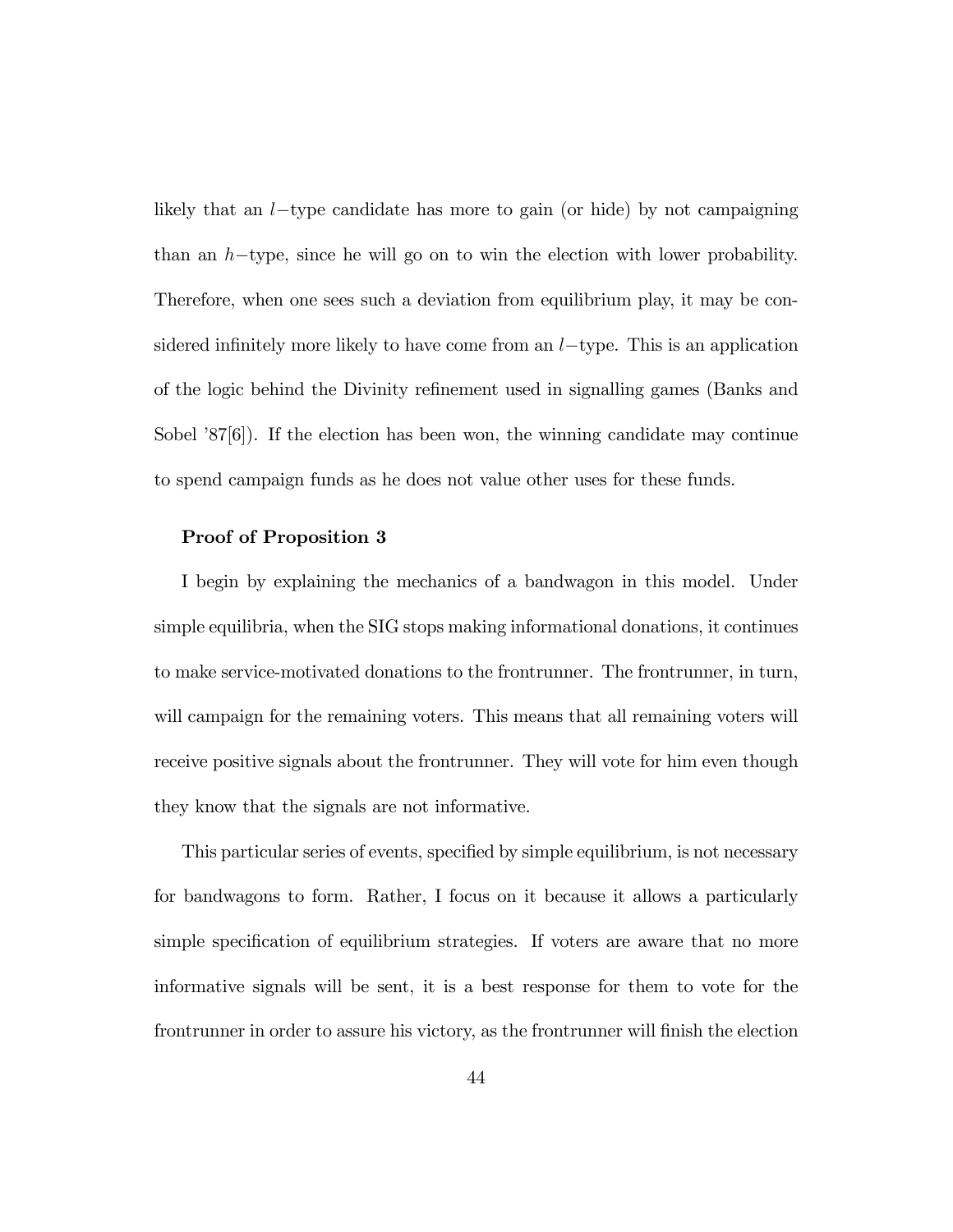with the highest posterior probability of being the h-type.

For the SIG to fund the first campaign, it must be that  $c < \bar{c} = q - \frac{1}{2}$  $\frac{1}{2}$ .

If the SIG stops funding after one informed vote has been cast, the frontrunner will win all remaining votes and thus a bandwagon will be trivially observed.

Suppose that one of the candidates has a 2-0 lead in informed votes in a sequential election. The SIG's posterior belief about the probability that the leading candidate is the correct choice is  $\frac{q^2}{a^2+(1)}$  $\frac{q^2}{q^2+(1-q)^2}$ . That is also the probability of the correct candidate winning the election if the SIG funds no further elections. If the SIG does continue to fund campaigns, it must be willing to do so until a candidate reaches 3 votes. This increases the probability of electing the correct candidate to:

$$
\frac{q^2}{q^2 + (1-q)^2} \left( q + (1-q) q + (1-q)^2 q \right) + \frac{(1-q)^2}{q^2 + (1-q)^2} q^3 = \frac{q^3}{2q^2 - 2q + 1} \left( 2q^2 - 5q + 4 \right)
$$

So that the increase in the probability of electing the correct candidate is:

$$
\frac{(1-q)^2}{q^2+(1-q)^2}q^3 - \frac{q^2}{q^2+(1-q)^2}(1-q)^3 = q^2(2q-1)\frac{(q-1)^2}{2q^2-2q+1}
$$

This strategy brings with it an additional cost of:

$$
c\left(\frac{q^2}{q^2+(1-q)^2}q + \frac{(1-q)^2}{q^2+(1-q)^2}\left(1-q\right)\right) + 2c\left(\frac{q^2}{q^2+(1-q)^2}\left(1-q\right)q + \frac{(1-q)^2}{q^2+(1-q)^2}q\left(1-q\right)\right) + 3c\left(\frac{q^2}{q^2+(1-q)^2}\left(1-q\right)^2 + \frac{(1-q)^2}{q^2+(1-q)^2}q^2\right) = \frac{c}{2q^2-2q+1}\left(2q^4 - 4q^3 + 3q^2 - q + 1\right)
$$

Therefore, the SIG will fund voter 3 after a 2-0 start if:

$$
c < B \frac{q^2 (2q-1) \frac{(q-1)^2}{q^2 + (1-q)^2}}{\frac{1}{q^2 + (1-q)^2} (2q^4 - 4q^3 + 3q^2 - q + 1)} = Bq^2 (2q - 1) \frac{(q-1)^2}{2q^4 - 4q^3 + 3q^2 - q + 1} = c_{\text{seq}}
$$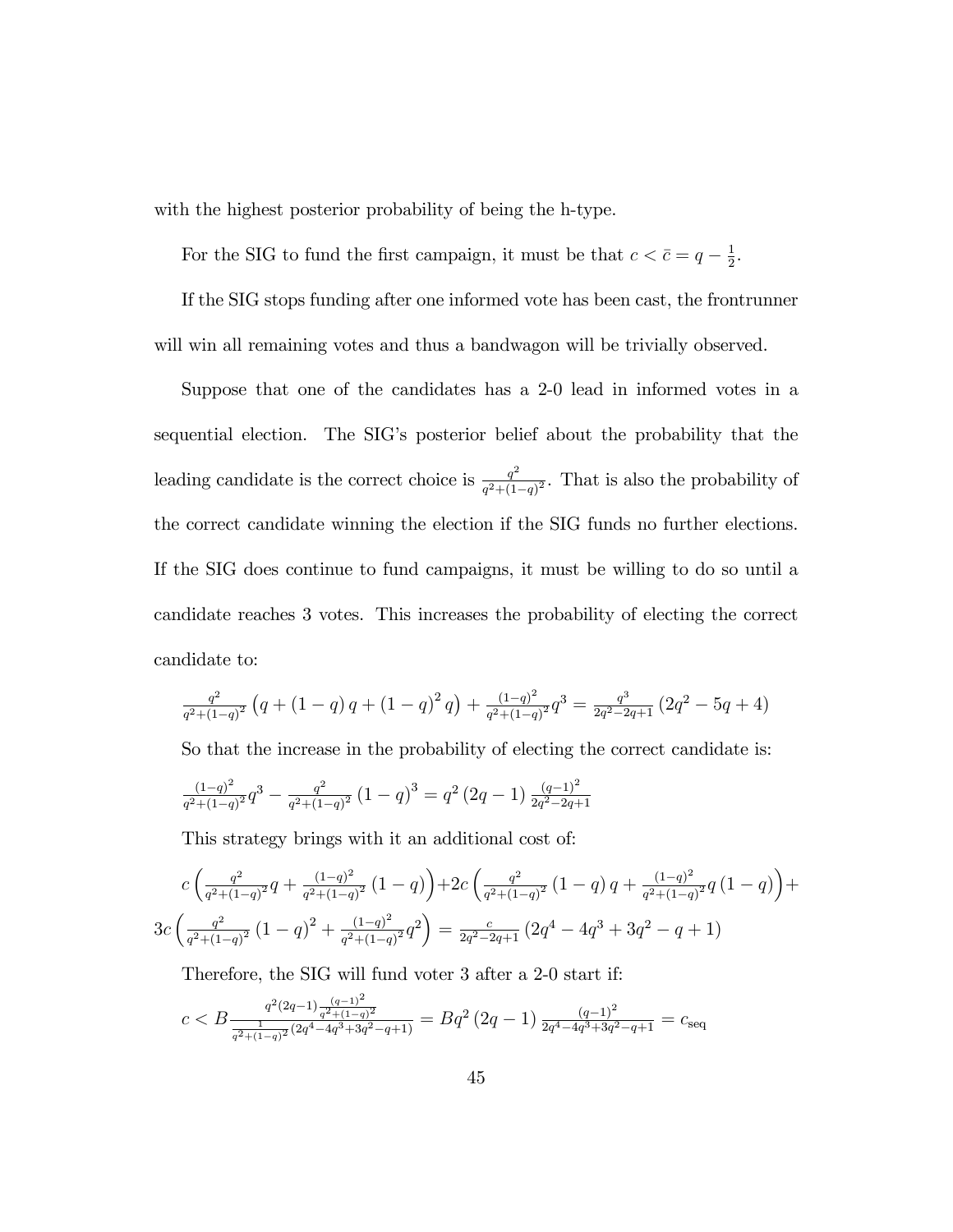Therefore, the frontrunner will win all remaining votes in the primary after a 2-0 or 1-0 start whenever  $c \in (c_{\text{seq}}, \bar{c})$ .

#### Proof of Lemma 4.

I begin by listing all possible electoral calendars in a five voter election. I then prove through a series of Claims that we may focus on only three. Given Theorem 1, I assume throughout that voters vote simply. This allows me to focus on the SIG's funding decisions.

In what follows, I use the following notation: brackets signal that I am referring to a calendar, I separate the dates at which voting takes place with a dash and write the number of voters who vote at each date. Thus, the sequential electoral calendar is  $\{1\text{-}1\text{-}1\text{-}1\}$  while the simultaneous calendar is  $\{5\}$ . A question mark stands in for all possible variations of the missing values. For instance, {3-?}=[{3- 1-1},{3-2}]. Numbers separated by a dash, but not in brackets denote a partial vote count. For example 2-1 means that one candidate has a 2 vote to 1 vote lead over his competitor.

- 1. Simultaneous {5}.
- 2. Sequential {1-1-1-1-1}.
- 3. Super Tuesday {3-1-1}.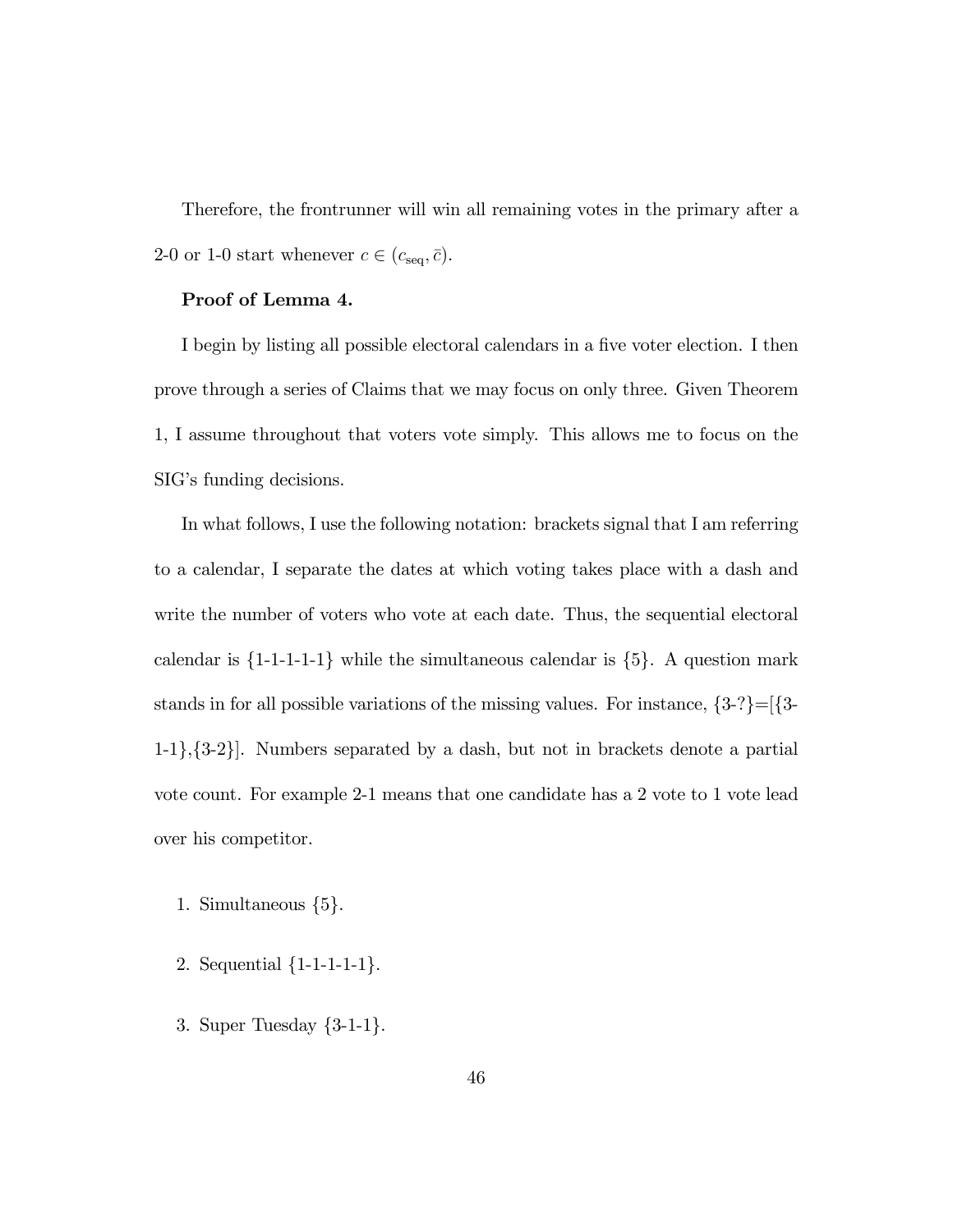- 4. {2-3}
- 5. {3-2}
- 6. {4-1}
- 7. {1-4}
- 8. {2-2-1}
- 9. {2-1-2}
- 10. {1-2-2}
- 11. {1-1-3}
- 12. {1-3-1}
- 13. {1-1-1-2}
- 14. {1-1-2-1}
- 15. {1-2-1-1}
- 16. {2-1-1-1}

Lemma 5. One of the following electoral calendars is voter-optimal among all possible calendars: sequential, simultaneous, or Super Tuesday.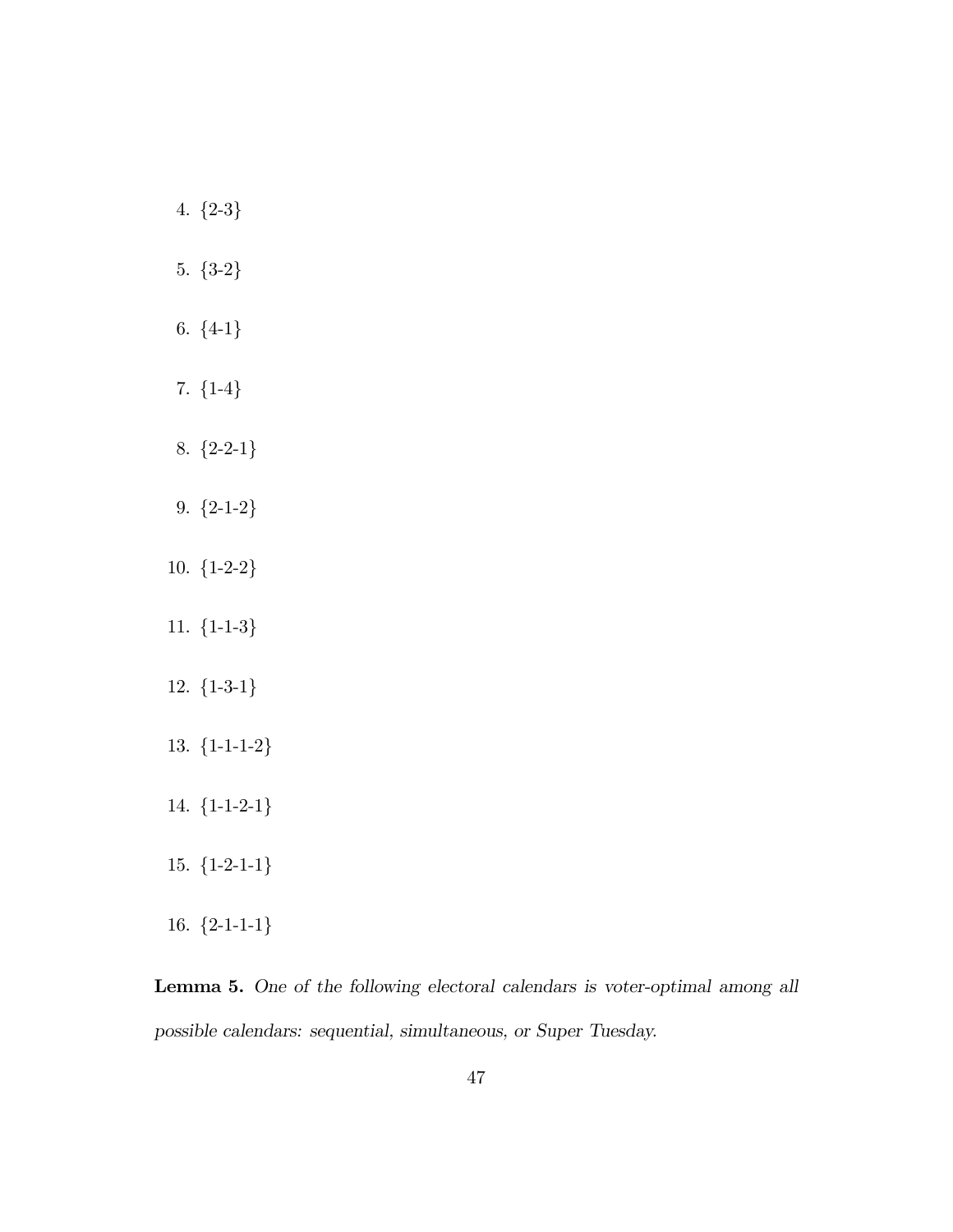In order to prove this Lemma, I establish a series of facts which will, together, make the result clear.

Claim 6. Any calendar in which only voter 1 votes at date 1 is strategically equivalent to a calendar identical except that voter 1 votes at time 2 with the following block of voters.

**Proof.** It is clear that the result of the first vote reveals no new information to the donor, that is, the donor knows that the election will either be 1-0 or 0-1 after one informative vote. Because of symmetry, these two situations are strategically equivalent. Therefore, the funding decision of the second voter's campaign will be the same regardless of whether the donor can condition on the outcome of the first vote.  $\blacksquare$ 

This allows us to ignore calendars 7, 10, 11, 12, 13, 14, 15, and 16 and look only at  $1, 5, 4, 6, 9, 8, 3,$  and  $2$  respectively (or vice-versa).

Claim 7. Any calendar in which voters 1 through 3 vote at different dates than voters 4 and 5, who vote simultaneously (calendars 5, 9, 10, and 13), is weakly dominated by a calendar identical to it but in which voters 4 and 5 vote sequentially (calendars 3, 16, 15, and 2).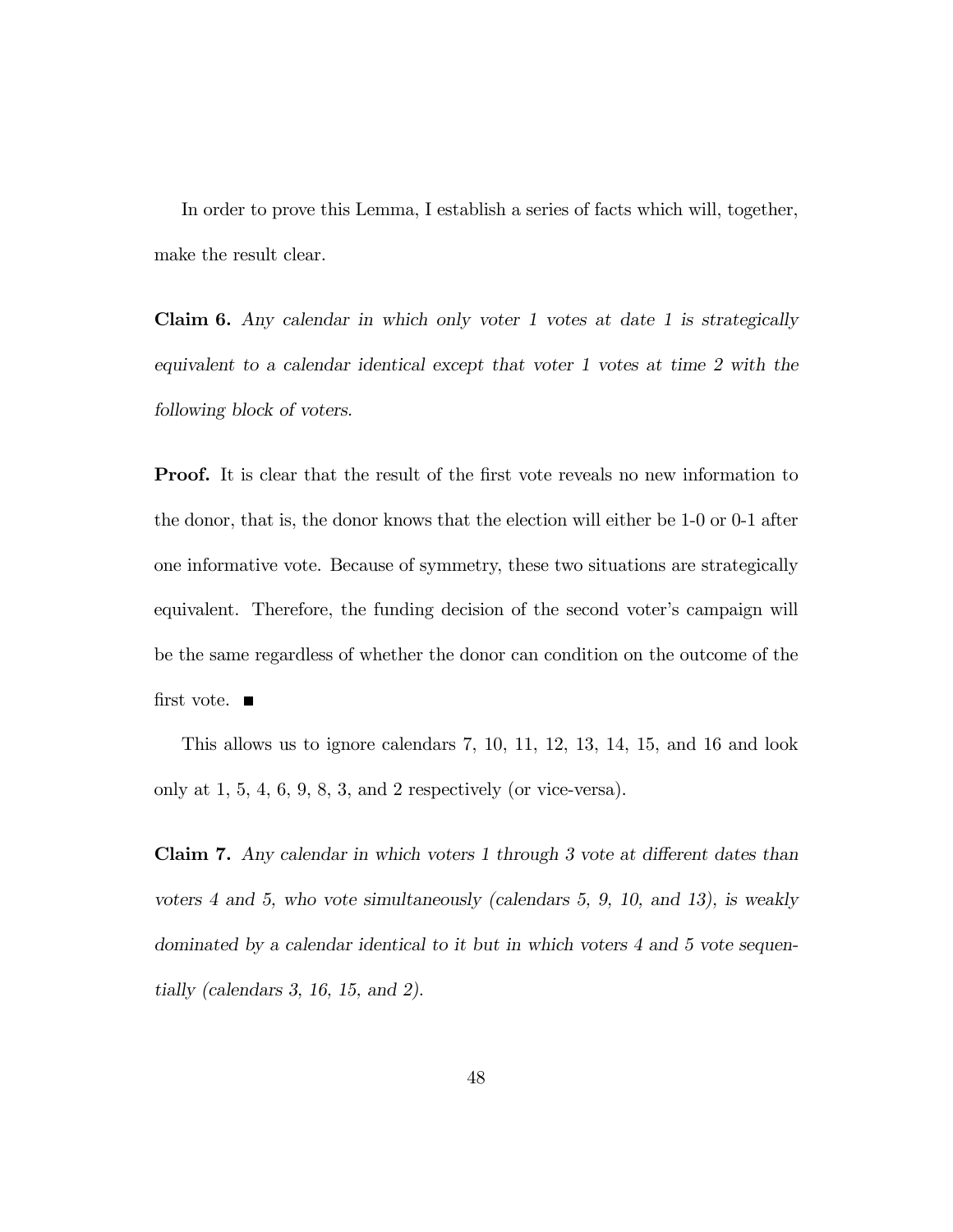Proof. If voters 1 through 3 are funded, the election will either be 2-1 or 3-0. Only the first case is relevant since the election is over if it is 3-0. If the last two voters vote simultaneously, the SIG will either fund both or neither since only two votes against the front-runner can change the result. Whenever c is such that the SIG funds both of the last two voters, it will also fund voter 4 in an election ending in  $\{-1-1\}$ , and fund voter 5 if needed. This is because the expected benefit of both strategies is the same, but the expected cost is strictly lower in the sequential case.

As observed above, if the SIG will fund any campaigns at all, it will fund voter 1ís. Furthermore, if the SIG intends to fund more than one campaign, it should fund voter 2ís since voter 1ís vote does not provide new information useful for future funding decisions (the election will be 1-0 either way). If the SIG does not fund the third campaign, it may choose to fund one additional campaign only if the election is tied 1-1 (a 2-0 lead cannot be overcome by two votes, and 2-1 lead cannot be overcome by one vote).

Therefore, the only remaining question is whether voter 3ís campaign funding could be adversely affected by having voters 4 and 5 vote sequentially rather than simultaneously. Suppose first that the election is tied after the first two voters have gone to the polls. The election will be 2-1 after an informative 3rd vote. If the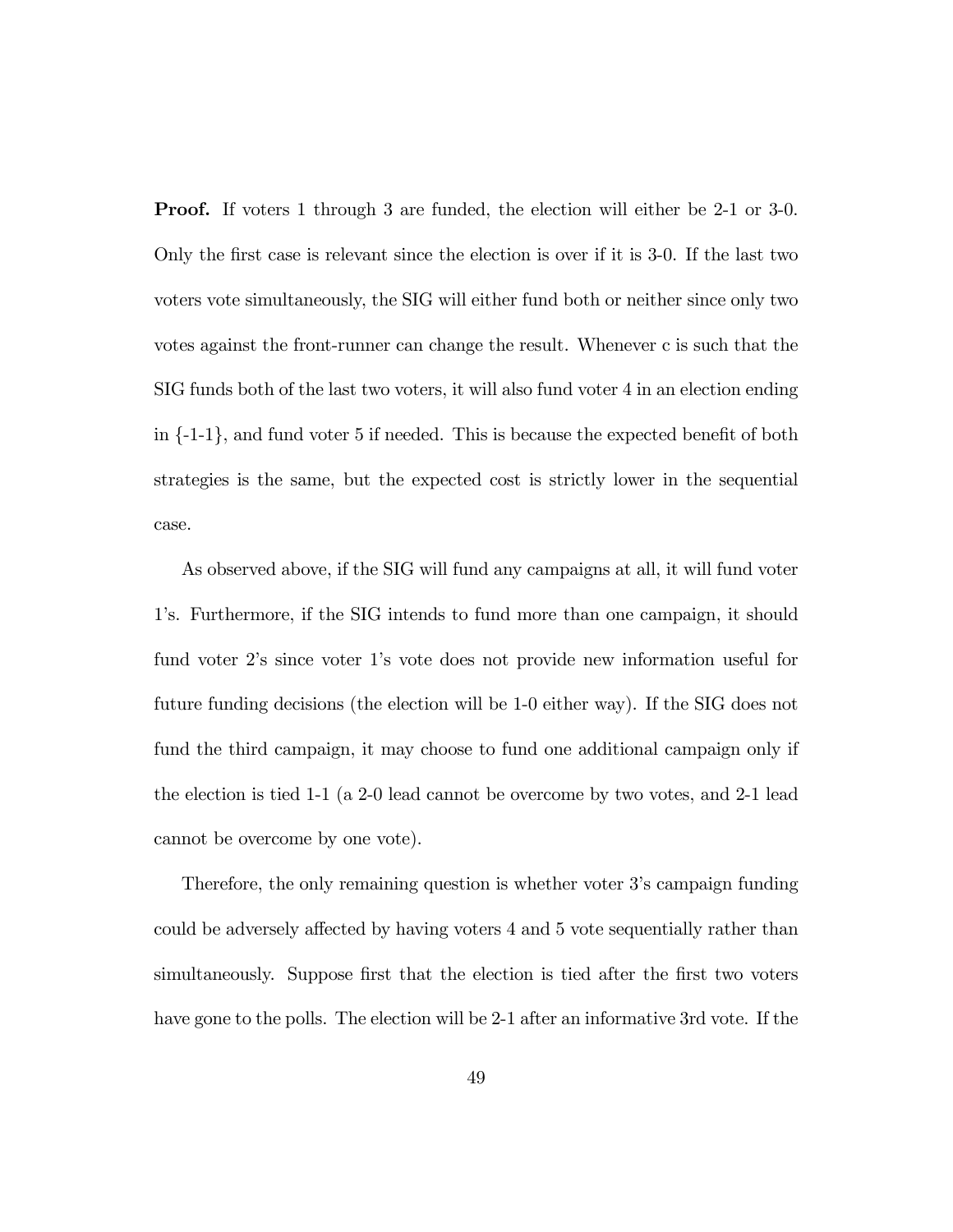SIG does not fund voter 3ís campaign, it will fund at most one more campaign, but in this case it may as well fund voter 3ís. If the election is 2-0 after two votes, it is only optimal to fund further campaigns if the SIG is prepared to fund campaigns until a candidate reaches a 3 vote majority. This can be accomplished more cheaply if voters 4 and 5 vote sequentially. If voter 3 votes at the same time as voter 2, the calculus involves an odds weighted average of these two scenarios, so the conclusions continue to hold. Thus, the SIG's funding decisions are more likely to lead to a correct decision if the final two voters vote sequentially.  $\blacksquare$ 

**Claim 8.** The calendar  $\{4-1\}$  (no. 6) (and thus  $\{1-3-1\}$  (no. 12)) is dominated by Super Tuesday  $\{3-1-1\}$ .

Proof. In all cases, the 5th voter campaign, when considered independently, will only be funded if the voter is strongly pivotal (i.e. if the vote total is tied).

If all four voters in the first block of  $\{4-1\}$  are funded, it must be that the donor would fund the fourth voter conditional on the election being 2-1 since it will either be 2-1 or 3-0, in which case the election is over. Therefore, if the fourth voter is funded in a  $\{4-1\}$ , it is also funded in a  $\{3-1-1\}$  when the election is still in play.

In a {4-1}, the SIG will never fund only 3 date-1 campaigns. Funding three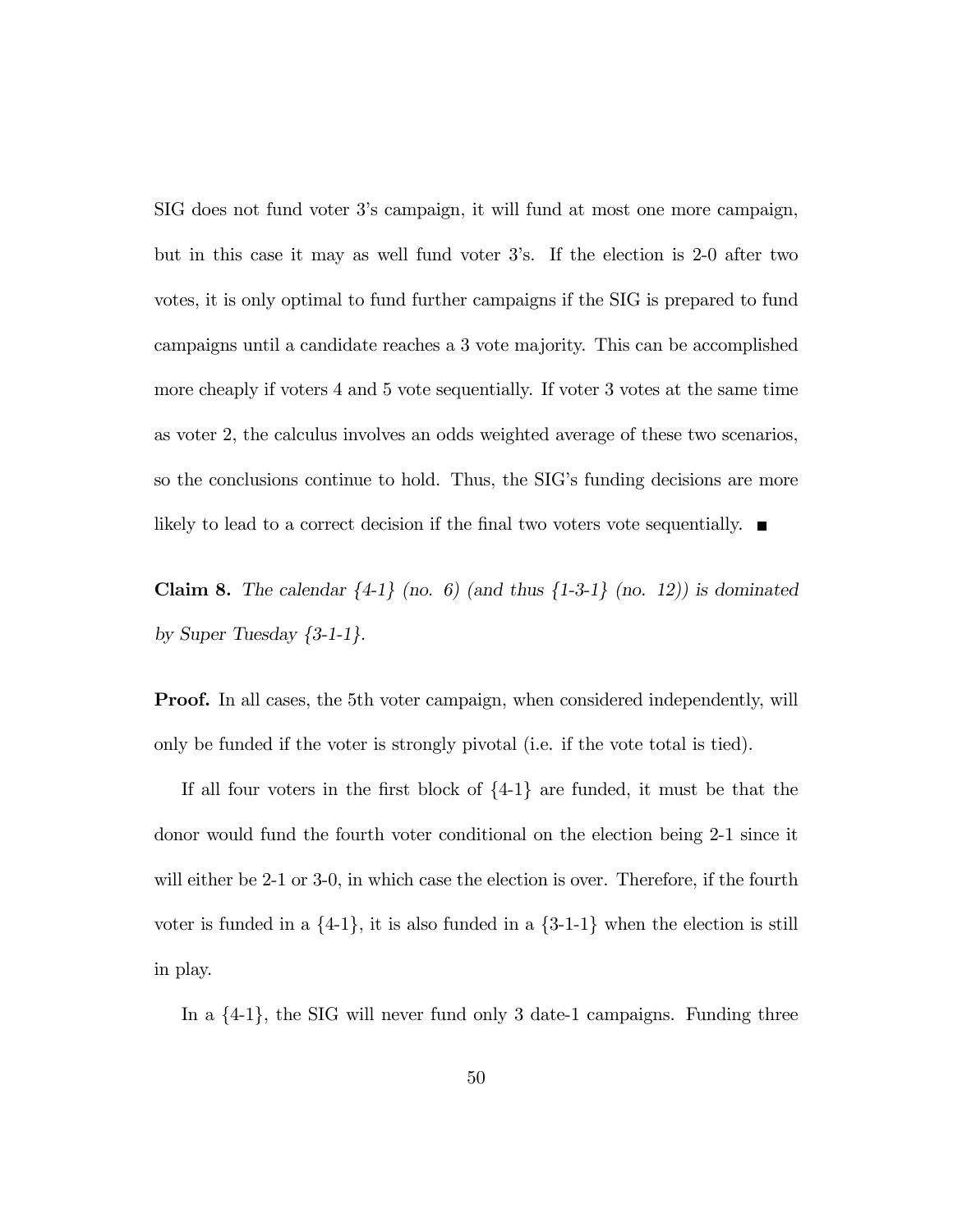voters in the first block of a  $\{4-1\}$  means that voter 5 will never be funded because voter 5 is funded only if the election is tied, which is impossible when an odd number of informative votes have been cast thus far. Moreover, if the SIG funds 2 date-1 campaigns, he can make the funding decision for the third (voter 5) after conditioning on the outcome of the first two (i.e. fund it only if the informative vote count is 1-1 and not 2-0). Therefore, it is strictly better for the SIG to fund 2 campaigns on date 1 and then fund voter 5 if the informative vote count is tied, thus giving the same probability of success at a strictly lower expected cost.

If only two campaigns are funded in the first block of  $\{4-1\}$ , at least two will be funded in a {3-1-1}. In both cases, only one additional campaign may be funded: if the election is 2-0 after the Örst block, the lead cannot be overcome, if it is 1-1 one additional vote will make it 2-1 and the last vote cannot overcome that lead. Therefore, if it is optimal to fund the two voters in the  $\{4-1\}$  it is also optimal to do so in  $\{3-1-1\}$ .

The following Claim shows that the sequential calendar dominates any calendar beginning  $\{1-1-? \}$  or  $\{2-? \}$ .

**Claim 9.** Any calendar in which voters 1 and 2 vote at different dates than voters 3, 4 and 5 is dominated by a calendar identical except that voters 3, 4 and 5 vote sequentially.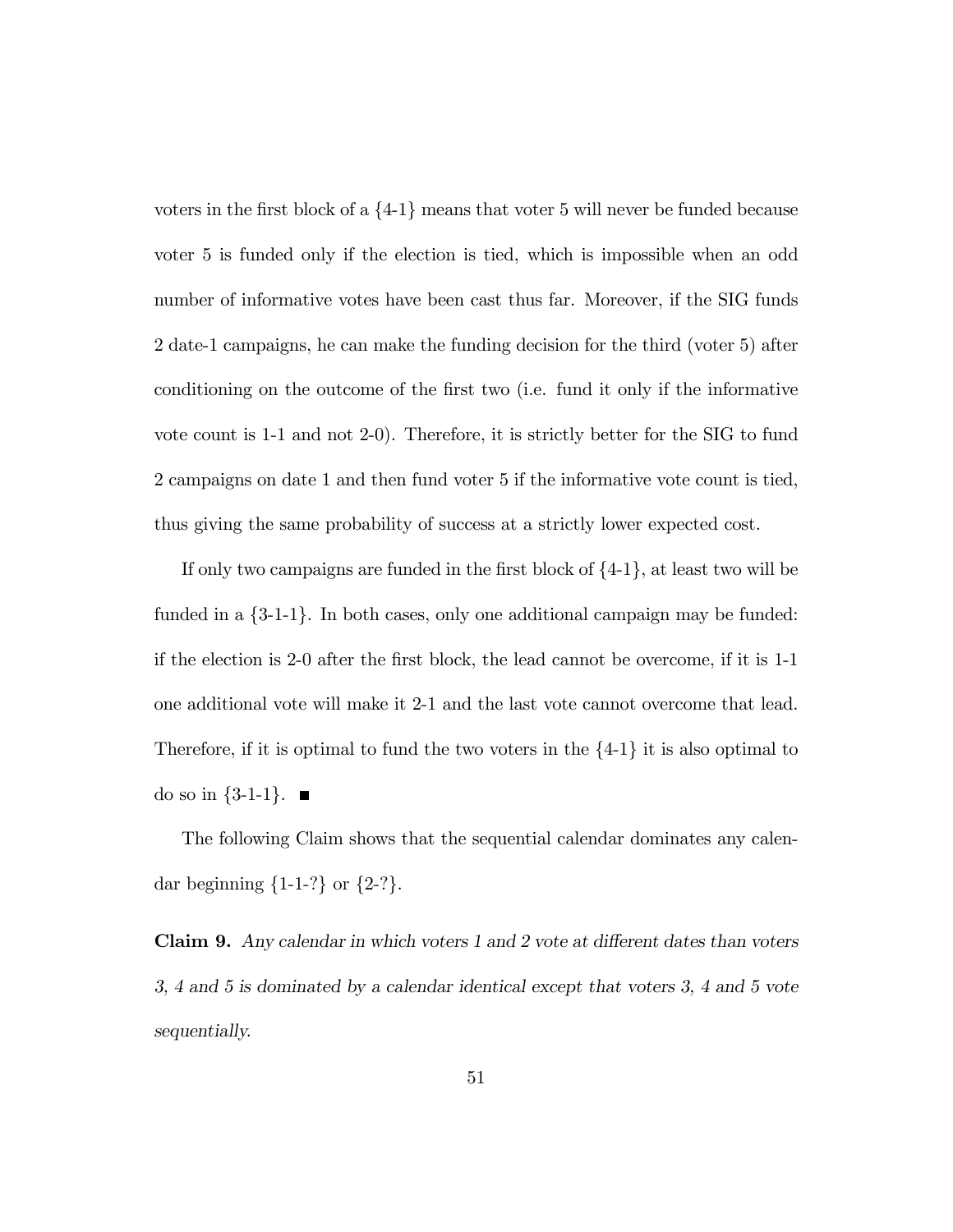**Proof.** By Claim 1, voter 1's campaign will be funded whenever the comparison of these calendars is in question. Because the SIG can condition its choice on the outcome of 2ís vote after it has taken place, if the SIG is going to fund more than one campaign, it is optimal for it to fund voter 2ís. Therefore, I compare calendars conditional on two informative votes having been cast.

Suppose a candidate has a 2-0 lead after voters 1 and 2 have voted. Then, the SIG will only fund further campaigns if it is willing to fund campaigns until one candidate has received three favorable informed votes. This may be done at a lower expected cost when the final three voters vote sequentially because the SIG can choose to stop funding as soon as one candidate reaches 3 votes. Therefore, having the final three voters vote sequentially dominates all other arrangements of the last three voters conditional on the Örst two voters voting informatively for the same candidate.

Now suppose the election is tied after voters 1 and 2 have gone to the polls. The SIG will fund voter 3ís campaign since the cost of previous campaigns is sunk and it was willing to fund the campaign of voter 1. One candidate will have a 2-1 lead after voter 3ís vote. Because of the symmetry of the game, it does not matter which candidate it is for the SIG's funding decision and therefore a calendar in which voters 3 and 4 vote simultaneously is strategically identical to one in which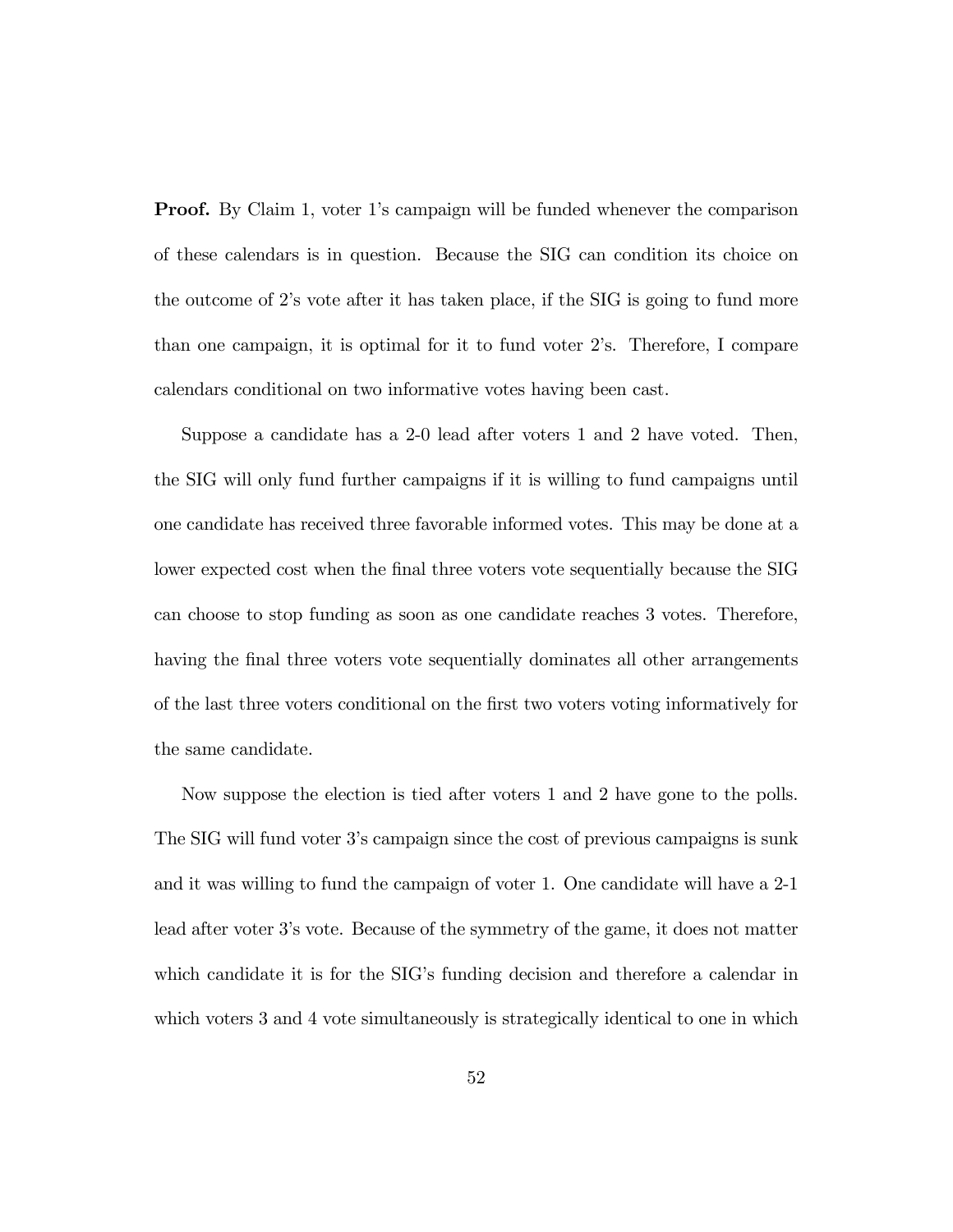they vote sequentially. By Claim 7, if the first three campaigns have been funded, the calendar with voters 4 and 5 voting sequentially dominates the one in which they vote simultaneously.  $\blacksquare$ 

Application of these Claims leaves us with three contenders for the voteroptimal electoral calendar: sequential, simultaneous, and Super Tuesday. The simultaneous calendar is dominated by the Super Tuesday calendar. However, because of its special role in the literature, I will examine it more closely than other dominated calendars. I include the proof of this dominance relation in the following proof.

#### Proof of Theorem 5 and Proposition 6

**Theorem 10.** There exist values  $c_{\text{sim}} < c_{\text{seq}} < c_{\text{st}} < \hat{c}_{\text{seq}} < \bar{c}$  such that:

- The Super Tuesday calendar dominates all other calendars, and strictly dominates the sequential calendar, when  $c \in (c_{\text{seq}}, c_{st})$ .
- The sequential calendar dominates all other calendars, and strictly dominates the Super Tuesday calendar, when  $c \in (c_{st}, \hat{c}_{\text{seq}}).$
- The simultaneous calendar weakly dominates all other calendars when  $c <$  $c_{sim}$  or  $c > \bar{c}$ .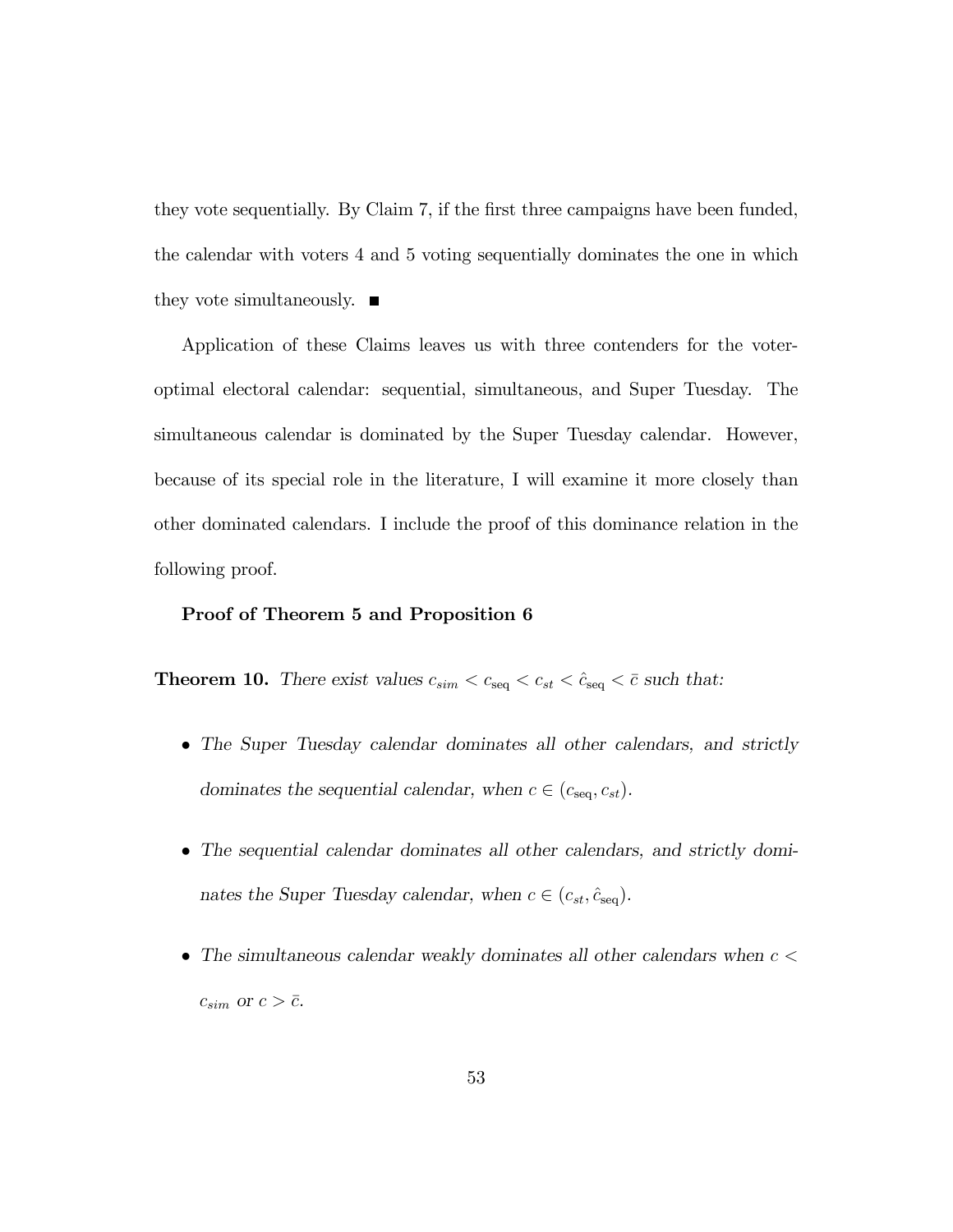Proof. Funding one (or two) campaigns results in the h-type winning the nomination with probability  $q$ . The first voter will be funded under any electoral calendar if  $c < \Delta b (q - \frac{1}{2})$  $\frac{1}{2}$ .

In a simultaneous election, funding three (or four) campaigns leads to selecting the correct candidate with probability:

$$
q^{2} (q + 3 (1 - q)) = q^{2} (3 - 2q)
$$

The increase in the probability of selecting the h-type resulting from funding three campaigns rather than one is:

$$
q^{2}(3-2q) - q = -q(2q^{2} - 3q + 1) = -2q^{3} + 3q^{2} - q > 0
$$

The additional cost, given that one campaign is being funded, is 2c. Therefore, the SIG will fund three campaigns if:

$$
c < \Delta b_{\frac{1}{2}}(-2q^3 + 3q^2 - q)
$$

Funding five campaigns leads to selecting the correct candidate with probability:

$$
q^{3}(q^{2} + 5q(1-q) + 10(1-q)^{2}) = q^{3}(10 - 15q + 6q^{2})
$$

Subtracting the first expression from the second, we get the increase in probability of success from funding voters 4 and 5:

$$
q^{3}(10-15q+6q^{2})-q^{2}(3-2q)=3q^{2}(2q-1)(q-1)^{2}=6q^{5}-15q^{4}+12q^{3}-3q^{2}
$$

The difference in cost between the two funding strategies is  $2c$ , so the SIG will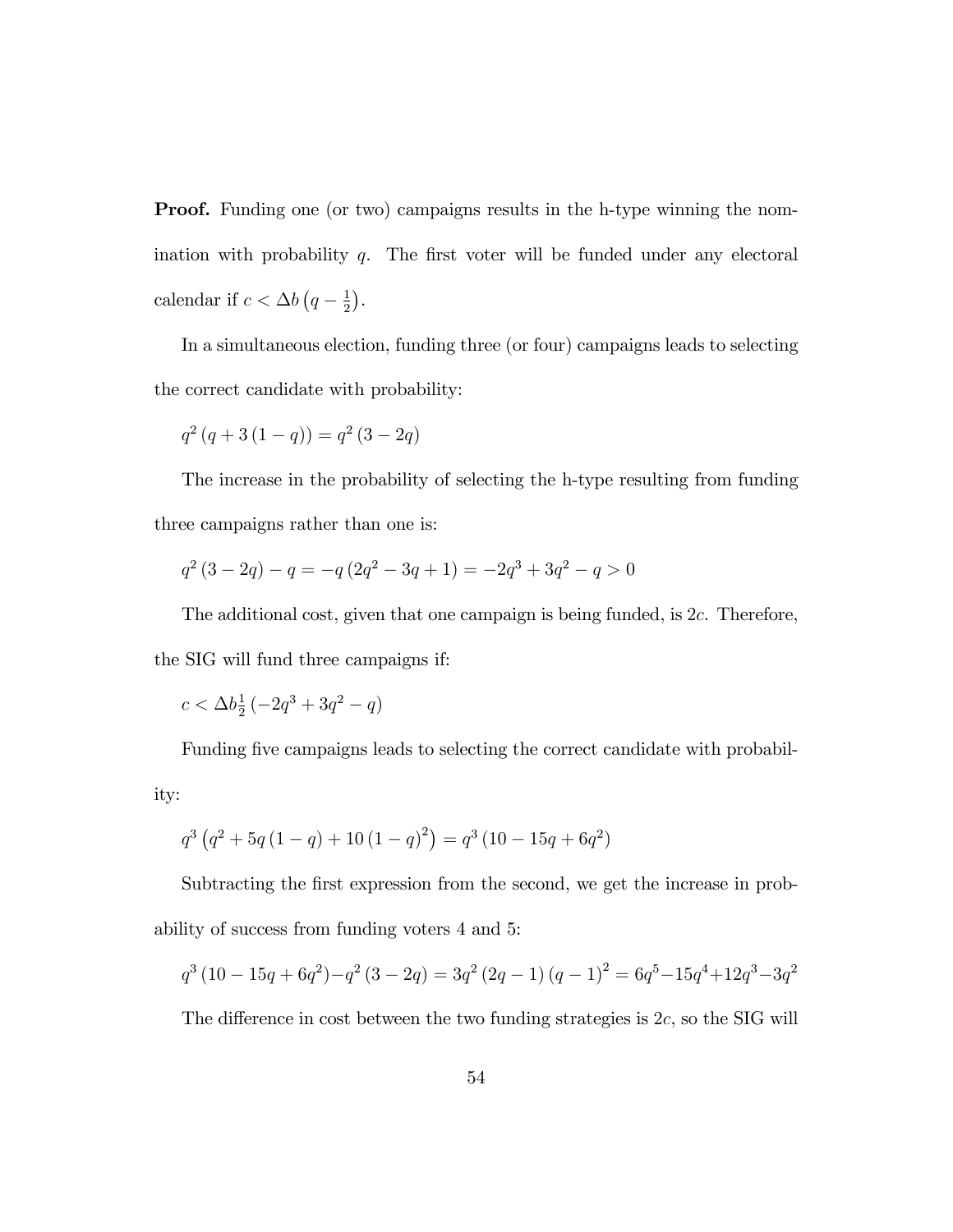fund all five campaigns if:

$$
c < \frac{1}{2}\Delta b \left( 6q^5 - 15q^4 + 12q^3 - 3q^2 \right) = c_{sim}
$$

In a Super Tuesday election, funding all three date-1 campaigns leads to selecting the right candidate with probability:

$$
q^{3}[1+3(1-q)+6(1-q)^{2}] = 10q^{3} - 15q^{4} + 6q^{5}
$$

at an expected cost of:

$$
3c + c\left(1 - q^3 - (1 - q)^3\right) + c\left(6q^2\left(1 - q\right)^2\right) = 3c\left(1 + q + q^2 - 4q^3 + 2q^4\right)
$$

Funding only two campaigns in the first block leads to selecting the right candidate with probability:

$$
q^{2} (1 + 2 (1 - q)) = q^{2} (3 - 2q)
$$

at an expected cost of:

$$
2c + c\left(1 - q^2 - (1 - q)^2\right) = 2c\left(1 + q\left(1 - q\right)\right) < 3c
$$

Note that the SIG will be willing to fund this strategy for higher  $c$  than it is to fund three campaigns in a simultaneous election because the difference in cost from funding only one campaign to following this strategy is  $c + 2cq(1 - q) < 2c$ , while the benefits of the change are the same.

The increase in the probability of nominating an h-type from funding voter 3ís campaign is:

$$
6q^5 - 15q^4 + 12q^3 - 3q^2
$$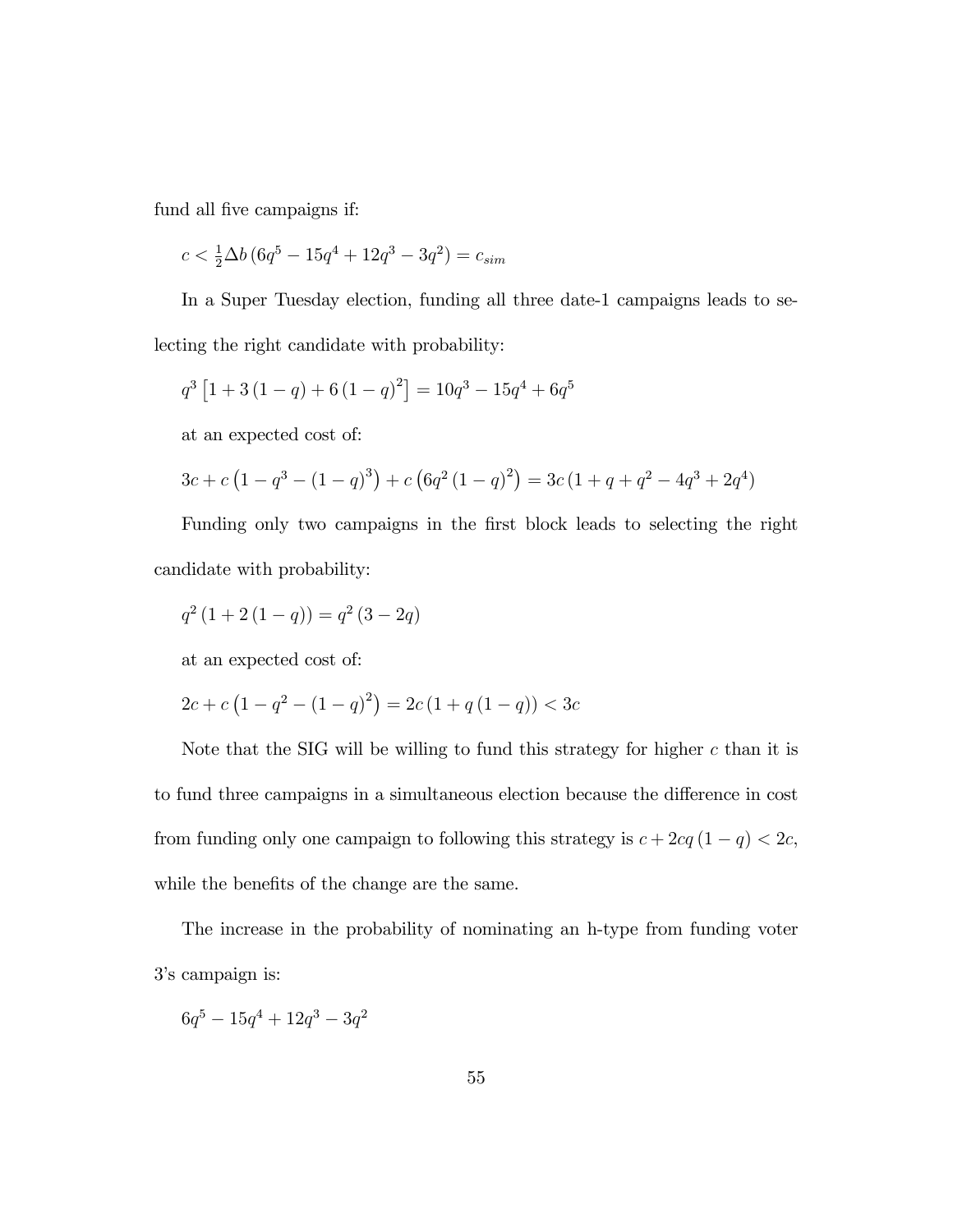Subtracting the expected cost of the fund 2 strategy from that of the fund 3 I find the difference in expected cost:

$$
3c(1+q+q^2-4q^3+2q^4)-2c(1+q(1-q)) = c(6q^4-12q^3+5q^2+q+1) = c(1+q(1-q)(1+6q(1-q)))
$$

Therefore, the SIG will fund all 3 date-1 campaigns in a Super Tuesday election if:

$$
c < \Delta b \frac{6q^5 - 15q^4 + 12q^3 - 3q^2}{1 + q(1 - q)(1 + 6q(1 - q))} = c_{st}
$$

Because  $q(1 - q)$  reaches a maximum for  $q \in (0, 1)$  at  $\frac{1}{4}$ ,  $q(1 - q)(1 + 6q(1 - q)) \le$ 5  $\frac{5}{8}$  and therefore  $c_{st} > c_{sim}$ .

Funding only one campaign leads to selecting the h-type with probability q. The increase in the probability of success from this strategy to funding two date-1 voters in a Super Tuesday election is:

$$
q^{2}(3 - 2q) - q = -q(2q^{2} - 3q + 1) = -2q^{3} + 3q^{2} - q > 0
$$

The increase in cost from funding one campaign to funding two date-1 campaigns in a Super Tuesday election is:

 $c + 2cq(1 - q) < 2c$ 

Therefore, at least two date-1 campaigns will be funded in a Super Tuesday election if:

$$
c<\Delta b\left(\tfrac{-2q^3+3q^2-q}{c+2cq(1-q)}\right)=\bar{c}
$$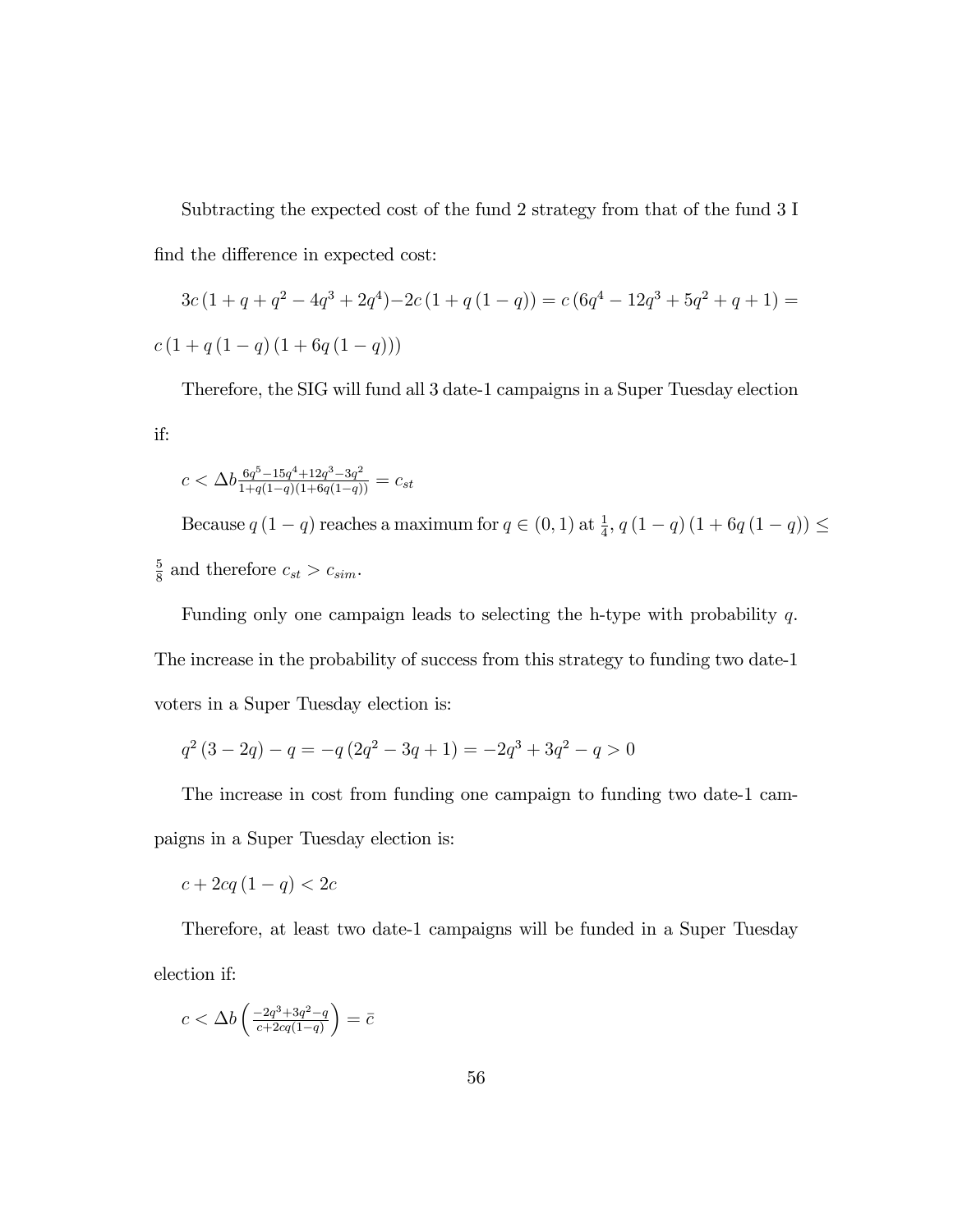Suppose that one of the candidates has a 2-0 lead in informed votes in a sequential election. The SIG's posterior belief about the probability that the leading candidate is the correct choice is  $\frac{q^2}{a^2+(1)}$  $\frac{q^2}{q^2+(1-q)^2}$ . That is also the probability of the correct candidate winning the election if the SIG funds no further elections. If the SIG does continue to fund campaigns, it must be willing to do so until a candidate reaches 3 votes. This increases the probability of electing the correct candidate to:

$$
\frac{q^2}{q^2 + (1-q)^2} \left( q + (1-q) q + (1-q)^2 q \right) + \frac{(1-q)^2}{q^2 + (1-q)^2} q^3 = \frac{q^3}{2q^2 - 2q + 1} \left( 2q^2 - 5q + 4 \right)
$$

So that the increase in the probability of electing the correct candidate is:

$$
\frac{q^3}{2q^2 - 2q + 1} \left( 2q^2 - 5q + 4 \right) - \frac{q^2}{q^2 + (1-q)^2} = q^2 \left( 2q - 1 \right) \frac{(q-1)^2}{2q^2 - 2q + 1}
$$

or,

$$
\frac{(1-q)^2}{q^2+(1-q)^2}q^3 - \frac{q^2}{q^2+(1-q)^2}(1-q)^3 = q^2(2q-1)\frac{(q-1)^2}{2q^2-2q+1}
$$

This strategy brings with it an additional cost of:

$$
c + c \left(\frac{q^2}{q^2 + (1-q)^2} \left(1-q\right) + \frac{(1-q)^2}{q^2 + (1-q)^2} q\right) + c \left(\frac{q^2}{q^2 + (1-q)^2} \left(1-q\right)^2 + \frac{(1-q)^2}{q^2 + (1-q)^2} q^2\right)
$$
  
=  $\frac{c}{q^2 + (1-q)^2} \left(2q^4 - 4q^3 + 3q^2 - q + 1\right)$ 

or,

$$
c\left(\frac{q^2}{q^2+(1-q)^2}q + \frac{(1-q)^2}{q^2+(1-q)^2}\left(1-q\right)\right) + 2c\left(\frac{q^2}{q^2+(1-q)^2}\left(1-q\right)q + \frac{(1-q)^2}{q^2+(1-q)^2}q\left(1-q\right)\right) +
$$
  

$$
3c\left(\frac{q^2}{q^2+(1-q)^2}\left(1-q\right)^2 + \frac{(1-q)^2}{q^2+(1-q)^2}q^2\right) = \frac{c}{2q^2-2q+1}\left(2q^4 - 4q^3 + 3q^2 - q + 1\right)
$$

Therefore, the SIG will fund voter 3 after a 2-0 start if: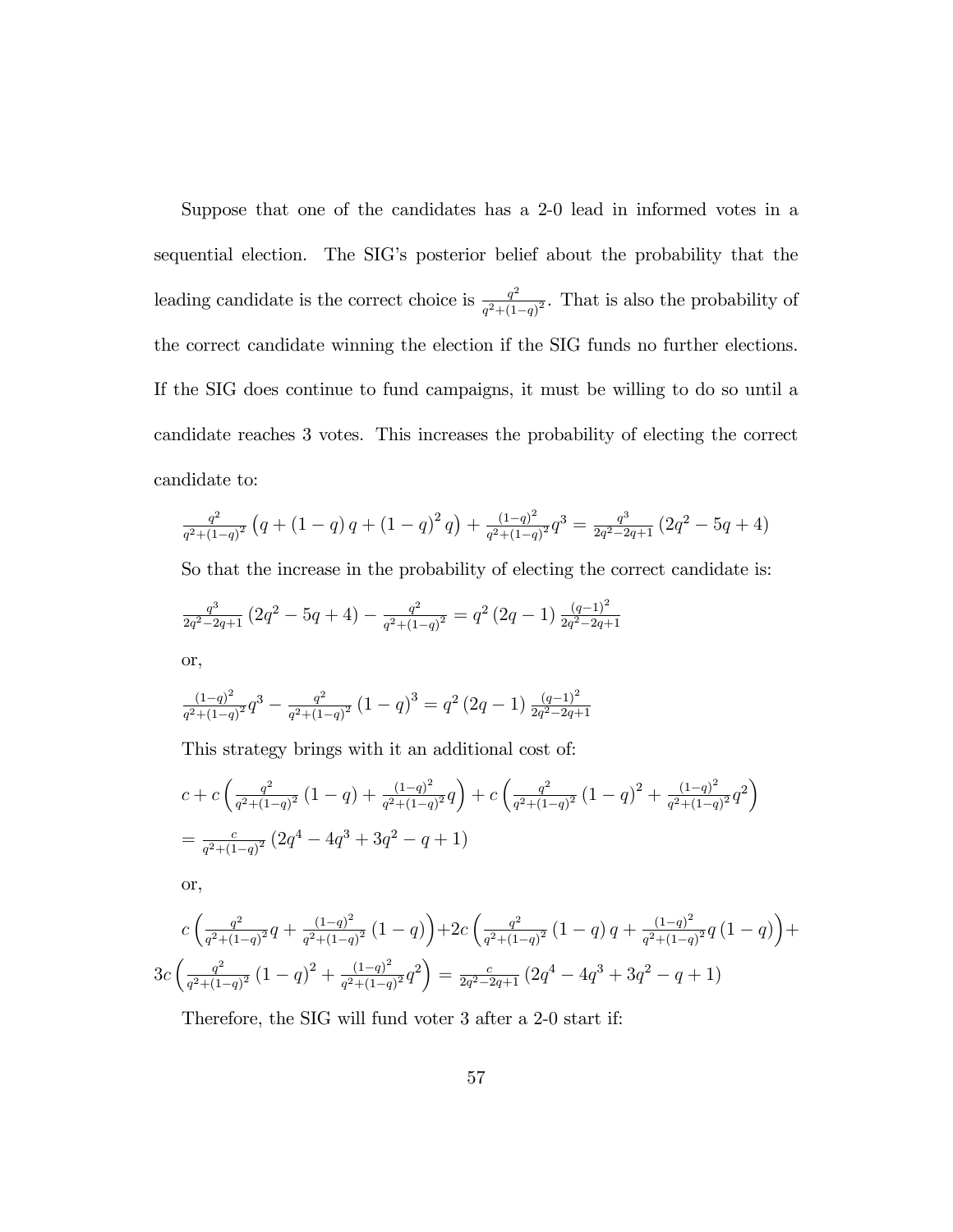$$
c < \Delta b \frac{q^2 (2q-1) \frac{(q-1)^2}{q^2 + (1-q)^2}}{1 - q^2 (2q^4 - 4q^3 + 3q^2 - q + 1)} = \Delta b q^2 (2q - 1) \frac{(q-1)^2}{2q^4 - 4q^3 + 3q^2 - q + 1} = c_{\text{seq}}
$$

If  $c_{\text{seq}} < c_{st}$ , then there will be circumstances under which a Super Tuesday calendar outperforms a sequential calendar. This is because, when  $c \in (c_{\text{seq}}, c_{st}),$ the Super Tuesday calendar will continue to fund campaigns when they start 2- 0 and go to 2-1, while with the sequential calendar funding would stop at 2-0. The Super Tuesday calendar takes advantage of the uncertainty about whether the election will start 2-0 or 1-1. Because the two calendars are identical after voter 3, this advantage is the only difference in this range. It is difficult to verify algebraically that  $c_{\text{seq}} < c_{st}$ , but straight forward to do so numerically as we need only check that the inequality holds for values of q in  $\left(\frac{1}{2}\right)$  $(\frac{1}{2}, 1)$ :



In a sequential election, if three campaigns have been financed leading to a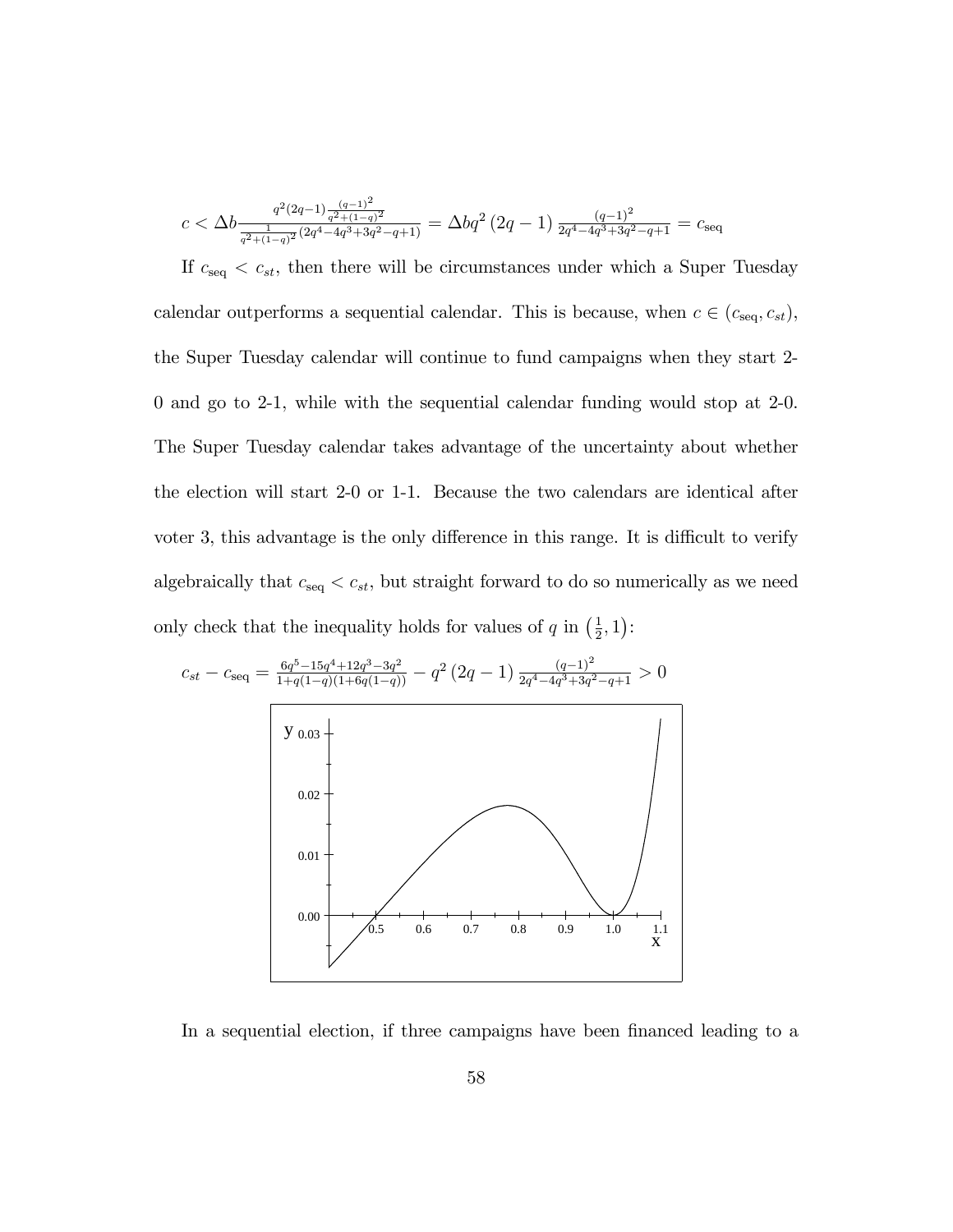2-1 vote lead by one of the candidates, continuing to fund campaigns makes sense for the SIG only if it is willing to fund until one candidate has three votes. This leads to electing the correct candidate with probability  $q^2(3-2q)$ , while stopping funding now means the frontrunner will win the election, which is the correct choice with probability  $q$ . The increase in the probability of selecting the correct candidate is therefore:

$$
q^{2} (3 - 2q) - q = -q (2q^{2} - 3q + 1)
$$

This strategy leads to additional expected costs of  $c+c(2q(1-q)) = c(-2q^2+2q+1)$ . Or if we derive it differently:  $c(q^2 + (1 - q)^2) + 4cq(1 - q) = c(-2q^2 + 2q + 1)$ . Therefore, the SIG will continue this funding if:

$$
c < \Delta b \frac{-q(2q^2 - 3q + 1)}{-2q^2 + 2q + 1} = \hat{c}_{\text{seq}}
$$

On the other hand, if the SIG funds only two date-1 campaigns in a Super Tuesday election it will fund a third if the election is tied 1-1 in informed votes after the Örst block has voted, but will never fund more than that because a 2-1 lead which would ensue could never be overcome by a single informed vote. Therefore, there may be a range of costs,  $c \in (c_{st}, \hat{c}_{seq})$ , over which the sequential calendar strictly overperforms the Super Tuesday calendar in expected terms.

$$
\hat{c}_{\text{seq}} - c_{st} = \frac{-q(2q^2 - 3q + 1)}{-2q^2 + 2q + 1} - \frac{6q^5 - 15q^4 + 12q^3 - 3q^2}{1 + q(1 - q)(1 + 6q(1 - q))} > 0
$$

Again, I verify this inequality numerically.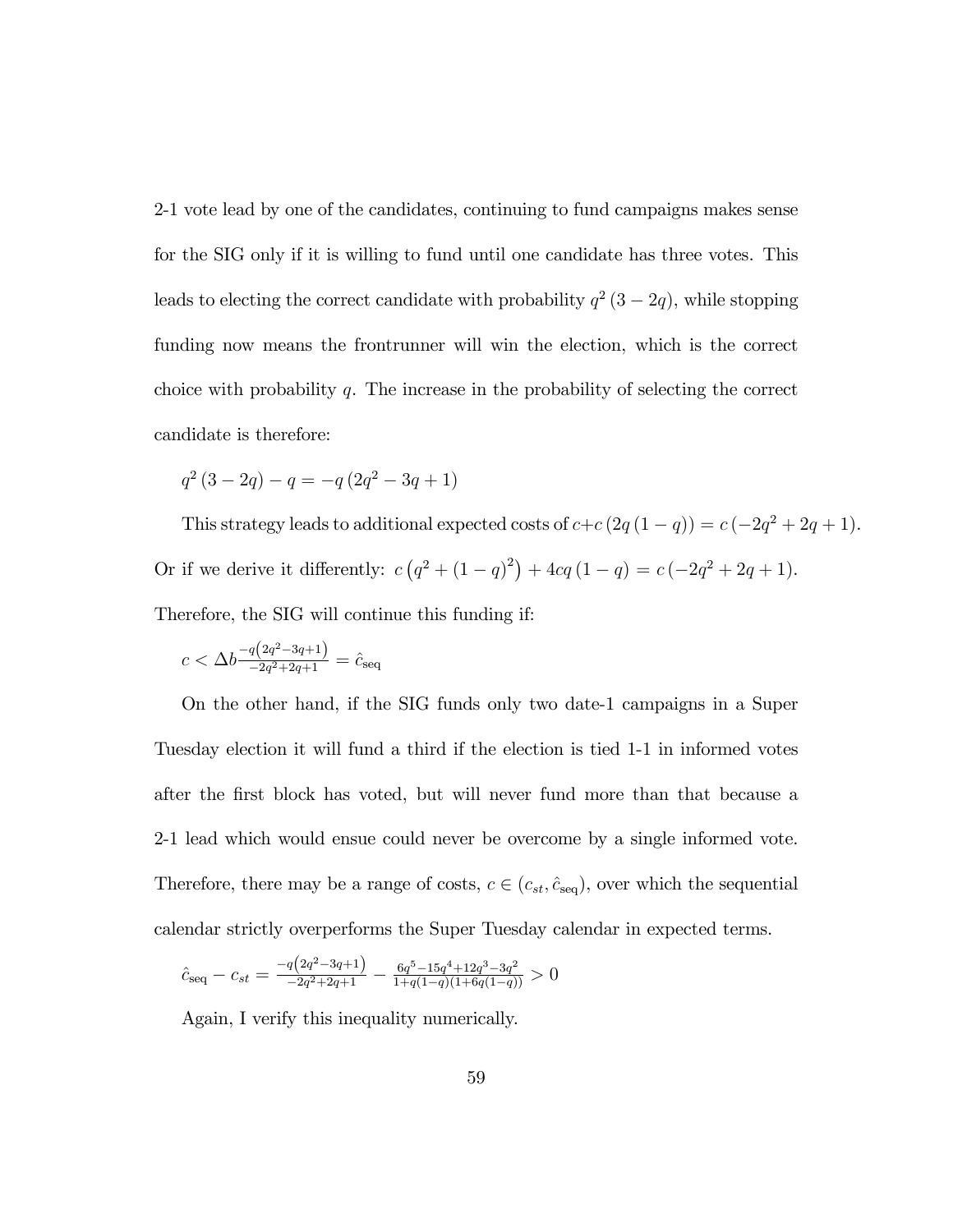

 $\blacksquare$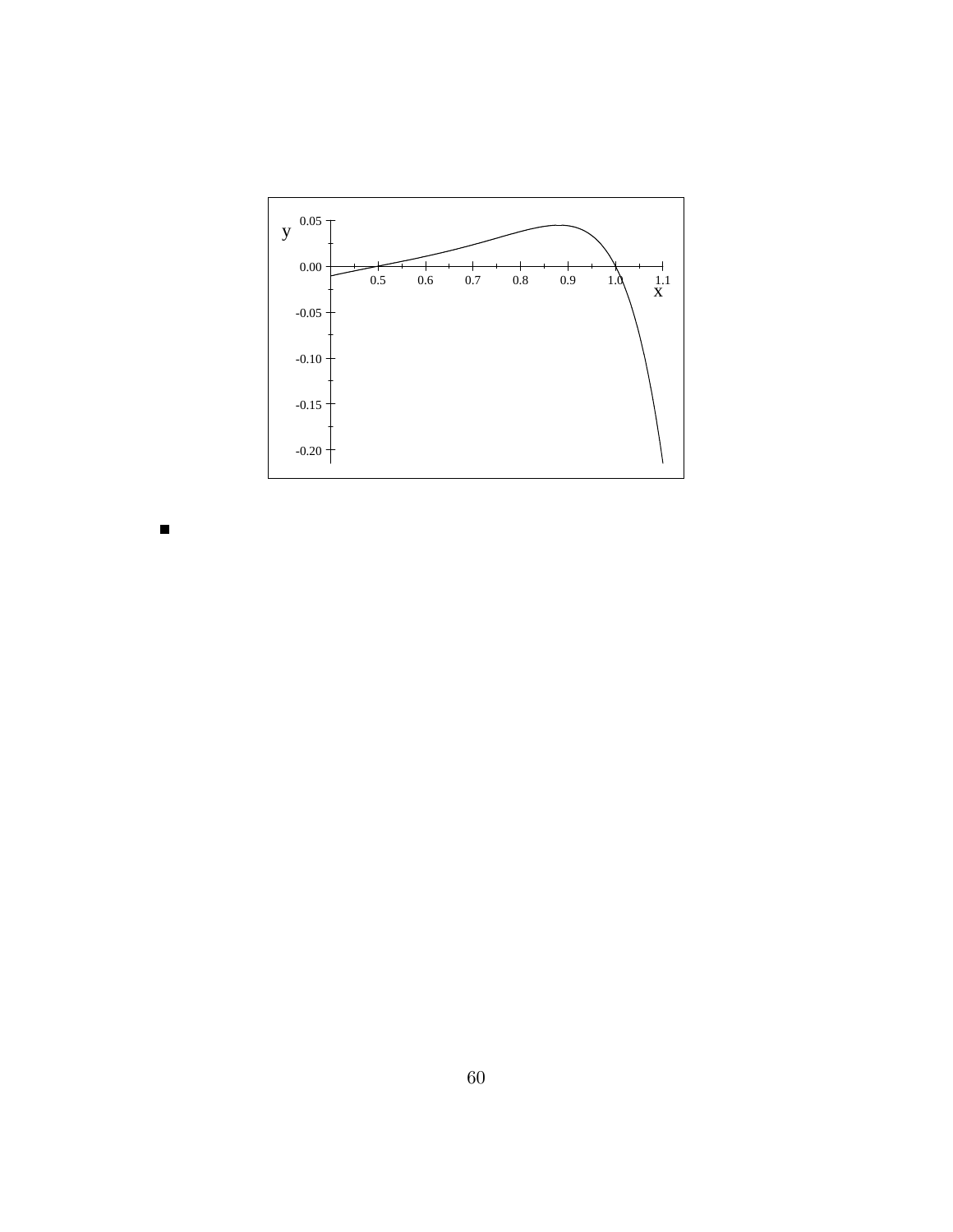## References

- [1] John H. Aldrich. Before the Convention: Presidential Nomination Campaigns. Univ of Chicago Pr (Tx), April 1980.
- [2] John H. Aldrich. A dynamic model of presidential nomination campaigns. The American Political Science Review,  $74(3):651-669$ , 1980.
- [3] Stephen Ansolabehere, John M. de Figueiredo, and James M. Snyder. Why is there so little money in u.s. politics? The Journal of Economic Perspectives,  $17(1):105-130, 2003.$
- [4] Scott Ashworth. Campaign Önance and voter welfare with entrenched incumbents. American Political Science Review,  $100(01):55-68$ , 2006.
- [5] Scott Ashworth. The economics of campaign finance. In Steven N. Durlauf and Lawrence E. Blume, editors, The New Palgrave Dictionary of Economics. Palgrave Macmillan, 2nd edition, 2008.
- [6] Jeffrey S. Banks and Joel Sobel. Equilibrium selection in signaling games.  $Econometrica, 55(3):647–661, 1987.$
- [7] Larry M. Bartels. Presidential Primaries and the Dynamics of Public Choice. Princeton University Press, May 1988.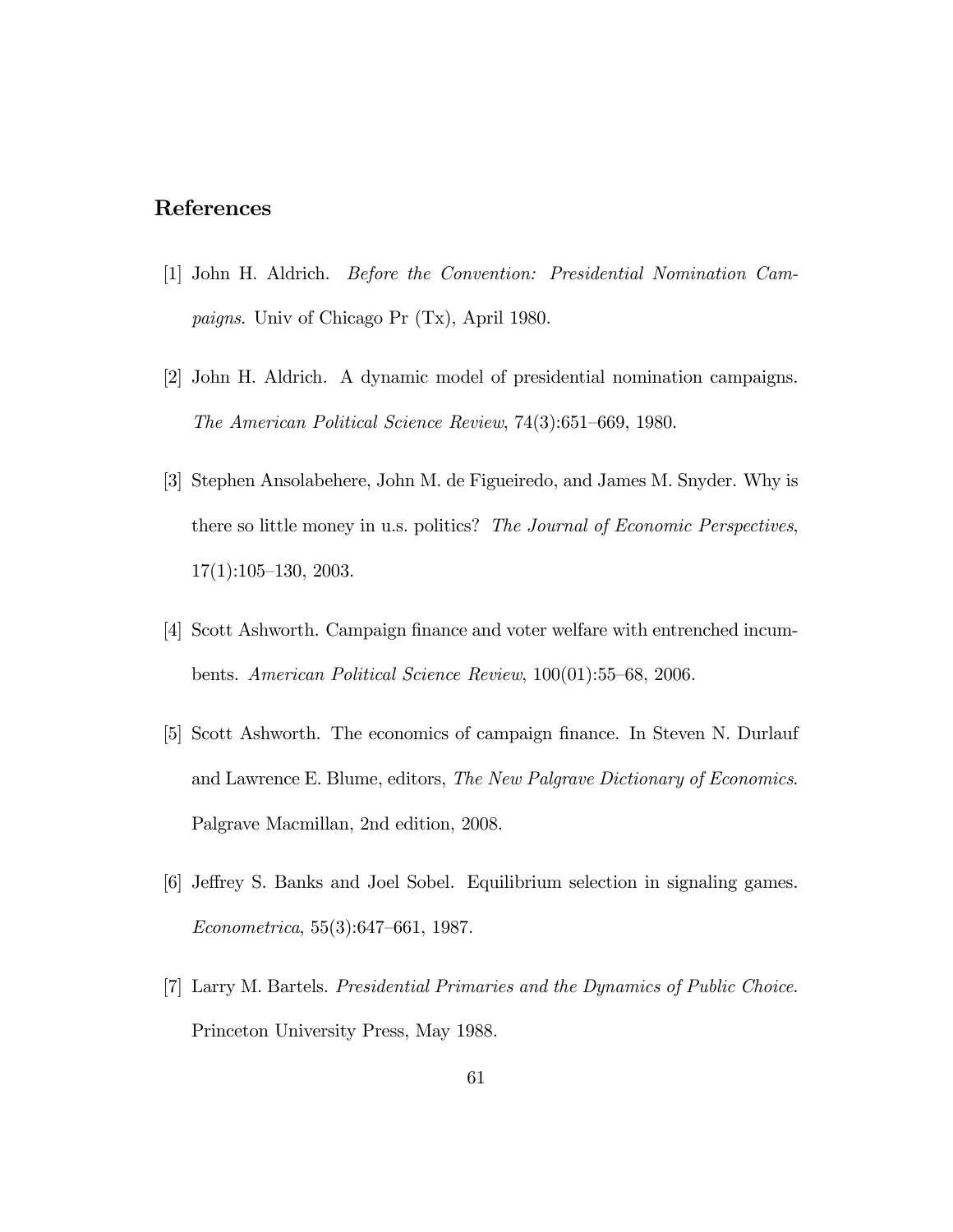- [8] Marco Battaglini. Sequential voting with abstention. Games and Economic Behavior,  $51(2):445-463$ , May 2005.
- [9] Kjell A. Brekke, Snorre Kverndokk, and Karine Nyborg. An economic model of moral motivation. *Journal of Public Economics*,  $87(9-10):1967-1983$ , September 2003.
- [10] Geoffrey Brennan and Loren Lomasky. Democracy and Decision: The Pure Theory of Electoral Preference. Cambridge University Press, March 1993.
- [11] Clifford W. Brown, Lynda W. Powell, and Clyde Wilcox. *Serious Money:* Fundraising and Contributing in Presidential Nomination Campaigns. Cambridge University Press, September 1995.
- [12] Steven Callander. Bandwagons and momentum in sequential voting. Review of Economic Studies,  $74(3):653-684$ , 2007.
- [13] Stephen Coate. Pareto-improving campaign Önance policy. The American Economic Review, 94(3):628–655, 2004.
- [14] Stephen Coate and Michael Conlin. A group rule: Utilitarian approach to voter turnout: Theory and evidence. The American Economic Review,  $94(5):1476-1504, 2004.$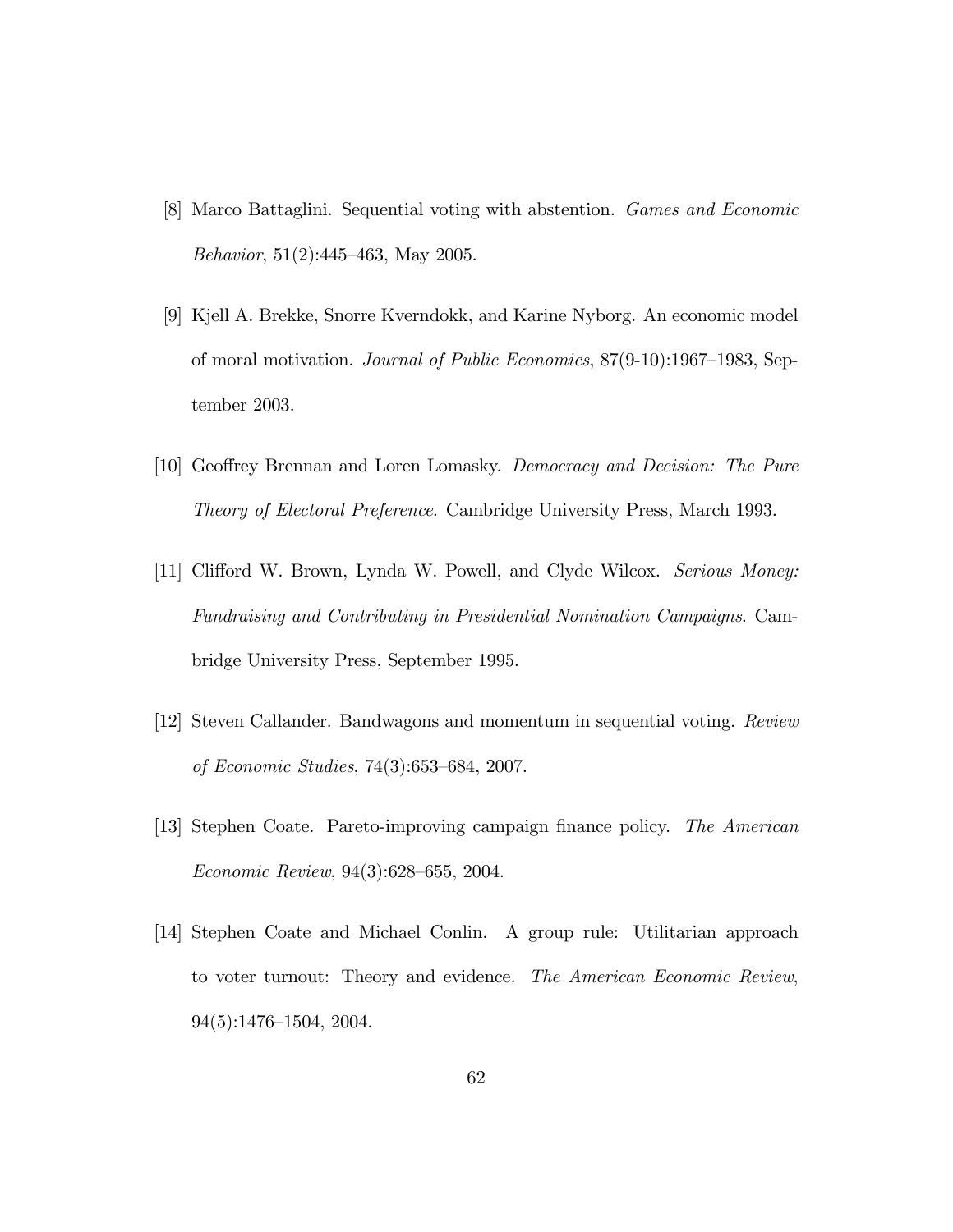- [15] David F. Damore. A dynamic model of candidate fundraising: The case of presidential nomination campaigns. Political Research Quarterly,  $50(2):343-$ 364, June 1997.
- [16] Morris H. Degroot. Optimal Statistical Decisions (Wiley Classics Library). Wiley-Interscience, April 2004.
- [17] Eddie Dekel and Michele Piccione. Sequential voting procedures in symmetric binary elections. The Journal of Political Economy,  $108(1):34-55$ , 2000.
- [18] Timothy Feddersen and Alvaro Sandroni. Ethical voters and costly information acquisition. Quarterly Journal of Political Science,  $1(3):287-311$ , 2006.
- [19] Timothy Feddersen and Alvaro Sandroni. A theory of participation in elections. American Economic Review,  $96(4):1271-1282$ , September 2006.
- [20] Timothy J. Feddersen and Wolfgang Pesendorfer. The swing voter's curse. The American Economic Review,  $86(3):408-424$ , 1996.
- [21] A. Gershkov and B. Szentes. Optimal voting schemes with costly information acquisition. *Journal of Economic Theory*,  $144(1):36-68$ , January 2009.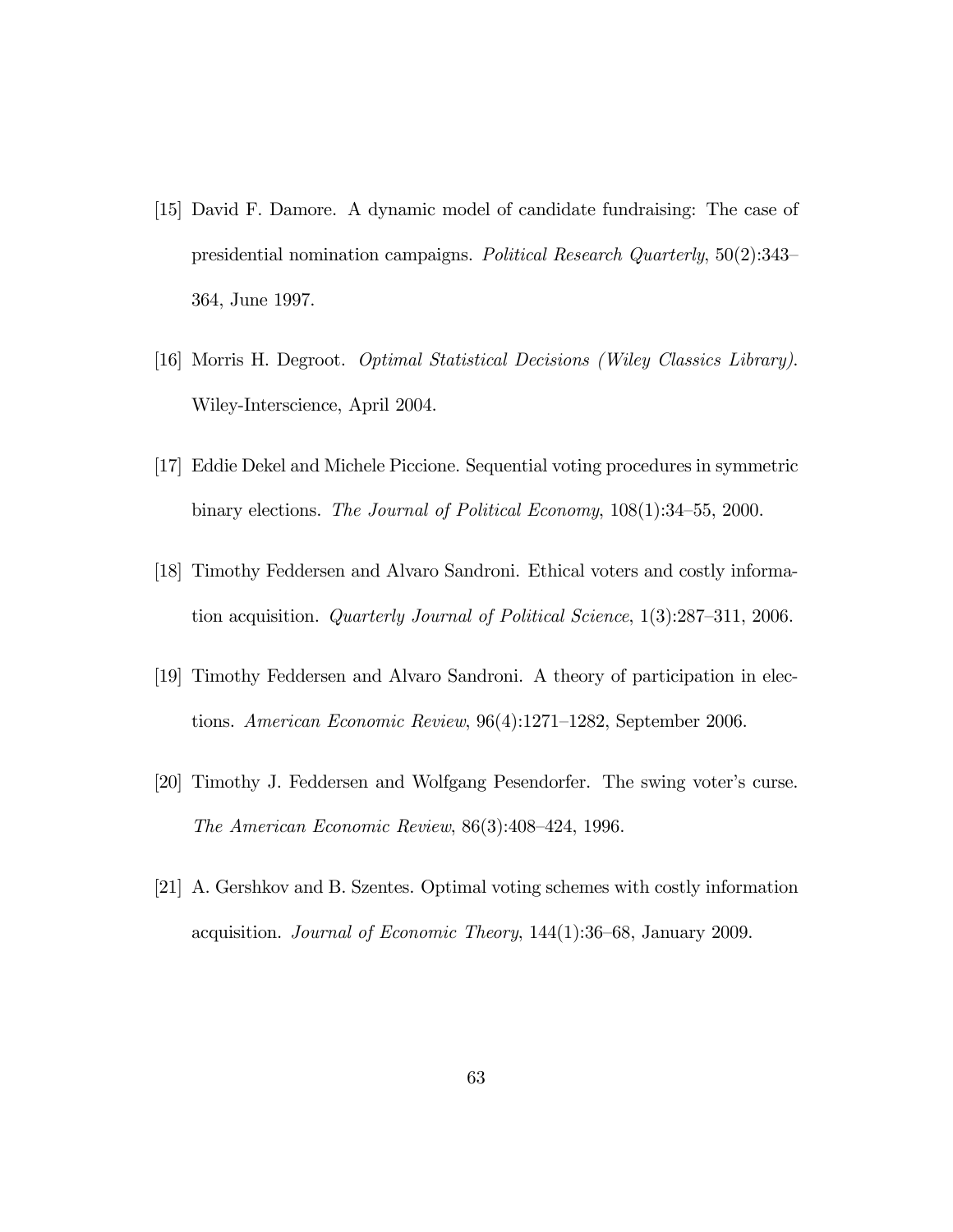- [22] Michael J. Goff. *The Money Primary: The New Politics of the Early Pres*idential Nomination Process. Rowman & Littlefield Publishers, Inc., May 2004.
- [23] Sanford C. Gordon, Catherine Hafer, and Dimitri Landa. Consumption or investment? on motivations for political giving. The Journal of Politics,  $69(04):1057-1072$ , November 2007.
- [24] John C. Harsanyi. Rule utilitarianism, rights, obligations and the theory of rational behavior. Theory and Decision,  $12(2):115–133$ , June 1980.
- [25] Audrey A. Haynes, Paul H. Gurian, and Stephen M. Nichols. The role of candidate spending in presidential nomination campaigns. The Journal of Politics,  $59(1):213-225$ , 1997.
- [26] Audrey A. Haynes, Paul-Henri Gurian, Michael H. Crespin, and Christopher Zorn. The calculus of concession: Media coverage and the dynamics of winnowing in presidential nominations. American Politics Research, 32(3):310– 337, May 2004.
- [27] Katherine A. Hinckley and John C. Green. Fund-raising in presidential nomination campaigns: The primary lessons of 1988. Political Research Quarterly,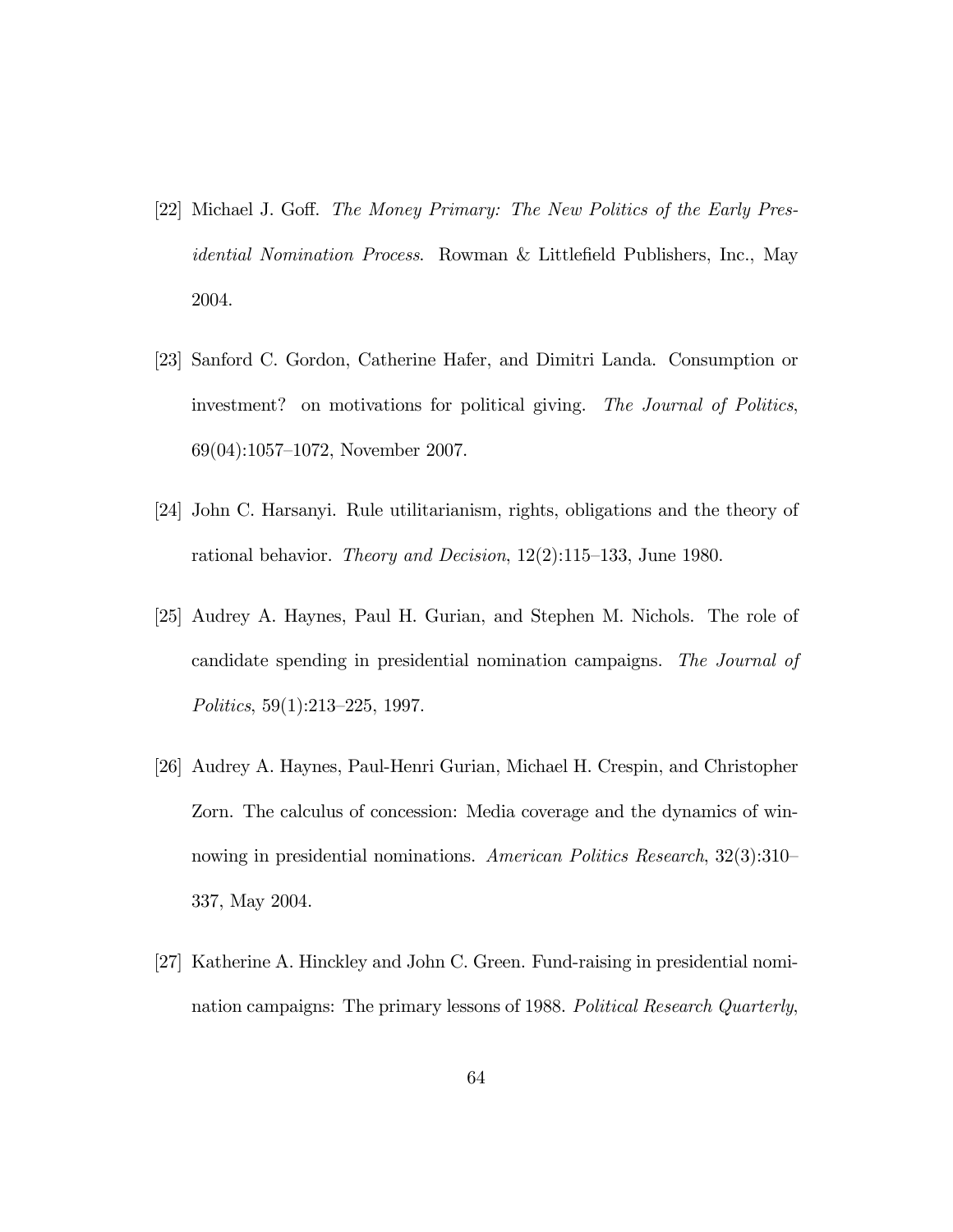$49(4):693-718$ , December 1996.

- [28] Navin Kartik and S. Nageeb Ali. Social learning in elections. April 2008.
- [29] John H. Kessel. *Presidential Campaign Politics*. Brooks/Cole, Pacific Grove, CA, 4th edition, 1992.
- [30] Tilman Klumpp and Mattias K. Polborn. Primaries and the new hampshire effect. Journal of Public Economics,  $90(6-7)$ :1073–1114, August 2006.
- [31] William G. Mayer. Comment: Of money and momentum. Political Research  $Quarterly, 49(4): 719-726, 1996.$
- [32] William G. Mayer. The Divided Democrats: Ideological Unity, Party Reform, And Presidential Elections (Transforming American Politics). Westview Press, illustrated edition edition, August 1996.
- [33] William G. Mayer and Andrew E. Busch. The Front-Loading Problem in Presidential Nominations. Brookings Institution Press, 2004.
- [34] Nolan Mccarty and Lawrence S. Rothenberg. The time to give: Pac motivations and electoral timing. *Political Analysis*,  $8(3):239-259$ , March 2000.